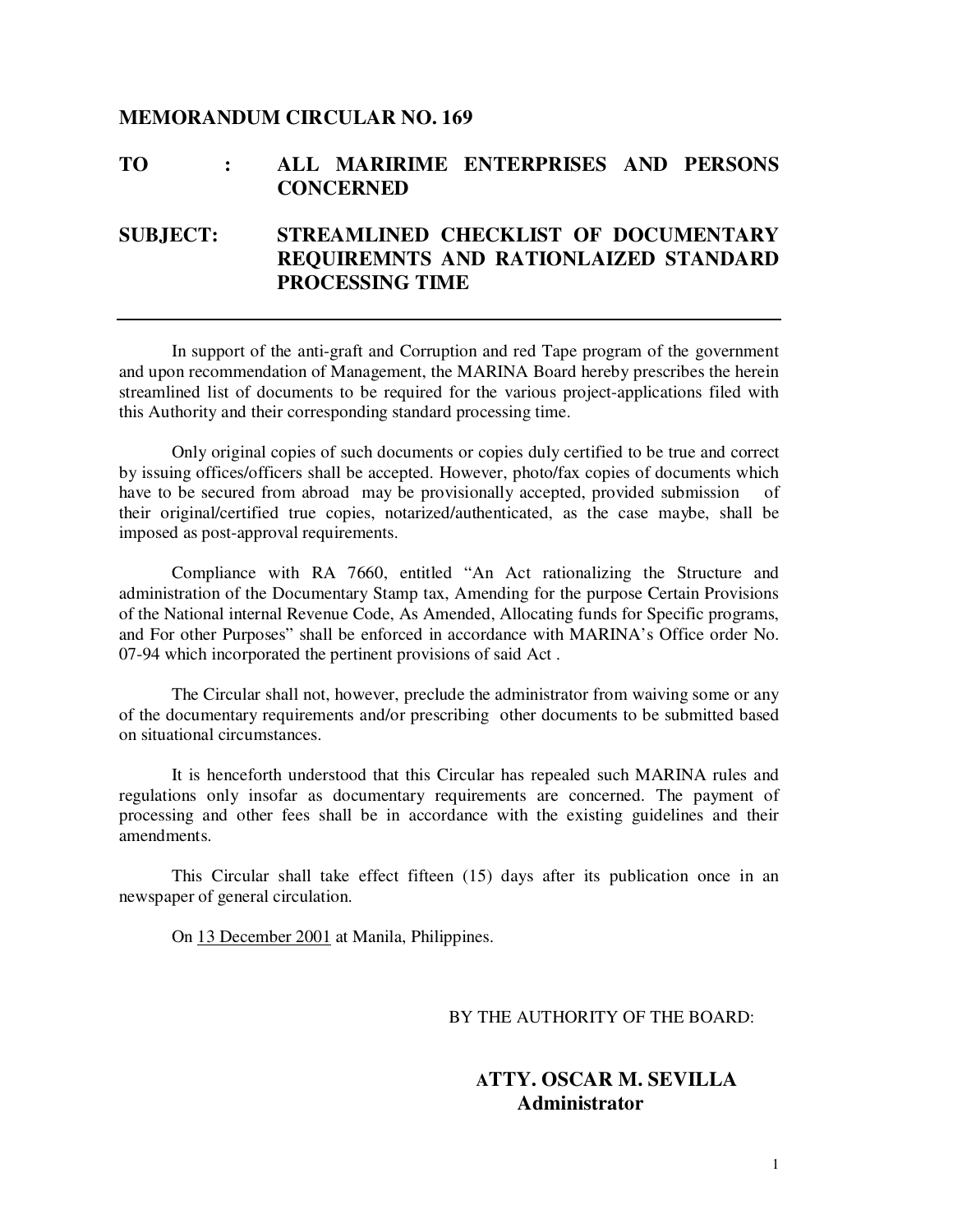## **STANDARD PROCESSING OF MARINA APPLICATIONS Domestic Shipping Office**

|                   | <b>TYPE OF APPLICATION</b>                                                                                                                                               | SPT (in Days)    |                     |            |                  |              |
|-------------------|--------------------------------------------------------------------------------------------------------------------------------------------------------------------------|------------------|---------------------|------------|------------------|--------------|
|                   |                                                                                                                                                                          | <b>REC</b>       | <b>OADM</b>         | <b>DSO</b> | <b>OADM</b>      | <b>TOTAL</b> |
| 1.                | Application for Accreditation under MC<br>No. 79 / 79-A                                                                                                                  | $10 \text{ min}$ | $30 \text{ min}$    | 0.5        | 0.5              | 1.08         |
| 2.                | Application for Accreditation under MC<br>No. 9                                                                                                                          | $10 \text{ min}$ | 30 min              | 0.5        | 0.5              | 1.08         |
| 3.                | Application for Authority to Acquire<br>$Vessel(s)$ thru:                                                                                                                |                  |                     |            |                  |              |
|                   | BBC / Extension of BBC                                                                                                                                                   | $10 \text{ min}$ | 30 min              | 1.0        | 0.5              | 1.58         |
|                   | Importation / Exercise Option to Purchase                                                                                                                                | $10 \text{ min}$ | 30 min              | 1.0        | 0.5              | 1.58         |
|                   | Local Purchase                                                                                                                                                           | $10 \text{ min}$ | 30 min              | 1.0        | 0.5              | 1.08         |
|                   | Lease Purchase<br>$\sqrt{ }$<br>Lease<br>Irrevocable<br>Purchase (LIP) Scheme                                                                                            | $10 \text{ min}$ | 30 min              | 1.0        | $\overline{0.5}$ | 1.58         |
| 4.                | Application for Extension of Validity to<br><b>Acquire Vessels</b>                                                                                                       | $10 \text{ min}$ | 30 min              | .25        | 0.5              | .083         |
| 5.                | Application for DFA Indorsement for issuance of<br>Provisional Certificate of Philippine Registry<br>(PCPR)                                                              | $10 \text{ min}$ | 30 min              | 1.0        | $\overline{1.0}$ | 1.58         |
| 6.                | Application for the Issuance of Special Permit /<br>Extension / Renewal of Special Permit for<br>Temporary Change of Vessel Operation from<br>Overseas to Domestic Trade | $10 \text{ min}$ | 30 min              | 1.0        | 1.0              | 1.58         |
| 7.                | Application for Exportation of Vessel(s)                                                                                                                                 | $10 \text{ min}$ | 30 min              | 0.5        | 0.5              | 1.08         |
| $\overline{8}$ .  | Application for Pre-Termination of BBC                                                                                                                                   | $10 \text{ min}$ | $\overline{30}$ min | 0.5        | 0.5              | 1.08         |
| $\overline{9}$ .  | Application for the Issuance of Permit to Employ<br>Supernumeraries                                                                                                      | $10 \text{ min}$ | 30 min              | 0.5        | 0.5              | 1.08         |
| 10.               | Application for Permanent Conversion<br>of<br>Vessel(s ) Trading Status from Overseas to<br>Domestic                                                                     | $10 \text{ min}$ | 30 min              | 1.0        | 1.0              | 1.58         |
| 11.               | Application for Local Sale of Vessel(s)                                                                                                                                  | $10 \text{ min}$ | $30 \text{ min}$    | 1.5        | $0.\overline{5}$ | 1.58         |
| $\overline{12}$ . | Application for Importation of Marine Engine /<br><b>Spare Parts</b>                                                                                                     | $10 \text{ min}$ | $30 \text{ min}$    | 0.5        | 0.5              | 1.08         |
| 13.               | Application for the Extension / Renewal of<br>Validity of Authority to Import of Marine /<br>Engine / Spare Parts                                                        | $10 \text{ min}$ | 30 min              | 0.5        | 0.5              | 1.08         |
| 14.               | Application for Approval to sub-Charter BBC<br>Vessel(s)                                                                                                                 | $10 \text{ min}$ | 30 min              | 1.0        | 0.5              | 1.58         |
| 15.               | Application for the Amendment of Any Provision<br>of Charter Contract under PD's 760/866                                                                                 | $10 \text{ min}$ | 30 min              | 0.5        | 0.5              | 1.08         |
| 16.               | Application for BOI Indorsement for Company's<br>Registration                                                                                                            | $10 \text{ min}$ | 30 min              | 0.5        | 0.5              | 1.08         |
| 17.               | Application for BOI Indorsement of Vessel<br>Availment of Tax Free Importation                                                                                           | $10 \text{ min}$ | 30 min              | 0.5        | 0.5              | 1.08         |
| 18.               | Application for Indorsement to DOF for Release<br>of Imported Spare Parts / Marine Engine and<br>other related items for Emergency Repair of<br>Foreign Flag Vessels     | $10 \text{ min}$ | 30 min              | 0.5        | 0.5              | 1.08         |
| 19.               | $\overline{\text{of}}$<br>Application for amendment<br><b>MARINA</b><br>Approvals / Authorities                                                                          | $10 \text{ min}$ | 30 min              | 0.5        | 0.5              | 1.08         |
| 20.               | Application for amendment of Special Permit<br>(SP) / Extension Permit (EP)                                                                                              | $10 \text{ min}$ | $\overline{30}$ min | 0.5        | 0.5              | 1.08         |
| 21.               | Application for Indorsement to other government<br>agencies                                                                                                              | $10 \text{ min}$ | 30 min              | .25        | 0.5              | 1.83         |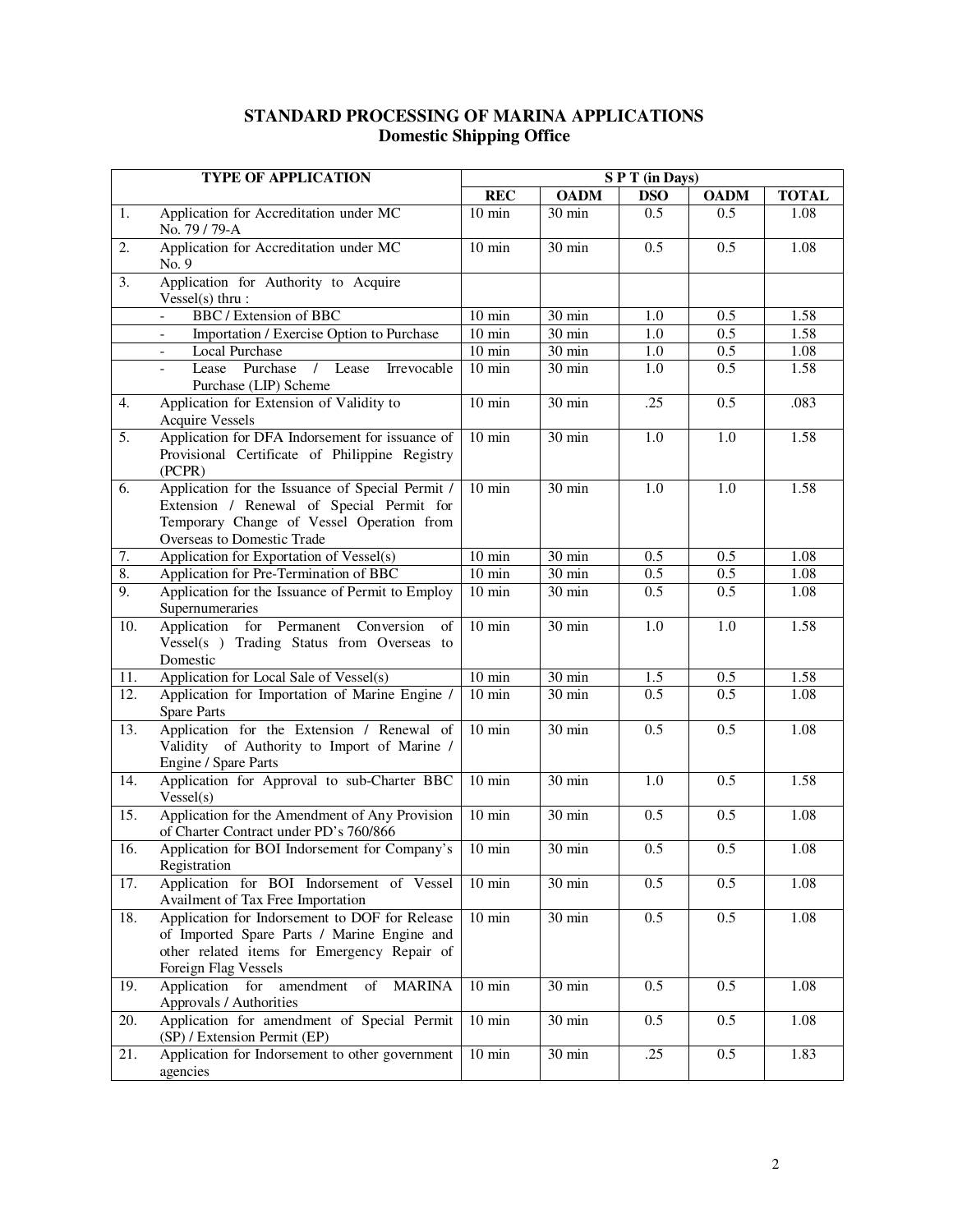## **STANDARD PROCESSING OF MARINA APPLICATIONS Overseas Shipping Office**

|                   | <b>TYPE OF APPLICATION</b>                                                                                                                                                                  | SPT (in Days)    |                  |                  |                  |              |
|-------------------|---------------------------------------------------------------------------------------------------------------------------------------------------------------------------------------------|------------------|------------------|------------------|------------------|--------------|
|                   |                                                                                                                                                                                             | <b>REC</b>       | <b>OADM</b>      | <b>OSO</b>       | <b>OADM</b>      | <b>TOTAL</b> |
| 1.                | Application for Issuance of Certificate of Vessel<br>Registry (CVR) / Certificate of Ownership (CO)                                                                                         | $10 \text{ min}$ | 30 min           | 1.0              | 0.5              | 1.58         |
| 2.                | Application for Issuance of Ship Manning<br>Certificate                                                                                                                                     | $10 \text{ min}$ | 30 min           | 1.0              | 0.5              | 1.58         |
| 3.                | Application for Issuance of Statutory Certificate                                                                                                                                           |                  |                  | 1.0              | 0.5              | 1.58         |
| 4.                | Application for Accreditation under MC No.<br>$33/33 - A$                                                                                                                                   | $10 \text{ min}$ | 30 min           | 2.0              | $\overline{0.5}$ | 2.58         |
| 5.                | Application for Accreditation under MC No. 9                                                                                                                                                | $10 \text{ min}$ | 30 min           | 2.0              | 0.5              | 2.58         |
| 6.                | Application to Bareboat Charter / LIP under PDs<br>760/866/1711                                                                                                                             | $10 \text{ min}$ | 30 min           | 3.0              | 0.5              | 3.58         |
| 7.                | Application for Extension of Ship's Philippine<br>Bareboat Charter Registration for less than 1 year                                                                                        | $10 \text{ min}$ | 30 min           | 2.0              | 0.5              | 2.58         |
| 8.                | Application for the Renewal / Extension of<br>Validity of Authority to import Ship / BBC / LIP                                                                                              | $10 \text{ min}$ | 30 min           | 2.0              | 0.5              | 2.58         |
| 9.                | Application to Import Ship under RA No. 7471                                                                                                                                                | $10 \text{ min}$ | 30 min           | 3.0              | 0.5              | 3.58         |
| 10.               | Application to construct Ship under RZ No. 7471                                                                                                                                             | $10 \text{ min}$ | 30 min           |                  |                  |              |
| 11.               | Application for Permanent Conversion of Trading<br><b>Status from Domestic to Overseas</b>                                                                                                  | $10 \text{ min}$ | 30 min           | 2.0              | 0.5              | 2.58         |
| $\overline{12}$ . | Application for Accreditation of Ship(s) under<br>Memo Order No. 6 s. 1984 for Overseas<br>Operation                                                                                        | $10 \text{ min}$ | $30 \text{ min}$ | $\overline{1.5}$ | 0.5              | 2.08         |
| 13.               | for Amendment of MARINA<br>Application<br>Approvals                                                                                                                                         | $10 \text{ min}$ | $30 \text{ min}$ | 1.5              | 0.5              | 2.08         |
| 14.               | for Endorsement to DOF<br>Application<br>for<br>Availment of Supplier's Tax Credit under RA No.<br>7471                                                                                     | $10 \text{ min}$ | 30 min           | $\overline{1.5}$ | 0.5              | 2.08         |
| 15.               | Application for Endorsement to BIR for the<br>Issuance of a Certificate of Income<br>Tax<br>Exemption under RA No. 7471                                                                     | $10 \text{ min}$ | 30 min           | 1.5              | 0.5              | 2.08         |
| 16.               | Application for Importation of Spare Parts under<br>RA, No. 7471                                                                                                                            | $10 \text{ min}$ | 30 min           | 1.5              | 0.5              | 2.08         |
| 17.               | Application for Change of Ship Name                                                                                                                                                         | $10 \text{ min}$ | 30 min           |                  |                  |              |
| 18.               | Application for Employment of Expatriate Officer<br>/ Supernumerary Onboard Ship under PD 1711                                                                                              | $10 \text{ min}$ | 30 min           | 1.5              | 0.5              | 2.08         |
| 19.               | Application for Reservation of Ship's Name                                                                                                                                                  | $10 \text{ min}$ | $30 \text{ min}$ | 1.0              | 0.5              | 1.58         |
| $\overline{20}$ . | Application for the Amendment of any Provision<br>of Charter Contract under PD 760/866/1711                                                                                                 | $10 \text{ min}$ | 30 min           | 2.0              | 0.5              | 2.58         |
| 21.               | Application for Authority to Import / Purchase<br>Ship for Overseas Use                                                                                                                     | $10 \text{ min}$ | 30 min           | 3.0              | 0.5              | 3.58         |
| 22.               | Application for Authority to Export Ship                                                                                                                                                    | $10 \text{ min}$ | 30 min           | 1.5              | 0.5              | 3.58         |
| 23.               | Application for Change of Original Registry of<br><b>Bareboat Chartered Ship</b>                                                                                                            | $10 \text{ min}$ | 30 min           | 2.0              | 0.5              | 2.58         |
| 24.               | Application for Amendment of Special Permit                                                                                                                                                 | $10 \text{ min}$ | 30 min           | 1.0              | 0.5              | 1.58         |
| 25.               | Application for Deletion of Ship from the<br>Philippine Registry                                                                                                                            | $10 \text{ min}$ | 30 min           | 2.0              | 0.5              | 2.58         |
| 26.               | Refiling of Application for Deletion of Ship from<br>the Philippine Registry                                                                                                                | $10 \text{ min}$ | 30 min           | 1.5              | 0.5              | 2.08         |
| 27.               | Application for Deletion of Ships (Acquired<br>under RA # 7471)                                                                                                                             | $10 \text{ min}$ | 30 min           | 2.0              | 0.5              | 2.58         |
| 28.               | Application for Indorsement to Authorized<br>Agents Banks (AABs) or the Monetary Authority<br>for Foreign Exchange Requirements of Shipping<br>Companies (Sec. 6.01 (a) R&R Implementing RA | $10 \text{ min}$ | 30 min           | $1.0\,$          | 0.5              | 1.58         |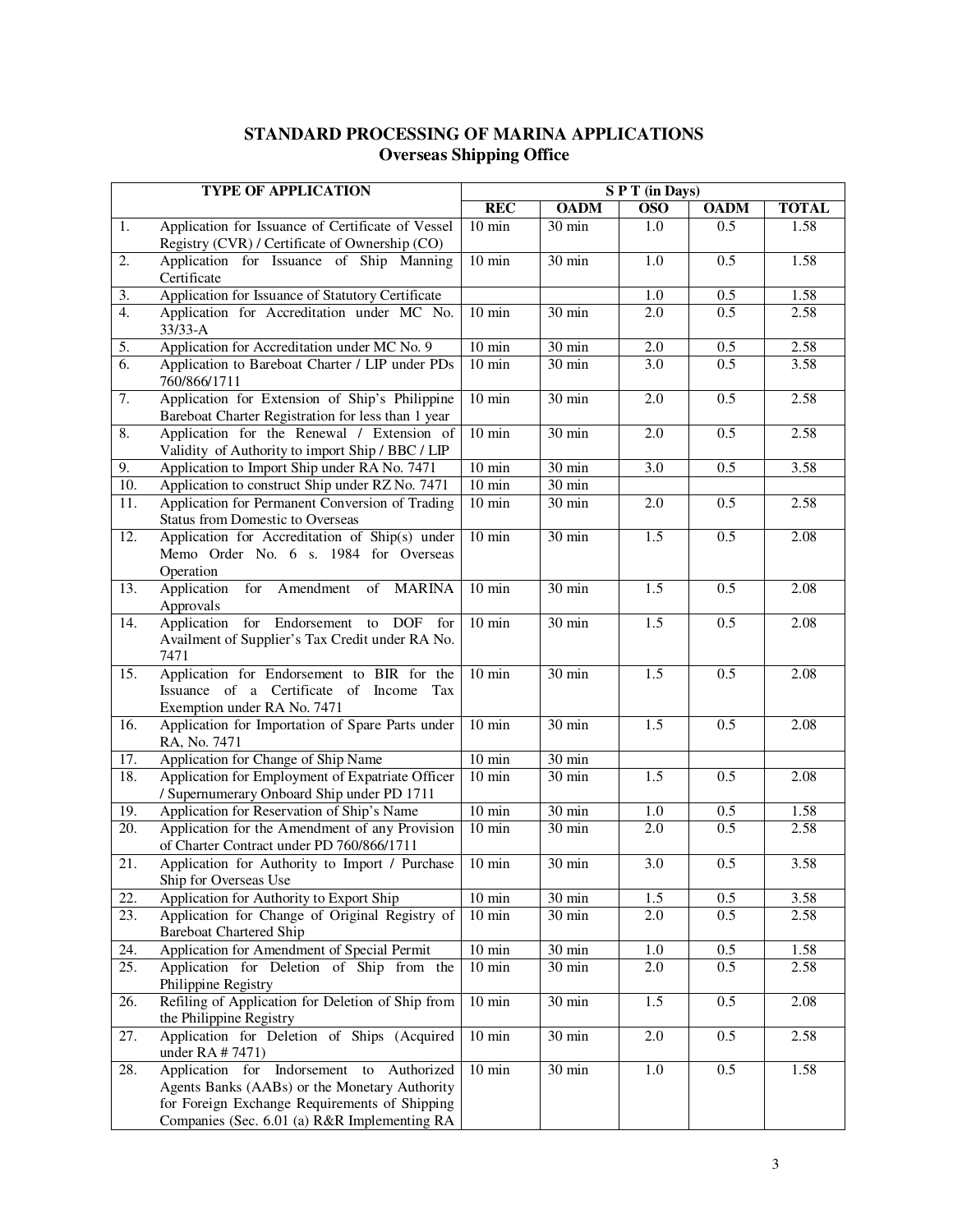|     | No. 7471)                                          |                  |                  |     |     |      |
|-----|----------------------------------------------------|------------------|------------------|-----|-----|------|
| 29. | Application for Indorsement to the Dept. of        | $10 \text{ min}$ | $30 \text{ min}$ | 1.0 | 0.5 | 1.58 |
|     | Finance for Exemption from Import Duties and       |                  |                  |     |     |      |
|     | Taxes. (Sec. 6.02 © R&R of RA No. 7471             |                  |                  |     |     |      |
|     | Ship Importation                                   |                  |                  |     |     |      |
|     | <b>Ship Parts</b>                                  |                  |                  |     |     |      |
| 30. | Application for Registration of Engine And Deck    | $10 \text{ min}$ | $30 \text{ min}$ | .25 | 0.5 | 0.83 |
|     | Logbook                                            |                  |                  |     |     |      |
| 31. | Application for Annotation of Transfer of Record   | $10 \text{ min}$ | $30 \text{ min}$ | 1.0 | 0.5 | 1.58 |
|     | and Encumbrances                                   |                  |                  |     |     |      |
| 32. | Application for Cancellation of Mortgage under     | $10 \text{ min}$ | $30 \text{ min}$ | 1.0 | 0.5 | 1.58 |
|     | MC No. 100                                         |                  |                  |     |     |      |
| 33. | Application for the Issuance of Civil Liability    | $10 \text{ min}$ | $30 \text{ min}$ | 1.0 | 0.5 | 1.58 |
|     | Convention (CLC) Certificate                       |                  |                  |     |     |      |
| 34. | Application for the Issuance of Letter of          | $10 \text{ min}$ | $30 \text{ min}$ | 2.0 | 0.5 | 2.58 |
|     | Authorization to Recognized Classification         |                  |                  |     |     |      |
|     | Society                                            |                  |                  |     |     |      |
| 35. | Application for the Issuance of Dispensation       | $10 \text{ min}$ | $30 \text{ min}$ | 1.0 | 0.5 | 1.58 |
|     | Permit                                             |                  |                  |     |     |      |
| 36. | Application for the Issuance of other Certificates | $10 \text{ min}$ | $30 \text{ min}$ | 1.0 | 0.5 | 1.58 |
| 37. | Application for Issuance of Special Permit for     | $10 \text{ min}$ | $30 \text{ min}$ | 2.0 | 0.5 | 2.58 |
|     | Temporary Utilization of Domestic Ships in         |                  |                  |     |     |      |
|     | <b>International Voyage</b>                        |                  |                  |     |     |      |

## **STANDARD PROCESSING OF MARINA APPLICATIONS Maritime Shipping Office**

|                  | <b>TYPE OF APPLICATION</b>                         | SPT (in Days)    |                  |                             |             |              |
|------------------|----------------------------------------------------|------------------|------------------|-----------------------------|-------------|--------------|
|                  |                                                    | <b>REC</b>       | <b>OADM</b>      | $\overline{\mathrm{MSO}}^1$ | <b>OADM</b> | <b>TOTAL</b> |
| 1.               | for<br>Accreditation<br>Application<br>of<br>Local | $10 \text{ min}$ | $30 \text{ min}$ | 4.0                         | 0.5         | 4.58         |
|                  | Classification society under MC NO. 165            |                  |                  |                             |             |              |
| 2.               | Application for Accreditation of Underwater        | $10 \text{ min}$ | $30 \text{ min}$ | 1.0                         | 0.5         | 1.58         |
|                  | surveying companies under MC No. 108               |                  |                  |                             |             |              |
| $\overline{3}$ . | Application for the Issuance of Authorization      |                  |                  | 1.0                         | 0.5         | 1.58         |
|                  | Letter to Recognized Classification Society        |                  |                  |                             |             |              |
| 4.               | Application for the Issuance of CVR                | $10 \text{ min}$ | 30 min           | 4.0                         | 0.5         | 4.58         |
| 5.               | Application for the Issuance of CO                 | $10 \text{ min}$ | $30 \text{ min}$ | 4.0                         | 0.5         | 4.58         |
| $\overline{6}$ . | Application for the Issuance of CN/PO              | $10 \text{ min}$ | 30 min           | 4.0                         | 0.5         | 4.58         |
| $\overline{7}$ . | Application for the Inspection of Newly Arrived    | $10 \text{ min}$ | 30 min           | 2.0                         | 0.5         | 2.58         |
|                  | Imported / Chartered Vessel(s)                     |                  |                  |                             |             |              |
| 8.               | Application for the Valuation / Appraisal of       | $10 \text{ min}$ | $30 \text{ min}$ | 2.0                         | 0.5         | 2.58         |
|                  | Acquired Vessel(s)                                 |                  |                  |                             |             |              |
| 9.               | Application for the Issuance of Certificate of     | $10 \text{ min}$ | 30 min           | 1.0                         | 0.5         | 1.58         |
|                  | Inspection (related to BUCUS release of vessel)    |                  |                  |                             |             |              |
| 10.              | Application for Supervision of Underwater          | $10 \text{ min}$ | $30 \text{ min}$ | 1.0                         | 0.5         | 1.58         |
|                  | <b>Inspection Survey</b>                           |                  |                  |                             |             |              |
| 11.              | Application for the conduct of Ultrasonic          | $10 \text{ min}$ | $30 \text{ min}$ | 2.0                         | 0.5         | 2.58         |
|                  | Thickness Gauging for Fishing Vessel(s)            |                  |                  |                             |             |              |
| 12.              | Application for the Issuance of Interim NSM        | $10 \text{ min}$ | 30 min           | 4.0                         | 0.5         | 4.58         |
|                  | <b>DOC</b>                                         |                  |                  |                             |             |              |
| 13.              | Application for the Issuance of Interim ISM DOC    | $10 \text{ min}$ | $30 \text{ min}$ | 4.0                         | 0.5         | 4.58         |
| 14.              | Application for the Issuance of Full-term NSM      | $10 \text{ min}$ | 30 min           | 5.0                         | 0.5         | 5.58         |
|                  | <b>DOC</b>                                         |                  |                  |                             |             |              |
| 15.              | Application for the Issuance of full-term ISM      | $10 \text{ min}$ | $30 \text{ min}$ | 5.0                         | 0.5         | 5.58         |
|                  | <b>DOC</b>                                         |                  |                  |                             |             |              |
| 16.              | Application for the Issuance of Interim NSM        | $10 \text{ min}$ | $30 \text{ min}$ | 4.0                         | 0.5         | 4.58         |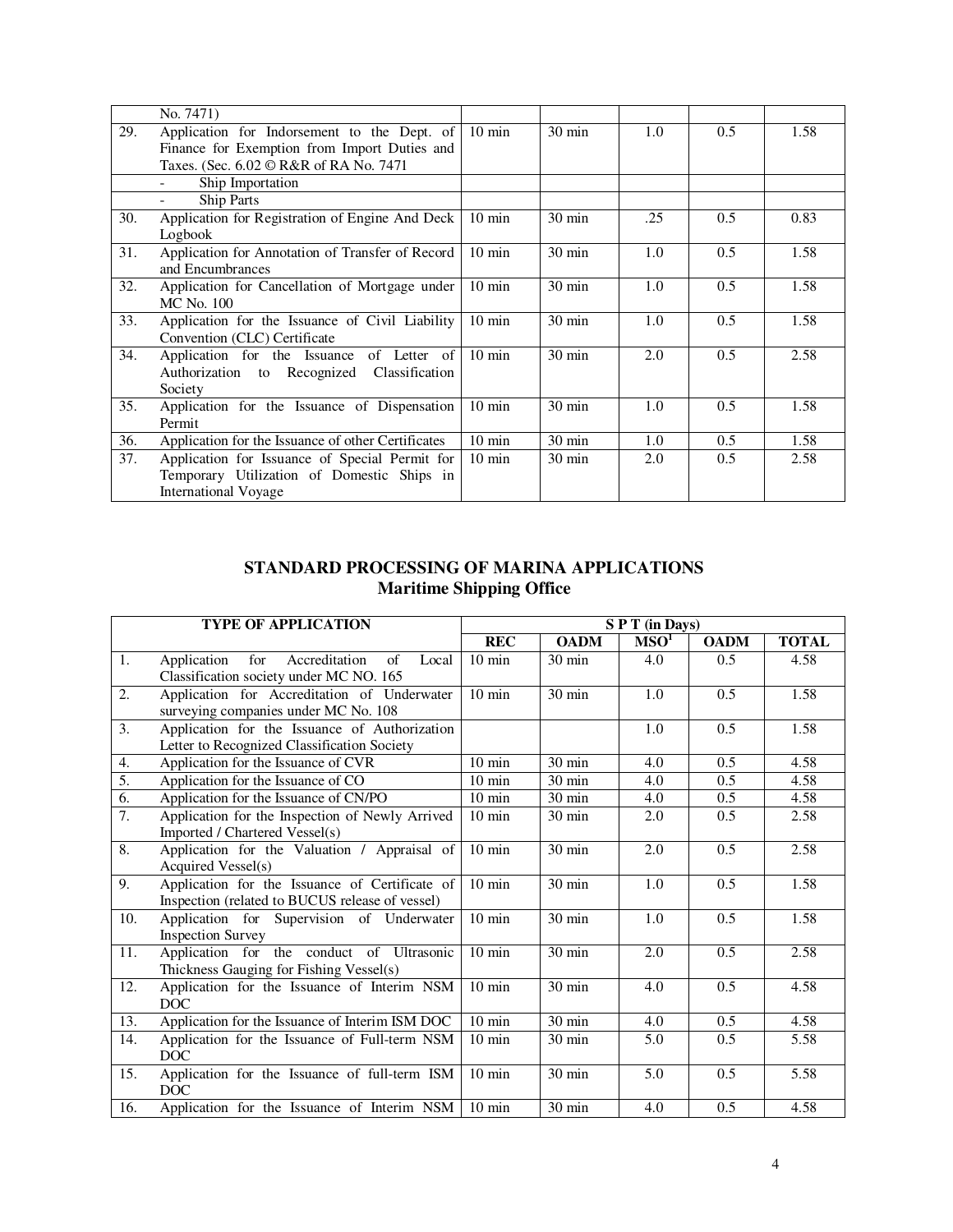|     | SMC                                                                                                         |                     |                     |         |     |      |
|-----|-------------------------------------------------------------------------------------------------------------|---------------------|---------------------|---------|-----|------|
| 17. | Application for the Issuance of Interim ISM SMC                                                             | $10 \text{ min}$    | $30 \text{ min}$    | 4.0     | 0.5 | 4.58 |
| 18. | Application for the Issuance of Full-term NSM<br><b>SMC</b>                                                 | $10 \text{ min}$    | 30 min              | 5.0     | 0.5 | 5.58 |
| 19. | Application for the Issuance of full-term ISM<br><b>SMC</b>                                                 | $10 \text{ min}$    | $30 \text{ min}$    | 5.0     | 0.5 | 5.58 |
| 20. | Application for the Issuance of CI                                                                          | $10 \text{ min}$    | 30 min              | 2.0     | 0.5 | 2.58 |
| 21. | Application for the Issuance of Vessel's Bay and                                                            | $10 \text{ min}$    | 30 min              | 1.0     | 0.5 | 1.58 |
|     | River License (BRL)                                                                                         |                     |                     |         |     |      |
| 22. | Application for the Issuance of Vessel's<br>Coastwise License (CWL)                                         | $10 \text{ min}$    | 30 min              | 1.0     | 0.5 | 1.58 |
| 23. | Application<br>for<br>the<br>Issuance<br>of<br>Short<br>International Voyage Permit                         | $10 \text{ min}$    | 30 min              | 2.0     | 0.5 | 2.58 |
| 24. | Application for the Issuance of Special Certificate<br>of Inspection                                        | $10 \text{ min}$    | 30 min              | 2.0     | 0.5 | 2.58 |
| 25. | Application for the Issuance of Pleasure Yacht<br>License (PYL)                                             | $10 \text{ min}$    | 30 min              | 1.0     | 0.5 | 1.58 |
| 26. | Application for the Issuance of Vessel's Special<br>Permit to Navigate                                      | $10 \text{ min}$    | $30 \text{ min}$    | 1.0     | 0.5 | 1.58 |
| 27. | Application for the Issuance of Vessel's Permit to<br>Operate                                               | $10 \text{ min}$    | $\overline{30}$ min | 1.0     | 0.5 | 1.58 |
| 28. | Application for the Issuance of Vessel's Special<br>Permit to Load Inflammable / Dangerous Cargoes          | $10 \text{ min}$    | 30 min              | 2.0     | 0.5 | 2.58 |
| 29. | Application for the Issuance of Vessel's Special<br>Permit for Non-Paying Passengers                        | $10 \text{ min}$    | 30 min              | 1.0     | 0.5 | 1.58 |
| 30. | Application for the Issuance of Manning<br>Certificate (for change of trading from Domestic<br>to Overseas) | $10 \text{ min}$    | 30 min              | 2.0     | 0.5 | 2.58 |
| 31. | Application for the Issuance of Exemption<br>Certificate                                                    | $10 \text{ min}$    | $30 \overline{min}$ | 2.0     | 0.5 | 2.58 |
| 32. | Application for the Issuance of Special Permit for<br>Unlicensed Officers(SPUO)                             | $10 \text{ min}$    | $30 \text{ min}$    | 1.0     | 0.5 | 1.58 |
| 33. | Application for the Issuance of Dispensation<br>Permit                                                      | $10 \text{ min}$    | 30 min              | 1.0     | 0.5 | 1.58 |
| 34. | Application for the Deletion of Vessel from the<br>Philippine Registry                                      | $10 \text{ min}$    | 30 min              | 1.0     | 0.5 | 1.58 |
| 35. | Application for the Annotation / Deletion of<br>Mortgage / Lien / encumbrances                              | $10 \text{ min}$    | 30 min              | 1.0     | 0.5 | 1.58 |
| 36. | Application for the Renewal of PO                                                                           | $10 \text{ min}$    | 30 min              | 1.0     | 0.5 | 1.58 |
| 37. | Application for the Re-issuance of Lost CN/PO                                                               | $10 \text{ min}$    | 30 min              | 1.0     | 0.5 | 1.58 |
| 38. | Application for Re-issuance of CN/Change of<br>Record:                                                      |                     |                     |         |     |      |
|     | Change of Vessel Name                                                                                       | $\overline{10}$ min | 30 min              | $1.0\,$ | 0.5 | 1.58 |
|     | Change of Homeport<br>$\frac{1}{2}$                                                                         | $10 \text{ min}$    | 30 min              | 1.0     | 0.5 | 1.58 |
|     | Change of Engine<br>$\overline{\phantom{a}}$                                                                | $10 \text{ min}$    | 30 min              | 1.0     | 0.5 | 1.58 |
|     | Change of Trading<br>$\overline{\phantom{a}}$                                                               | $10 \text{ min}$    | 30 min              | 1.0     | 0.5 | 1.58 |
|     | Change of Ownership / Deed of Sale<br>$\qquad \qquad \blacksquare$                                          | $10 \text{ min}$    | 30 min              | 1.0     | 0.5 | 1.58 |
|     | Change of Service                                                                                           | $10 \text{ min}$    | 30 min              | $1.0\,$ | 0.5 | 1.58 |
| 39. | Application for the Registration of Deck and<br>Engine Logbook                                              | $10 \text{ min}$    | $30 \text{ min}$    | 1.0     | 0.5 | 1.58 |
| 40. | Application for the Issuance of License for Boat<br>Captain / Marine Diesel Mechanic (below 95 GT)          | $10 \text{ min}$    | 30 min              | 1.0     | 0.5 | 1.58 |
| 41. | Application for the Issuance/Renewal of License<br>for Motor Banca Operator                                 | $10 \text{ min}$    | 30 min              | 1.0     | 0.5 | 1.58 |
| 42. | Application for the Issuance / Renewal of<br>Identification Card (ID) to New Boat Captain /                 | $10 \text{ min}$    | 30 min              | 1.0     | 0.5 | 1.58 |
|     | Boat Engineer (for Fishing vessels 35 to 150 GT)                                                            |                     |                     |         |     |      |

*Note :* 

 **1 –** *After the conduct of vessel audit inspection*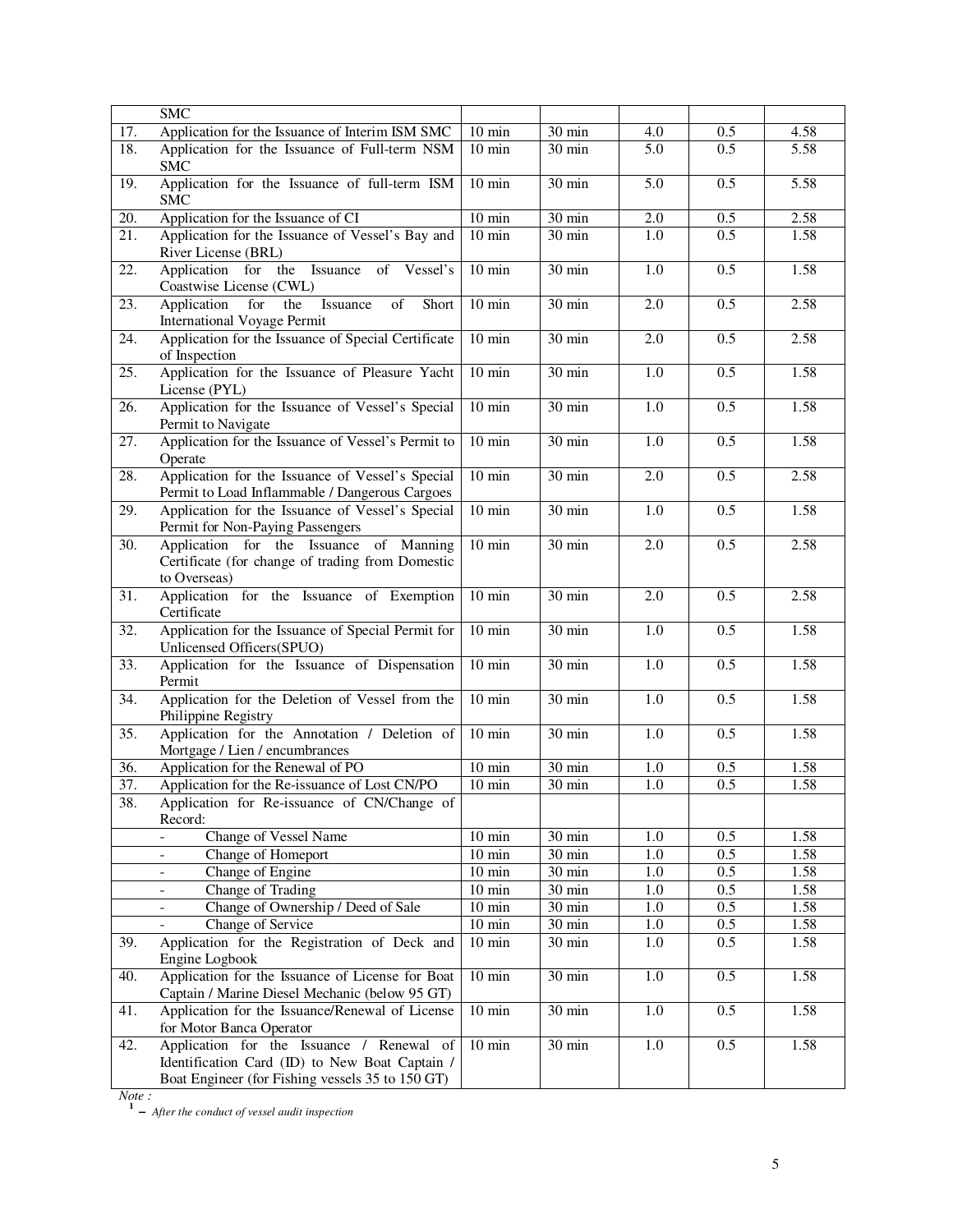## **STANDARD PROCESSING OF MARINA APPLICATIONS Shipyard Registration Office**

|     | <b>TYPE OF APPLICATION</b>                                                                                             | SPT (in Days)       |                  |                  |             |              |  |  |
|-----|------------------------------------------------------------------------------------------------------------------------|---------------------|------------------|------------------|-------------|--------------|--|--|
|     |                                                                                                                        | <b>REC</b>          | <b>OADM</b>      | <b>SRO</b>       | <b>OADM</b> | <b>TOTAL</b> |  |  |
| 1.  | Application for Issuance of License under MC<br>No. 95                                                                 | $10 \text{ min}$    | $30 \text{ min}$ | 1.5              | 0.5         | 2.08         |  |  |
|     | Shipbuilding and Ship Repair<br>$\overline{a}$                                                                         |                     |                  |                  |             |              |  |  |
|     | Afloat Ship Repair                                                                                                     |                     |                  |                  |             |              |  |  |
|     | Boatbuilding                                                                                                           |                     |                  |                  |             |              |  |  |
|     | Shipbreaking                                                                                                           |                     |                  |                  |             |              |  |  |
| 2.  | Application for the Issuance of Approval for SDF<br>Disbursement                                                       | $10 \text{ min}$    | 30 min           | 1.0              | 0.5         | 1.58         |  |  |
| 3.  | Application for the Issuance of Approval for<br>Importation of SBSR materials, machinery,<br>equipment and spare parts | $10 \text{ min}$    | 30 min           | 1.0              | 0.5         | 1.58         |  |  |
| 4.  | Application for Indorsement to BOI for<br>Registration and Availment of Incentives                                     | $10 \text{ min}$    | 30 min           | 1.0              | 0.5         | 1.58         |  |  |
| 5.  | Application for the Issuance of Vessel Lay-up<br>Permit                                                                | $10 \text{ min}$    | $30 \text{ min}$ | 0.5              | 0.5         | 1.08         |  |  |
| 6.  | Application for the Issuance of Vessel Departure<br>Clearance                                                          | $10 \text{ min}$    | 30 min           | 0.5              | 0.5         | 1.08         |  |  |
| 7.  | Application for the Accreditation of Marine<br>Surveying Companies under MC No. 108                                    | $10 \text{ min}$    | 30 min           | $\overline{3.0}$ | 0.5         | 3.58         |  |  |
| 8.  | Application for Authority to Acquire Vessel(s)<br>for Scrapping Purposes                                               | $10 \text{ min}$    | 30 min           | 2.0              | 0.5         | 2.58         |  |  |
| 9.  | Application for Authority to Acquire Floating<br>Docks                                                                 |                     |                  | 2.0              | 0.5         | 2.58         |  |  |
| 10. | Application to Authority to Acquire Vessel(s)<br>thru Local Construction                                               | $10 \text{ min}$    | $30 \text{ min}$ | 3.0              | 0.5         | 3.58         |  |  |
| 11. | Application for Issuance of Vessel<br>Plans<br>Approval                                                                |                     |                  |                  |             |              |  |  |
|     | $3 - 14.99$ GT                                                                                                         | $10 \text{ min}$    | $30 \text{ min}$ | 1.0              | 0.5         | 1.58         |  |  |
|     | $15 - 49.99$ GT                                                                                                        | $10 \text{ min}$    | 30 min           | 2.0              | 0.5         | 2.58         |  |  |
|     | 50 GT & above                                                                                                          | $10 \text{ min}$    | 30 min           |                  |             |              |  |  |
| 12. | Application for the<br>Issuance<br>of<br>Vessel<br><b>Construction Certificate</b>                                     | $10 \text{ min}$    | 30 min           | 2.0              | 0.5         | 2.58         |  |  |
| 13. | Application for the Issuance of Tonnage<br>Measurement Certificate (Admeasurement / Re-<br>admeasurement)              |                     |                  |                  |             |              |  |  |
|     | $3 - 14.99$ GT                                                                                                         | $10 \text{ min}$    | 30 min           | 3.0              | 0.5         | 3.58         |  |  |
|     | $15 - 49.99$ GT                                                                                                        | $10 \text{ min}$    | 30 min           | 4.0              | 0.5         | 4.58         |  |  |
|     | 50 GT & above<br>$\qquad \qquad -$                                                                                     | $10 \text{ min}$    | 30 min           | 5.0              | 0.5         | 5.58         |  |  |
|     | Re-issuance of Tonnage Measurement 10 min<br>Certificate (International Tonnage)                                       |                     | $30 \text{ min}$ | 1.0              | 0.5         | 1.58         |  |  |
| 14. | Application for Registration of Logbook                                                                                |                     |                  |                  |             |              |  |  |
|     | Grain Loading Booklet                                                                                                  | $10 \text{ min}$    | 30 min           | 1.0              | 0.5         | 1.58         |  |  |
|     | Cargo Securing Manual                                                                                                  | $10 \text{ min}$    | 30 min           | 1.0              | 0.5         | 1.58         |  |  |
| 15. | Application for Authentication of Coastwise<br>Loadline:                                                               |                     |                  |                  |             |              |  |  |
|     | Full-term Loadline Certificate                                                                                         | $\overline{10}$ min | 30 min           | 2.0              | 0.5         | 2.58         |  |  |
|     | Provisional / Interim Loadline Certificate                                                                             | $\overline{10}$ min | 30 min           | 1.0              | 0.5         | 1.58         |  |  |
| 16. | Application for the Issuance of Waiver under PD<br>No. 1221                                                            | $10 \text{ min}$    | 30 min           | 0.5              | 0.5         | 1.08         |  |  |
| 17. | aupervision<br>Application<br>for<br>of<br>Inclining<br>Experiment and approval of Stability Certificate:              |                     |                  |                  |             |              |  |  |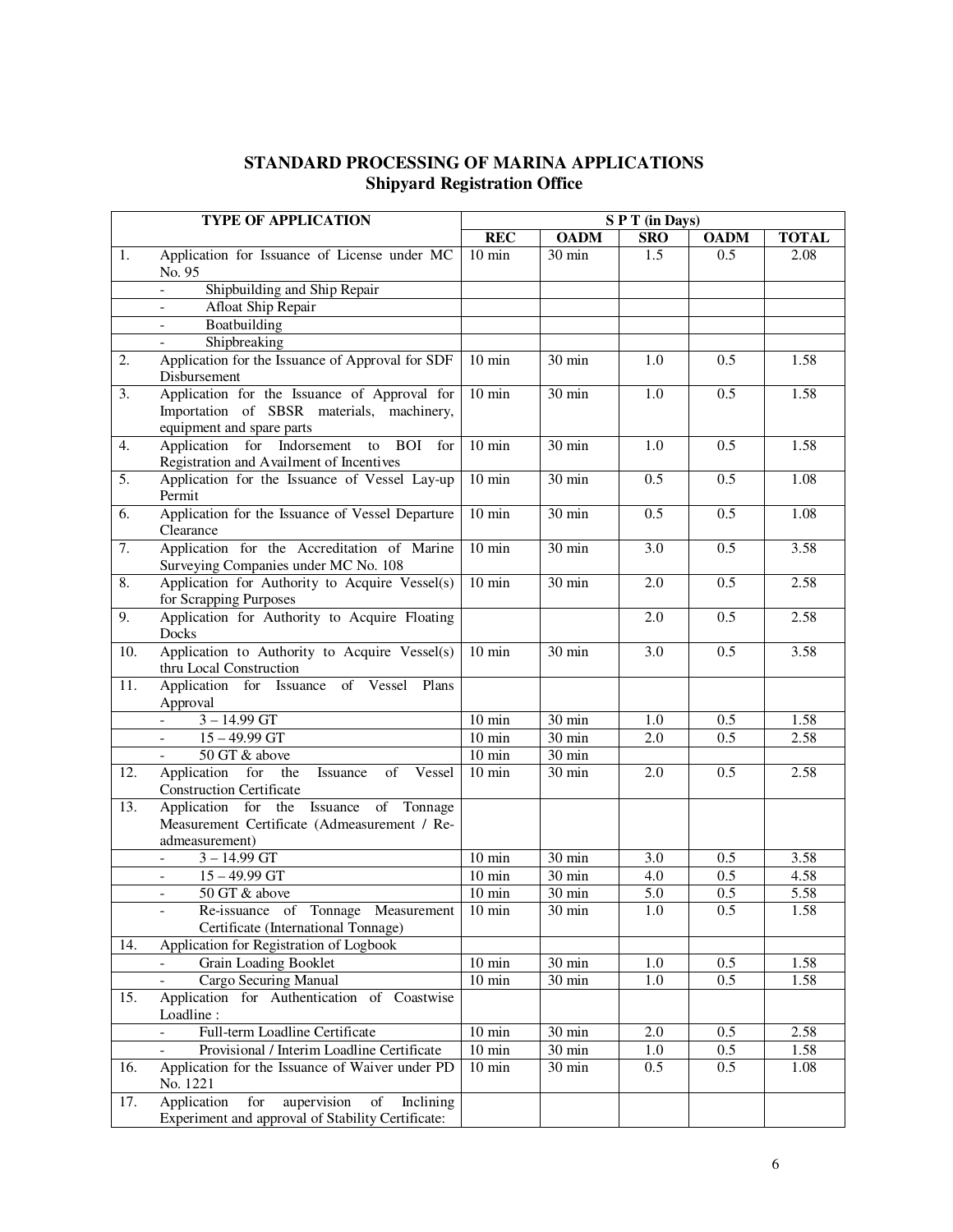| $\sim$<br>00<br>$\sim$<br>$\Lambda$ | mın<br>1V.         | $\sim$<br>mın<br>3U | ر   | ◡…                            | 3.08                |
|-------------------------------------|--------------------|---------------------|-----|-------------------------------|---------------------|
| - -<br>$\sim$<br>above<br>Æ.<br>υc  | $\sim$<br>mın<br>. | $\sim$<br>mın<br>30 | ᠇.៴ | $\mathbf{v} \cdot \mathbf{v}$ | $\epsilon$<br>1. JO |

## **STANDARD PROCESSING OF MARINA APPLICATIONS Franchising Office**

| <b>TYPE OF APPLICATION</b>                                          | SPT (in Days)    |                  |                                                                                         |                                                     |             |             |              |
|---------------------------------------------------------------------|------------------|------------------|-----------------------------------------------------------------------------------------|-----------------------------------------------------|-------------|-------------|--------------|
|                                                                     | <b>REC</b>       | <b>OADM</b>      | <b>FO</b>                                                                               | <b>DSO</b>                                          | <b>ODAP</b> | <b>OADM</b> | <b>TOTAL</b> |
| Application for:<br>1.                                              |                  |                  |                                                                                         |                                                     |             |             |              |
| Issuance of CPC                                                     |                  |                  |                                                                                         |                                                     |             |             |              |
| <b>CPC</b> Exemption<br>$\overline{a}$                              |                  |                  |                                                                                         |                                                     |             |             |              |
| Amendment of Existing CPC<br>$\overline{\phantom{a}}$               |                  |                  |                                                                                         |                                                     |             |             |              |
| Amendment of Pending CPC<br>$\overline{\phantom{a}}$<br>Application |                  |                  |                                                                                         |                                                     |             |             |              |
| Change of Company / Vessel<br>$\qquad \qquad -$                     |                  |                  |                                                                                         |                                                     |             |             |              |
| Name                                                                |                  |                  |                                                                                         |                                                     |             |             |              |
| Sale and Transfer of Vessel                                         |                  |                  |                                                                                         |                                                     |             |             |              |
| • Uncontested cases                                                 | $10 \text{ min}$ | 30 min           | 5 days after<br>submission<br>for<br>resolution                                         |                                                     | 0.13        | 0.5         | 5.71         |
| Contested cases<br>$\bullet$                                        | $10 \text{ min}$ | 30 min           | 1 day after<br>approval by<br>the<br><b>MARINA</b><br>Board                             |                                                     | 0.13        | 0.5         | 1.71         |
|                                                                     |                  |                  |                                                                                         |                                                     |             |             |              |
| Application<br>for<br>2.<br>of<br>Issuance<br>Provisional Authority |                  |                  |                                                                                         |                                                     |             |             |              |
| First Issuance of PA<br>$\mathbb{L}$                                |                  |                  |                                                                                         |                                                     |             |             |              |
| Uncontested<br>$\bullet$                                            |                  |                  |                                                                                         |                                                     |             |             |              |
| $\overline{\triangleright}$ Liner                                   | $10 \text{ min}$ | $30 \text{ min}$ | 3 days after<br>filing<br>(inconsidera<br>tion of rates<br>and financial<br>evaluation) | Financial<br>(1 day)<br>Rates (2<br>days)           | 0.13        | 0.5         | 6.71         |
| Tramping<br>➤                                                       | $10 \text{ min}$ | 30 min           | $\overline{2}$ days after<br>filing                                                     | 30 min                                              | 0.13        | 0.5         | 2.71         |
| Container Liner (MC<br>≻<br>No. 161)                                |                  |                  |                                                                                         |                                                     |             |             |              |
| $\sim$ No allegation on<br>ruinous competition                      | $10 \text{ min}$ | 30 min           | 3 days after<br>the initial<br>hearing                                                  | Financial<br>$(1$ day $)$<br>Rates (2)<br>days      | 0.13        | 0.5         | 6.71         |
| ~ with allegation on<br>ruinous competition                         | $10 \text{ min}$ | 30 min           | 3 days after<br>hearing on<br>the motion<br>for issuance<br>of PA                       | Financial<br>$(1 \text{ day})$<br>Rates (2)<br>days | 0.13        | 0.5         | 6.71         |
| Extension of PA<br>$\overline{\phantom{a}}$                         |                  |                  |                                                                                         |                                                     |             |             |              |
| • Uncontested                                                       |                  |                  |                                                                                         |                                                     |             |             |              |
| $\triangleright$ Tramping and Liner                                 | $10 \text{ min}$ | 30 min           | 2 days after<br>filing                                                                  |                                                     | 0.13        | 0.5         | 2.71         |
| Contested<br>$\bullet$                                              | $10 \text{ min}$ | 30 min           | 3 days after<br>hearing                                                                 |                                                     | 0.13        | 0.5         | 3.71         |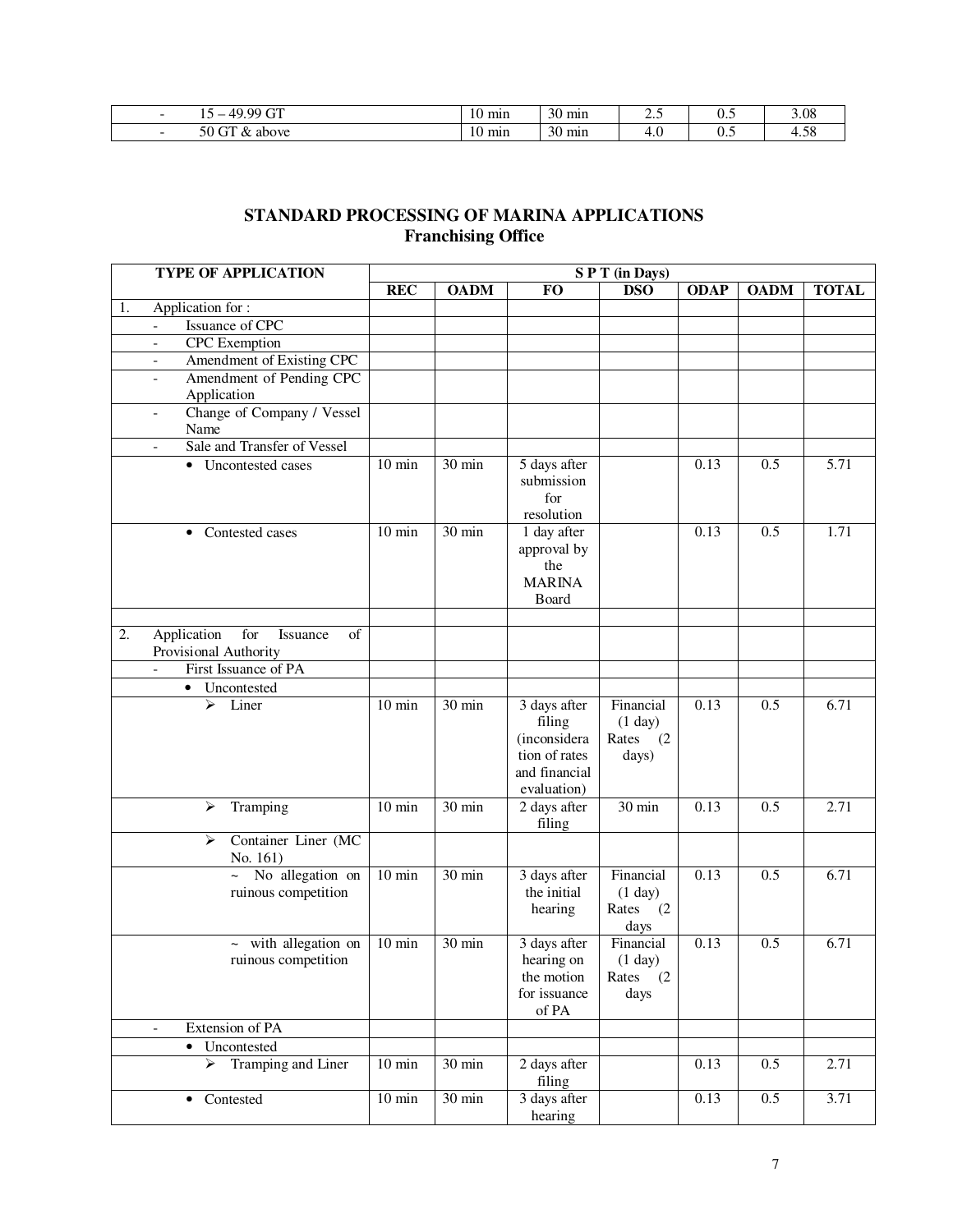| 3. | Application for Issuance of Special<br>Permit                                    |                  |                  |                         |      |     |      |
|----|----------------------------------------------------------------------------------|------------------|------------------|-------------------------|------|-----|------|
|    | First Issuance of SP<br>۰                                                        |                  |                  |                         |      |     |      |
|    | Uncontested or there is no<br>$\bullet$<br>prior notice and hearing              | $10 \text{ min}$ | $30 \text{ min}$ | 2 days after<br>filing  | 0.13 | 0.5 | 2.71 |
|    | Contested or there is need<br>$\bullet$<br>notice and<br>prior<br>for<br>hearing | $10 \text{ min}$ | $30 \text{ min}$ | 2 days after<br>hearing | 0.13 | 0.5 | 2.71 |
|    | Extension of SP                                                                  |                  |                  |                         |      |     |      |
|    | • Uncontested or there is no<br>prior notice and hearing                         | $10 \text{ min}$ | $30 \text{ min}$ | 2 days after<br>filing  | 0.13 | 0.5 | 2.71 |
|    | • Contested or there is need<br>notice<br>and<br>for<br>prior<br>hearing         | $10 \text{ min}$ | $30 \text{ min}$ | 2 days after<br>hearing | 0.13 | 0.5 | 2.71 |

## **STANDARD PROCESSING OF MARINA APPLICATIONS Manpower Development Office**

|                  | <b>TYPE OF APPLICATION</b>                                               | S P T (in Days)                      |
|------------------|--------------------------------------------------------------------------|--------------------------------------|
| 1.               | Application for the Issuance of SIRB                                     |                                      |
|                  | Expedite / Express processing                                            | 4 hrs                                |
|                  | Regular processing<br>$\overline{\phantom{a}}$                           | 8 hrs                                |
| 2.               | Application for the Authentication of Basic Safety Course Certificates / | 1 <sub>hr</sub>                      |
|                  | Documents                                                                |                                      |
| 3.               | Application for the Issuance of Permit for the Harbor Pilot Examination  | 20 mins                              |
| $\overline{4}$ . | Application for Issuance of License for Harbor Pilot                     | 1 hr after deliberation by the Panel |
|                  |                                                                          | Examiners                            |
| 5.               | Application for the Issuance of Permit for the Boat Captain, Major/Minor | 20 mins                              |
|                  | Patron, Boat Engineer, Marine Diesel Mechanic Examination                |                                      |
| 6.               | Application for the Issuance of QDC                                      |                                      |
|                  | Expedite / Express processing<br>$\overline{\phantom{a}}$                | 3 hrs                                |
|                  | Regular processing<br>$\overline{\phantom{a}}$                           | 6 hrs                                |
|                  | Application for the Registration of Training Record Book                 | $15 \text{ mins}$                    |

## **STANDARD PROCESSING OF MARINA APPLICATIONS Maritime Legal Affairs Office**

|    | <b>TYPE OF APPLICATION</b>                                  |                  |                  | S P T (in Days)  |                    |
|----|-------------------------------------------------------------|------------------|------------------|------------------|--------------------|
|    |                                                             | <b>REC</b>       | <b>OADM</b>      | <b>MLAO</b>      | <b>TOTAL</b>       |
| 1. | Application for Issuance of Endorsement to SEC for          | $10 \text{ min}$ | $30 \text{ min}$ | 3 <sub>hrs</sub> | $3 \text{ hrs} \&$ |
|    | <b>Incorporation of Maritime Entities</b>                   |                  |                  |                  | $40 \text{ min}$   |
| 2. | Application for Endorsement to DOLE for the Issuance of EAP | $10 \text{ min}$ | $30 \text{ min}$ | 3 <sub>hrs</sub> | $3 \text{ hrs} \&$ |
|    | to Foreign Nationals/Expatriates(Land-Based) Employed in    |                  |                  |                  | $40 \text{ min}$   |
|    | <b>Maritime Enterprises</b>                                 |                  |                  |                  |                    |
| 3. | Application for Endorsement to DOF for Exemption of         | $10 \text{ min}$ | $30 \text{ min}$ | 3 <sub>hrs</sub> | $3 \text{ hrs} \&$ |
|    | Payment from Custom Duties and Taxes of Bareboat Chartered  |                  |                  |                  | $40 \text{ min}$   |
|    | Vessel under PD 760/866/1711                                |                  |                  |                  |                    |
| 4. | Application for Indorsement to other Government Agencies    | $10 \text{ min}$ | $30 \text{ min}$ | 3 <sub>hrs</sub> | $3 \text{ hrs} \&$ |
|    |                                                             |                  |                  |                  | $40 \text{ min}$   |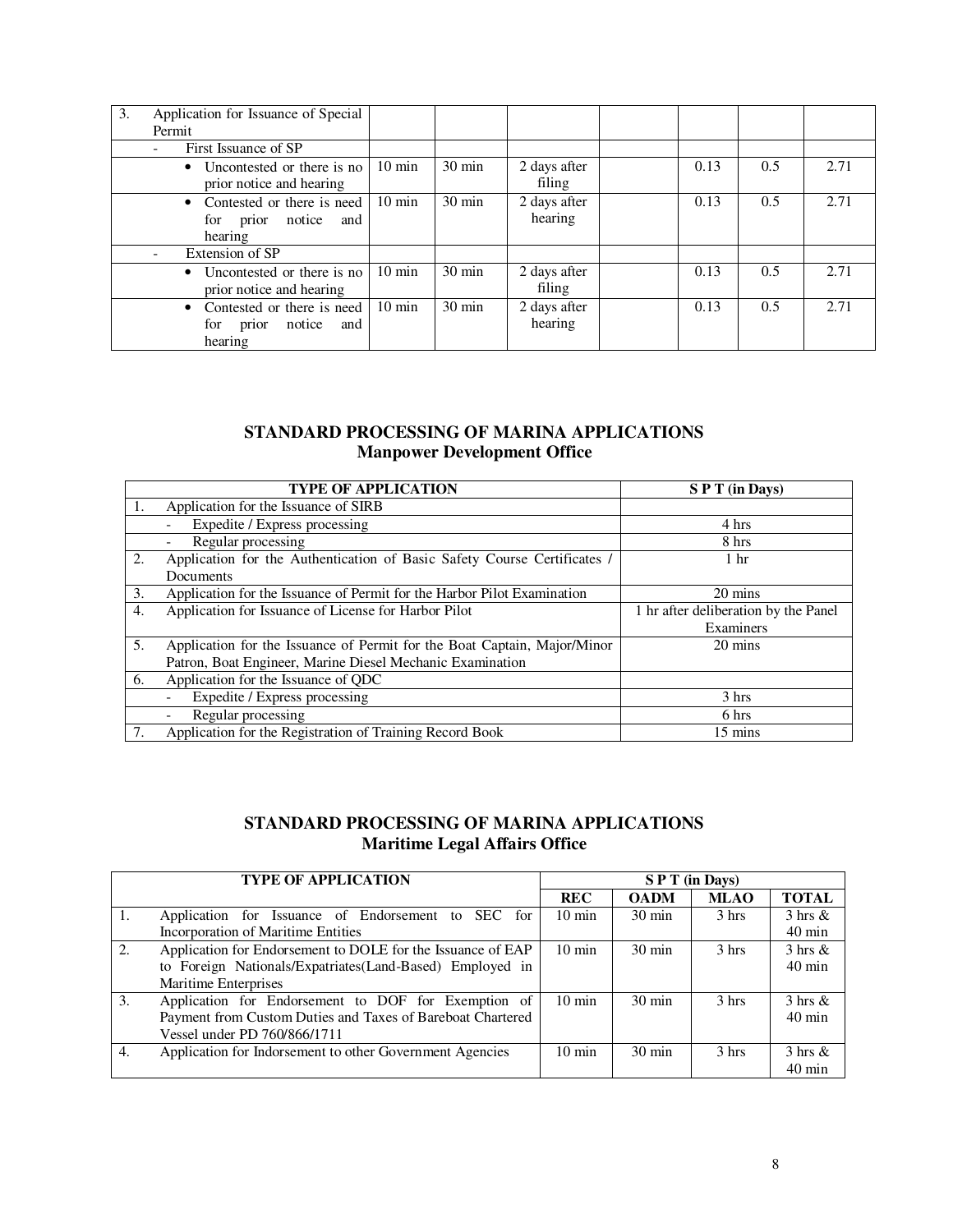## **APPLICATIONS FILED WITH DOMESTIC SHIPPING OFFICE**

I. APPLICATION FOR AUTHORITY TO ACQUIRE THRU IMPORTATION/OUTRIGHT PURCHASE

II. APPLICATION FOR AUTHORITY TO ACQUIRE THRU LEASE-PURCHASE/LEASE-IRREVOCABLE-PURCHASE/BAREBOAT CHARTER/RENEWAL/EXTENSION OF BAREBOAT CHARTER

- III. APPLICATION FOR SPECIAL PERMIT/EXEMPTION PERMIT/RENEWAL/EXTENSION OF SPECIAL/EXEMPTION PERMIT
- IV. APPLICATION FOR ACCREDITATION UNDER MC 79
- V. APPLICATION FOR ACCREDITATION UNDER MC 9<br>VI. APPLICATION FOR EXTENSION OF VALIDITY OF A
- VI. APPLICATION FOR EXTENSION OF VALIDITY OF AUTHORITY TO ACQUIRE VESSEL<br>VII. APPLICATION FOR DFA INDORSEMENT FOR ISSUANCE OF PROVISIONAL CERT
- APPLICATION FOR DFA INDORSEMENT FOR ISSUANCE OF PROVISIONAL CERTIFICATE OF PHIL. REGISTRY (PCPR)
- VIII. APPLICATION FOR EXPORTATION OF VESSEL
- IX. APPLICATION FOR PRE-TERMINATION OF BAREBOAT CHARTER CONTRACT
- X. APPLICATION FOR EMPLOYMENT OF SUPERNUMERARIES/EXPATRIATES ON BOARD DOMESTIC VESSELS
- XI. APPLICATION FOR PERMANENT CONVERSION OF VESSEL'S TRADING STATUS FROM OVERSEAS TO DOMESTIC TRADE
- XII. APPLICATION FOR LOCAL SALE OF IMPORTED VESSEL<br>XIII. APPLICATION FOR IMPORTATION OF MARINE ENGINE/
- XIII. APPLICATION FOR IMPORTATION OF MARINE ENGINE/SPARE PARTS
- APPLICATION FOR SUB-CHARTER OUT OF BAREBOAT CHARTERED VESSEL (DOMESTIC OPERATION)
- XV. APPLICATION FOR AMENDMENT OF ANY PROVISION OF CHARTER CONTRACT UNDER PD 760, AS AMENDED
- XVI. APPLICATION FOR AMENDMENT OF MARINA APPROVAL/AUTHORITIES
- XVII. APPLICATION FOR AMENDMENT OF SPECIAL PERMIT/EXEMPTION PERMIT
- XVIII. APPLICATION FOR BOI INDORSEMENT FOR COMPANY'S REGISTRATION
- XIX. APPLICATION FOR INDORSEMENT TO DOF FOR RELEASE OF IMPORTED SPARE PARTS/MARINE ENGINE AND OTHER RELATED ITEMS FOR EMERGENCY REPAIR OF FOREIGN FLAG VESSEL
- XX. APPLICATION FOR BOI INDORSEMENT OF VESSEL AVAILMENT OF TAX FREE IMPORTATION

### **I. APPLICATION TO AUTHORITY TO ACQUIRE THRU IMPORTATION/OUTRIGHT PURCHASE**

### *Pre-Approval Documents*

## 1. Letter of Application

- 2. Memorandum of Agreement (MOA)/Deed of Sale/Bill of Sale
	- In case of Taiwanese-registered vessel, the Agreement/Deed of Sale should be noted and verified by Manila Economic and Cultural Office (MECO) and duly notarized by a Notary Public in Taiwan
- 3. Duly notarized Resolution of the company's Board of Directors, certified by the Board Secretary, authorizing the filing of the application and designating the officials/authorized representatives to present the applicant-company
- 4. Latest Certificate of Good Standing/Company Seal or Business Registration of the vessel's registered owners showing its current list of Directors/Officers
- 5. Power of Attorney or Board Resolution authorizing the signatory to the MOA/Deed of Sale/Bill of Sale to act as such in behalf of the registered owner
- 6. Certificate of Vessel's Original Registry/Nationality
	- In case of Taiwanese-registered vessels, the Vessel's Registry/Nationality should be noted and verified by Manila Economic and Cultural Office (MECO) and duly notarized by a Notary Public in Taiwan
- 7. General Arrangement Plan of the vessel
- 8. Class Certificate or equivalent Certificate in case of newbuilding (if applicable)
- 9. Latest and Valid Survey Report (not applicable to newbuilding)
- 10. Builder's Certificate/Shipbuilding Contract (for newbuilding only and if no MOA/Deed of Sale is submitted)
- 11. Certification from the classification society that the vessel was constructed in accordance with the standards/rules and regulations of the classification society (for newbuilding only)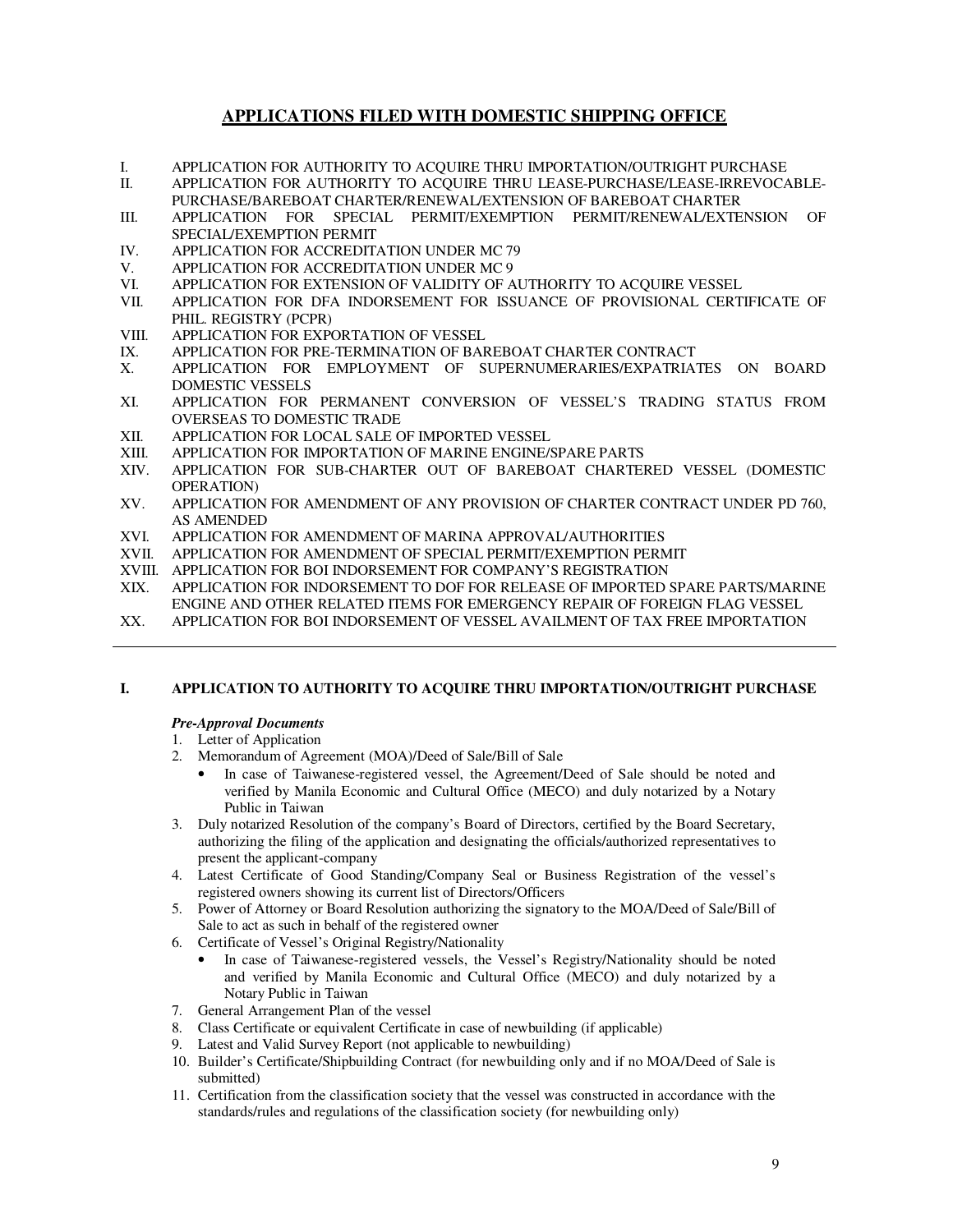#### *Post Approval Documents*

- 1. Certified true copy of Protocol of Delivery and Acceptance
- 2. Original copy of Vessel's Certificate of Deletion from former original flag of registry
- 3. Duly notarized/authenticated Memorandum of Agreement/Deed of Sale/Bill of Sale
- 4. Duly notarized/authenticated Power of Attorney or Board Resolution authorizing the signatory to the MOA/DOS/BOS to act as such in behalf of the registered owner
- 5. Proof of payment of customs duties and taxes
- 6. Certificate of Authority issued by the BOI (for company/vessel availing of the incentives under E.O. No. 226)

#### **II. APPLICATION FOR AUTHORITY TO ACQUIRE THRU LEASE-PURCHASE/LEASE-<br>IRREVOCABLE-PURCHASE/BAREBOAT CHARTER/RENEWAL/EXTENSION OF IRREVOCABLE-PURCHASE/BAREBOAT CHARTER/RENEWAL/EXTENSION OF BAREBOAT CHARTER**

#### *Pre-Approval Documents*

- 1. Letter of Application
- 2. Lease-Purchase/Lease-Irrevocable-Purchase Agreement/Bareboat Charter Contract
	- In case of Taiwanese-registered vessels, the Agreement/Contract should be noted and verified by Manila Economic and Cultural Office (MECO) and duly notarized by a Notary Public in Taiwan
- 3. Duly notarized Resolution of the company's Board of Directors, certified by the Board Secretary, authorizing the filing of the application and designating the officials/authorized representatives to represent the applicant-company
- 4. Latest Certificate of Good Standing/Company Seal or Business Registration of the vessel's registered owners showing its current list of Directors/Officers
- 5. Power of Attorney or Board Resolution authorizing the signatory to the Lease-Purchase/Lease-Irrevocable-Purchase Agreement/Bareboat Charter Contract to act as such in behalf of the registered owner
- 6. Certificate of Vessel's Original Registry/Nationality
	- In case of Taiwanese-registered vessels, the vessel's registry/nationality should be noted and verified by Manila Economic and Cultural Office (MECO) and duly notarized by a Notary Public in Taiwan
- 7. General Arrangement Plan of the vessel
- 8. Class Certificate or equivalent Certificate in case of newbuilding (if applicable)
- 9. Latest and Valid Survey Report (not applicable to newbuilding)
- 10. Consent to the bareboat charter registration in the Philippines by the state of former registry
- 11. Builder's Certificate/Shipbuilding Contract (for newbuilding only)

#### *Post Approval Documents*

- 1. Certified true copy of Protocol of Delivery and Acceptance
- 2. Duly authenticated/notarized Lease-Purchase/Lease-Irrevocable-Purchase Agreement/ Bareboat Charter/Extended Bareboat Charter Contract
- 3. Certified true copy of the Consent to the Bareboat Charter registration in the Philippines by the state of former registry
- 4. Proof of payment of 4.5% withholding tax
- 5. Certified true copy of surety bond issued by BIR accredited insurance company

### **III. APPLICATION FOR SPECIAL PERMIT/EXEMPTION PERMIT/RENEWAL/EXTENSION OF SPECIAL/EXEMPTION PERMIT**

### *Pre-Approval Documents*

- 1. Letter of Application
- 2. Fixture Note/Contract of Affreightment/Time/Voyage Charter Agreement
- 3. Duly notarized Resolution of the company's Board of Directors, certified by the Board Secretary, authorizing the filing of the application and designating the officials/authorized representatives to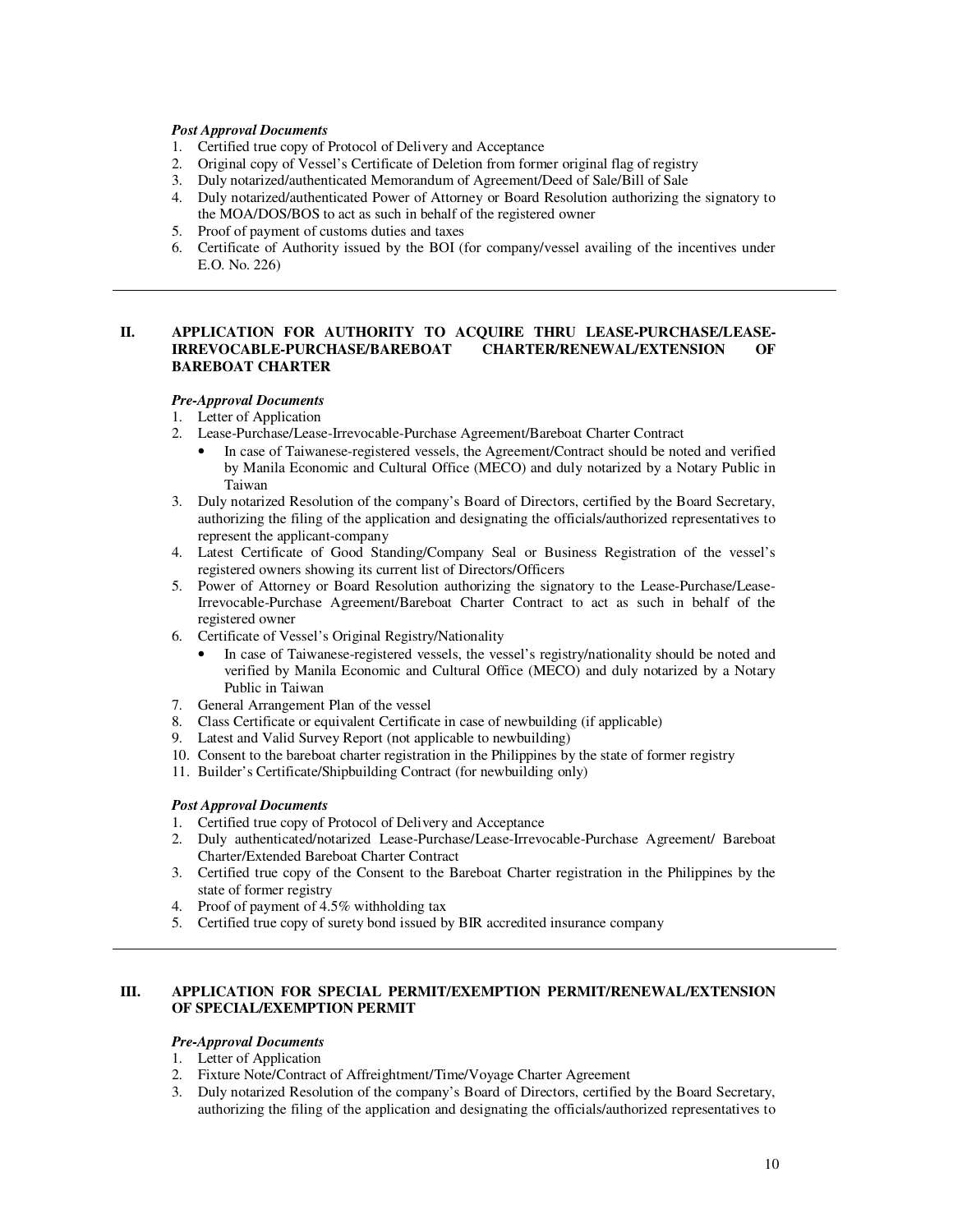represent the applicant-company/registered owner.

- 4. Valid Certificate of Vessel's Original Registry/ Nationality (for foreign flag only)
- 5. Class Certificate/Latest Survey report
- 6. Crew list indicating STCW certificates (number and validity) of the crew required certification.
- 7. Certified true copy of the TOVALOP (except LPG carriers) and P & I Coverage
- 8. SEC Registration (for branch offices of foreign owners/charterers/vessel representative)
- 9. Other related documents/contracts that would trace the operation/project involving the utilization of the vessel (if there are two or more other companies involved in the project)

### *Post-Approval Documents*

1. Duly notarized/authenticated Fixture Note/Contract of Affreightment/Time or Voyage Charter Agreement (notarized only if document is executed in the Philippines)

#### **IV. APPLICATION FOR ACCREDITATION UNDER MC 79**

#### *Pre-Approval Documents*

- 1. Letter of Application, indicating TIN of the company/entity/proprietor
- 2. List of Principal Officers/Proprietor supported by their Bio-data with picture showing shipping or shipping related experience or expertise
- 3. List of vessel(s) owned and copy of Certificates of Ownership (if any)
- 4. Any of the following whichever is applicable:
	- Sec Registration Certificate, supported by the Articles of Incorporation (AOI) and By-Laws (for Corporation/Partnership)
	- DTI Registration of Business Name and copy of Original Application with DTI (for single proprietorship)
	- Registration with Cooperative Development Authority (for Cooperatives)
- 5. Latest Certification of Increase in Paid-Up Capital issued by the SEC Examiners and Appraisers Department/CDA or DTI for corporation/partnership/cooperative/single proprietorship, respectively.

### **V. APPLICATION FOR ACCREDITATION UNDER MC 9**

- 1. Letter of Application
- 2. List of bio-data of partners, directors & principal officers (for corporation and partnership)
- 3. Copy of Certificate of Registration with Department of Trade and Industry (DTI) (for single proprietorship)
- 4. Copy of Certificate of Registration, Articles of Incorporation & By-Laws issued by Securities and Exchange Commission (SEC) (for corporation & partnership)

#### **VI. APPLICATION FOR EXTENSION OF VALIDITY OF AUTHORITY TO ACQUIRE VESSEL**

1. Letter of Application, indicating reason of extension

### **VII. APPLICATION FOR DFA INDORSEMENT FOR ISSUANCE OF PROVISIONAL CERTIFICATE OF PHIL. REGISTRY (PCPR)**

- 1. Letter of Application
- 2. MARINA Authority for vessel acquisition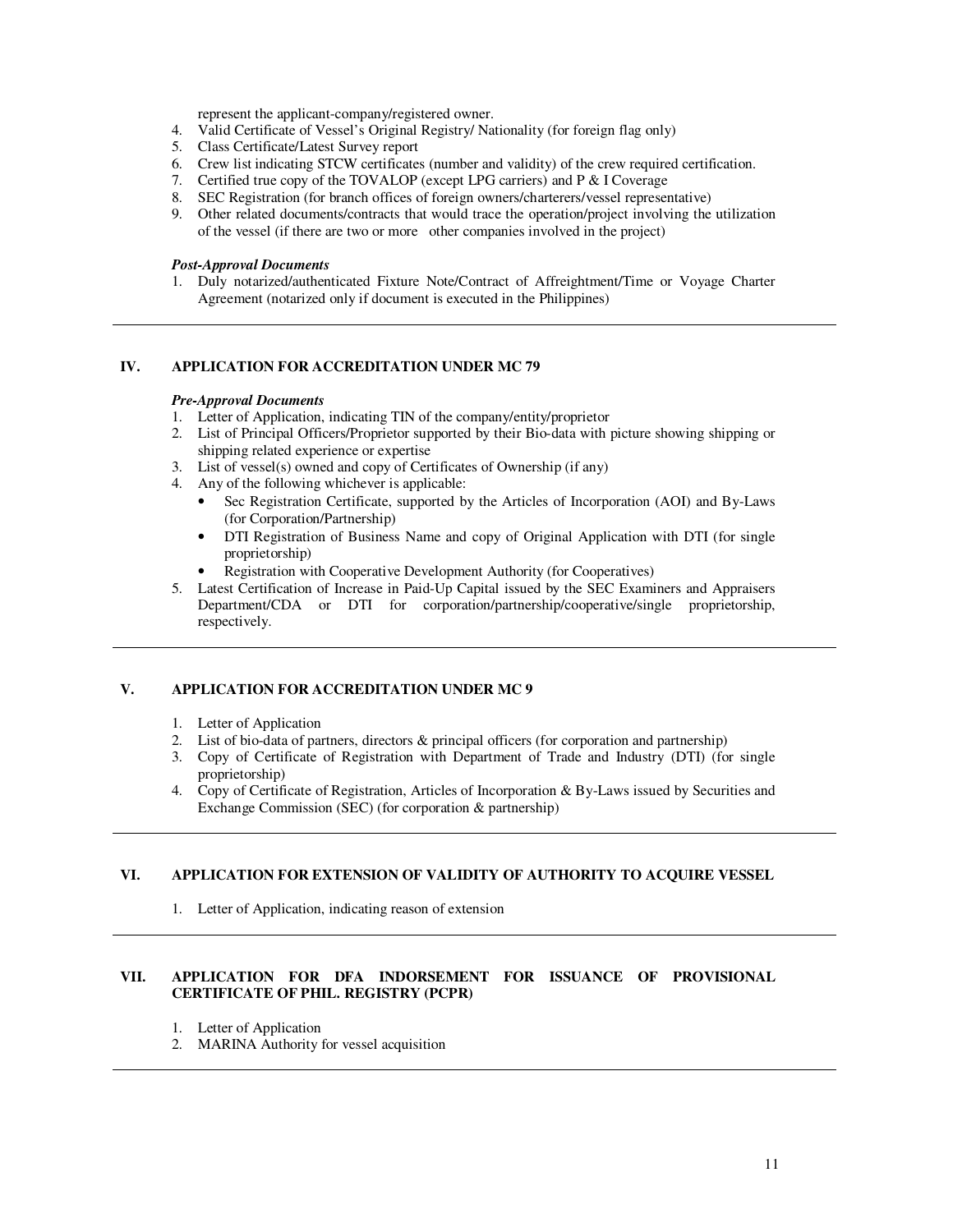### **VIII. APPLICATION FOR EXPORTATION OF VESSEL**

- 1. Letter of Application
- 2. Memorandum of Agreement (MOA)/Deed of Sale (DOS) or Bill of Sale (BOS)
- 3. Duly notarized resolution of the company's Board of Directors, certified by the Secretary General, authorizing the filing of application and designating the officials/authorized representative to represent applicant-company
- 4. Copy of Certificates of Ownership and Vessel Registry (CO/CVR)

#### *Post-approval Document*

1. Duly notarized/authenticated MOA/DOS or BOS

#### **IX. APPLICATION FOR PRE-TERMINATION OF BAREBOAT CHARTER CONTRACT**

- 1. Letter of Application
- 2. Letter of consent/confirmation of the registered owners of the vessel to pre-terminate the bareboat charter contract
- 3. Proof of payment of 4.5% withholding tax due the vessel

### **X. APPLICATION FOR EMPLOYMENT OF SUPERNUMERARIES/EXPATRIATES ON BOARD DOMESTIC VESSELS**

- 1. Letter of Application
- 2. Copy of Employment Contract
- 3. Copy of Travel documents (passport/seaman's book)
- 4. Clearance and/or Special Work Permit issued by the BID and Alien Employment Permit issued by the DOLE (if employment is more than 30 days)

### **XI. APPLICATION FOR PERMANENT CONVERSION OF VESSEL'S TRADING STATUS FROM OVERSEAS TO DOMESTIC TRADE**

- 1. Letter of Application
- 2. Memorandum of Agreement (MOA)/Deed of Sale (DOS) or Bill of Sale (BOS), duly signed with names of signatories printed
- 3. Duly notarized resolution of the company's Board of Directors, certified by the Board Secretary, authorizing the filing of application and designating the officials/authorized representative to represent the applicant company
- 4. Valid Certificate of Vessel's Registry or Nationality
- 5. Power of Attorney or Board Resolution authorizing the signatory to the MOA/DOS/BOS, to act as such in behalf of the registered owner
- 6. Class Certificate (if applicable)
- 7. Latest and valid Survey Report
- 8. General Arrangement Plan

#### *Post-approval Document*

1. Certified true copy of the duly notarized authenticated MOA/DOS/BOS

#### **XII. APPLICATION FOR LOCAL SALE OF IMPORTED VESSEL**

- 1. Letter of Application
- 2. Duly notarized Memorandum of Agreement or Deed of Sale or Bill of Sale
- 3. Duly notarized Oath of Undertaking from the buyer to assume compliance with the post-approval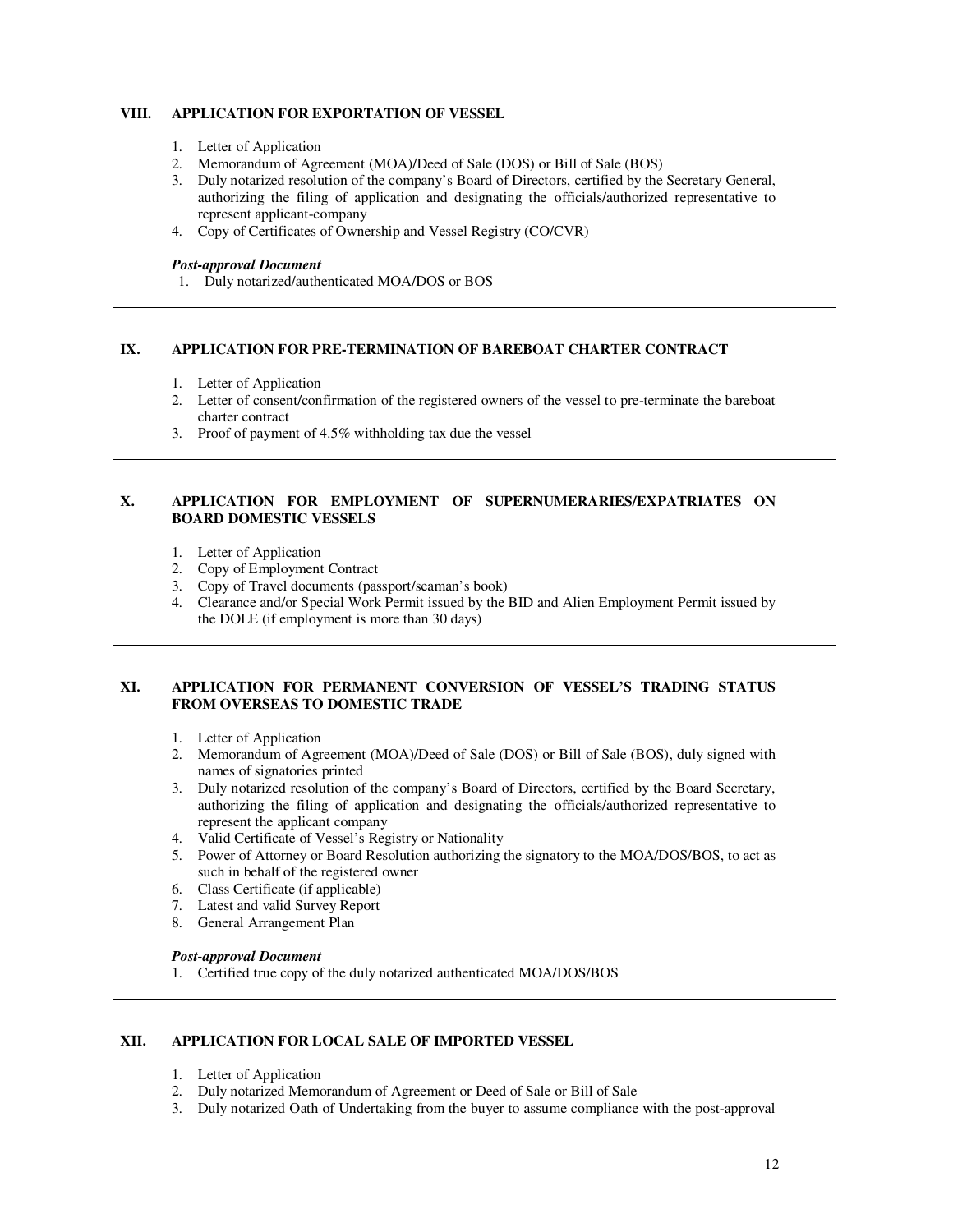#### **XIII. APPLICATION FOR IMPORTATION OF MARINE ENGINE/SPARE PARTS**

- 1. Letter of Application
- 2. Proforma Invoice of the spare parts/marine engine

#### *Additional Requirements*

#### **For foreign vessel undergoing emergency repair**

- 1. Certification from the authorized personnel of the shipyard where the vessel is on drydock that it is undergoing emergency repair
- 2. Certification from the Captain of the vessel that the spare parts will be used for the emergency repair
- 3. Valid Certificate of Vessel Registry

### **XIV. APPLICATION FOR SUB-CHARTER OUT OF BAREBOAT CHARTERED VESSEL (DOMESTIC OPERATION)**

- 1. Letter of Application
- 2. Consent of registered owner of the vessel allowing the sub-charter
- 3. Duly notarized Memorandum of Agreement of Charter Contract, duly signed, with names of signatories printed
- 4. Duly notarized resolution of the company's Board of Directors, certified by the Board Secretary, authorizing the filing of the application and applicant company/disponent owner

### **XV. APPLICATION FOR AMENDMENT OF ANY PROVISION OF CHARTER CONTRACT UNDER PD 760, AS AMENDED**

- 1. Letter of Application
- 2. Documents effected by the amendment

### **XVI. APPLICATION FOR AMENDMENT OF MARINA APPROVAL/AUTHORITIES**

- 1. Letter of Application
- 2. Documents effected by the amendment

### **XVII. APPLICATION FOR AMENDMENT OF SPECIAL PERMIT/EXEMPTION PERMIT**

- 1. Letter of Application
- 2. Documents effected by the amendment

### **XVIII. APPLICATION FOR BOI INDORSEMENT FOR COMPANY'S REGISTRATION**

- 1. Letter of Application
- 2. Accreditation under MC 79/79-A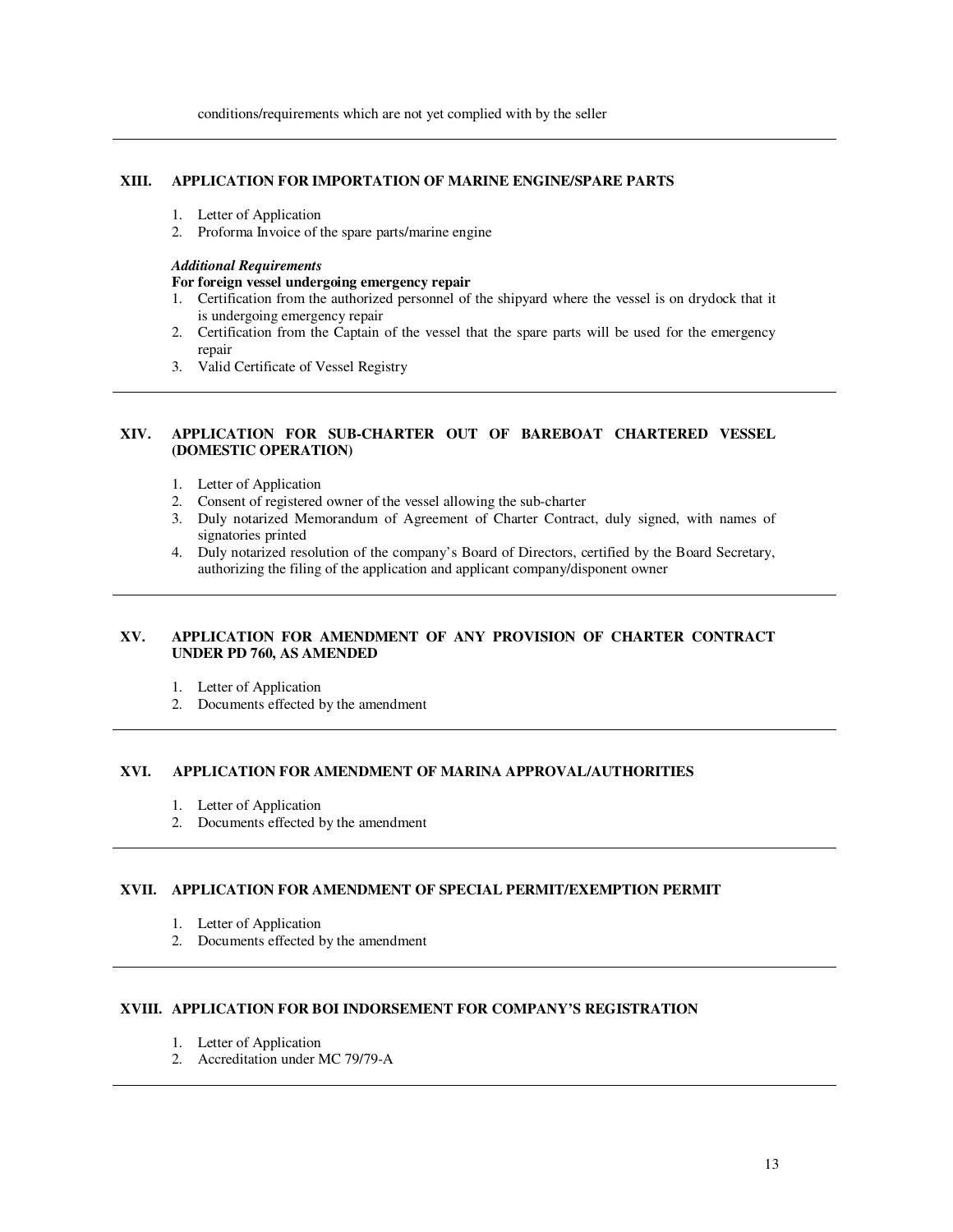### **XIX. APPLICATION FOR INDORSEMENT TO DOF FOR RELEASE OF IMPORTED SPARE PARTS/MARINE ENGINE AND OTHER RELATED ITEMS FOR EMERGENCY REPAIR OF FOREIGN FLAG VESSEL**

- 1. Letter of Application
- 2. Proforma Invoice/Bill of Lading/Airway Bill/Packing List
- 3. Valid Vessel Registration Certificate or Vessel Nationality
- 4. Certification from the Captain that the vessel is for emergency repair

### **XX. APPLICATION FOR BOI INDORSEMENT OF VESSEL AVAILMENT OF TAX FREE IMPORTATION**

- 1. Letter of Application
- 2. MARINA approval on vessel acquisition

### **APPLICATIONS FILED WITH OVERSEAS SHIPPING OFFICE**

- I. ACCREDITATION OF SHIPPING COMPANIES UNDER MC NO. 33-A, AS AMENDED
- II. ACCREDITATION OF SHIPPING COMPANIES UNDER MC NO. 9
- III. BAREBOAT CHARTER
- IV. EXTENSION OF SHIP'S PHILIPPINE BAREBOAT CHARTER REGISTRATION FOR LESS THAN ONE (1) YEAR/CVR
- V. SHIP'S IMPORTATION UNDER REPUBLIC ACT (RA) 7471
- VI. SHIP'S CONSTRUCTION UNDER RA 7471
- VII. PERMANENT CONVERSION OF OWNED SHIP'S TRADING STATUS FROM DOMESTIC TO **OVERSEAS**
- VIII. SPECIAL PERMIT AUTHORIZING DOMESTIC SHIPS TO ENGAGE IN INTERNATIONAL VOYAGES
- IX. DELETION OF SHIPS FROM PHILIPPINE REGISTRY
- X. RE-DELETION OF SHIPS FROM PHILIPPINE REGISTRY
- XI. DELETION OF SHIPS (ACQUIRED UNDER RA 7471)<br>XII. AMENDMENT OF MARINA APPROVAL
- AMENDMENT OF MARINA APPROVAL
- XIII. ENDORSEMENT OF AUTHORIZED AGENTS BANK (AAB) OR THE MONETARY AUTHORITY FOR FOREIGN EXCHANGE REQUIREMENTS OF SHIPPING COMPANIES UNDER RA 7471
- XIV. ENDORSEMENT TO DOF FOR AVAILMENT OF SUPPLIERS' TAX CREDIT UNDER RA 7471 XV. ENDORSEMENT TO BIR FOR THE ISSUANCE OF CERTIFICATE OF INCOME TAX
- ENDORSEMENT TO BIR FOR THE ISSUANCE OF CERTIFICATE OF INCOME TAX EXEMPTION UNDER RA 7471
- XVI. IMPORTATION OF SPARE PARTS UNDER RA 7471
- XVII. EMPLOYMENT OF EXPATRIATE OFFICER/SUPERNUMERARY ON BOARD UNDER PD 1711
- XVIII. RENEWAL/EXTENSION OF VALIDITY OF AUTHORITY TO ACQUIRE SHIP
- XIX. CHANGE OF SHIP'S NAME
- XX. RESERVATION OF SHIP'S NAME
- XXI. AMENDMENT OF ANY PROVISION OF CHARTER CONTRACT UNDER PD 760/866/1711
- XXII. ACCREDITATION OF SHIP'S UNDER M. O. NO. 6
- XXIII. ISSUANCE OF AUTHORITY TO EXPORT SHIP
- XXIV. EXTENSION OF VALIDITY OF PERIOD OF MARINA APPROVAL ON BAREBOAT CHARTERING PROJECTS/ IMPORTATION
- XXV. CHANGE OF ORIGINAL REGISTRY OF BAREBOAT CHARTERED SHIP
- XXVI. AMENDMENT OF SPECIAL PERMIT
- XXVII. ENDORSEMENT TO DEPARTMENT OF FINANCE FOR EXEMPTION FROM IMPORT DUTIES AND TAXES
- XXVIII. REGISTRATION OF ENGINE LOGBOOK
- XXIX. ANNOTATION OF TRANSFER OF RECORDS AND ENCUMBRANCES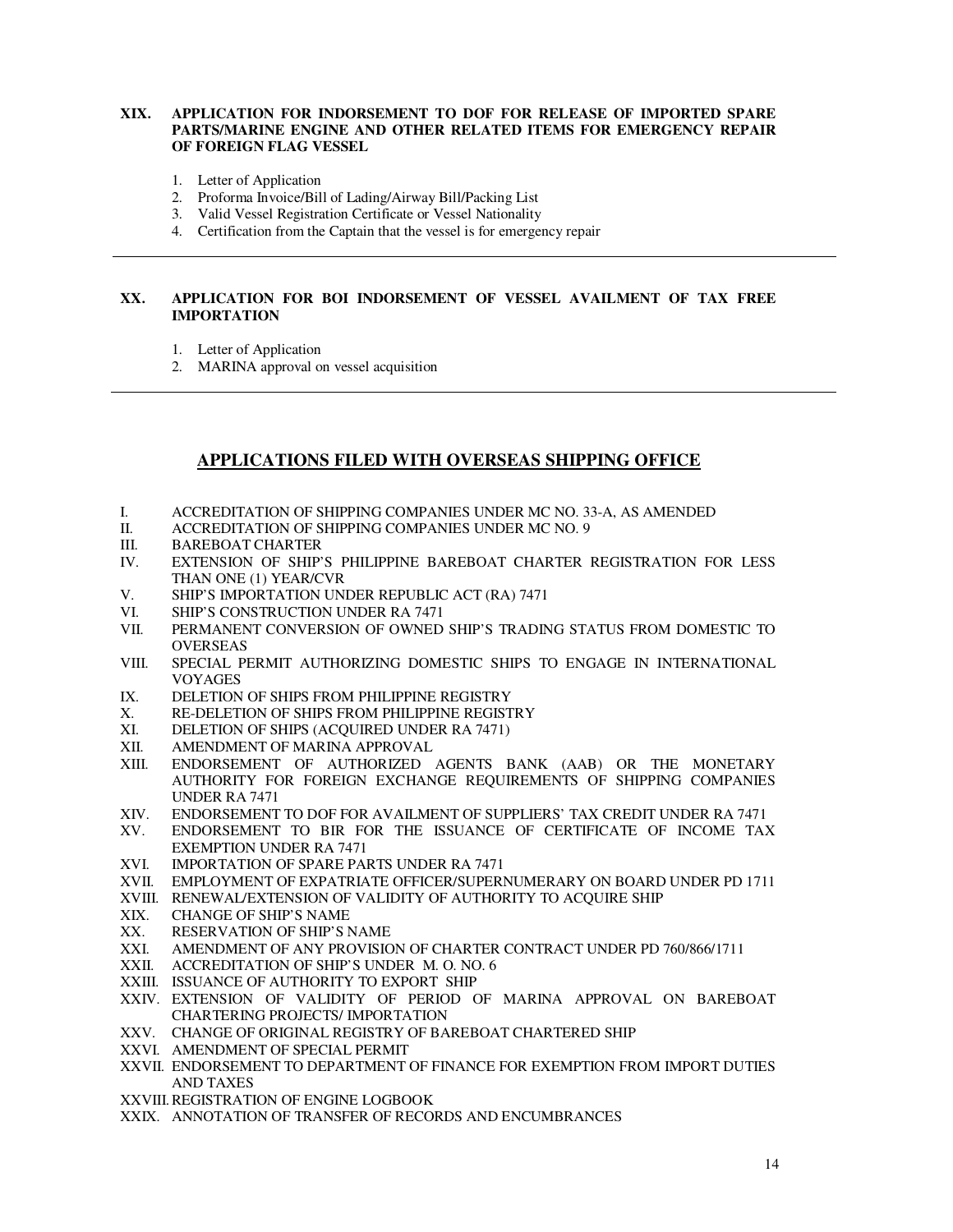### XXX. CANCELLATION OF MORTGAGE

XXXI. SHIP REGISTRATION, LICENSING AND DOCUMENTATION

### **I. ACCREDITATION OF SHIPPING COMPANIES UNDER MC NO. 33-A, AS AMENDED**

- 1. Letter of Application, including list of Incorporators, Directors and Principal Officers (supported by their bio-data, showing shipping or shipping-related experience or expertise)
- 2. For Corporations Certification of Registration with SEC, duly supported by the Articles of Incorporation and By-Laws, reflecting overseas shipping business as the primary purpose. For Joint Venture (with foreign equity of not more than 40%) – Certification of Registration with BOI.
- 3. SEC (Appraiser's and Examiner's Dept.) Certification on the required Paid-up Capital (only if the AOI does not reflected the same)
- 4. In case of Affiliated Companies, Management Contract
- 5. Personal Information Sheet or Bio-Data of Principal Officers with pictures

#### **II. ACCREDITATION OF SHIPPING COMPANIES UNDER MC NO. 9**

- 1. Letter of Application, including list of Incorporators, Directors and Principal Officers (supported by their bio-data, showing shipping or shipping-related experience or expertise)
- 2. For Corporation/Partnerships Certificate of Registration with SEC, supported by the AOI and By-Laws

### **III. BAREBOAT CHARTER**

- 1. Letter of Application, including request for endorsement to DFA for the issuance of PCPR (if necessary)
- 2. Bareboat charter party, duly signed (with names of the signatories printed)
- 3. Assignment of Bank Deposit (if applicable)
- 4. Duly notarized Resolution of the company's Board of Directors, certified by the Board Secretary, authorizing the filing of the application and designating the officials/authorized representatives to represent the applicant-company)
- 5. Consent to the bareboat charter registration in the Philippine by the State of original registry
- 6. Certificate of Good Standing of the registered owners
- 7. Notarized Power of Attorney or Board Resolution authorizing the signatory to the bareboat charter party to act as such in behalf of the registered owners
- 8. Valid Certificate of Vessel Registry<sup>\*</sup>
- 9. For New Buildings
	- Builder's Certificate
	- Certification from the classification society that the vessel was constructed in accordance with the standards/rules and regulations of the classification society

### *Additional Requirements*

#### FOR BAREBOAT SUB-CHARTER APPLICATIONS: (ADDITIONAL)

- 10. Consent of the registered owners to the bareboat sub-charter arrangement
- 11. Power of Attorney or Board Resolution authorizing the person who issued the consent to act as such in behalf of the registered owner
- 12. Certificate of Good Standing
- 13. Certificate of Encumbrance/Non-encumbrance

 $\overline{a}$ 

14. In case the vessel is encumbered, non-objection of the mortgage to the agreement

<sup>∗</sup> For original applications only.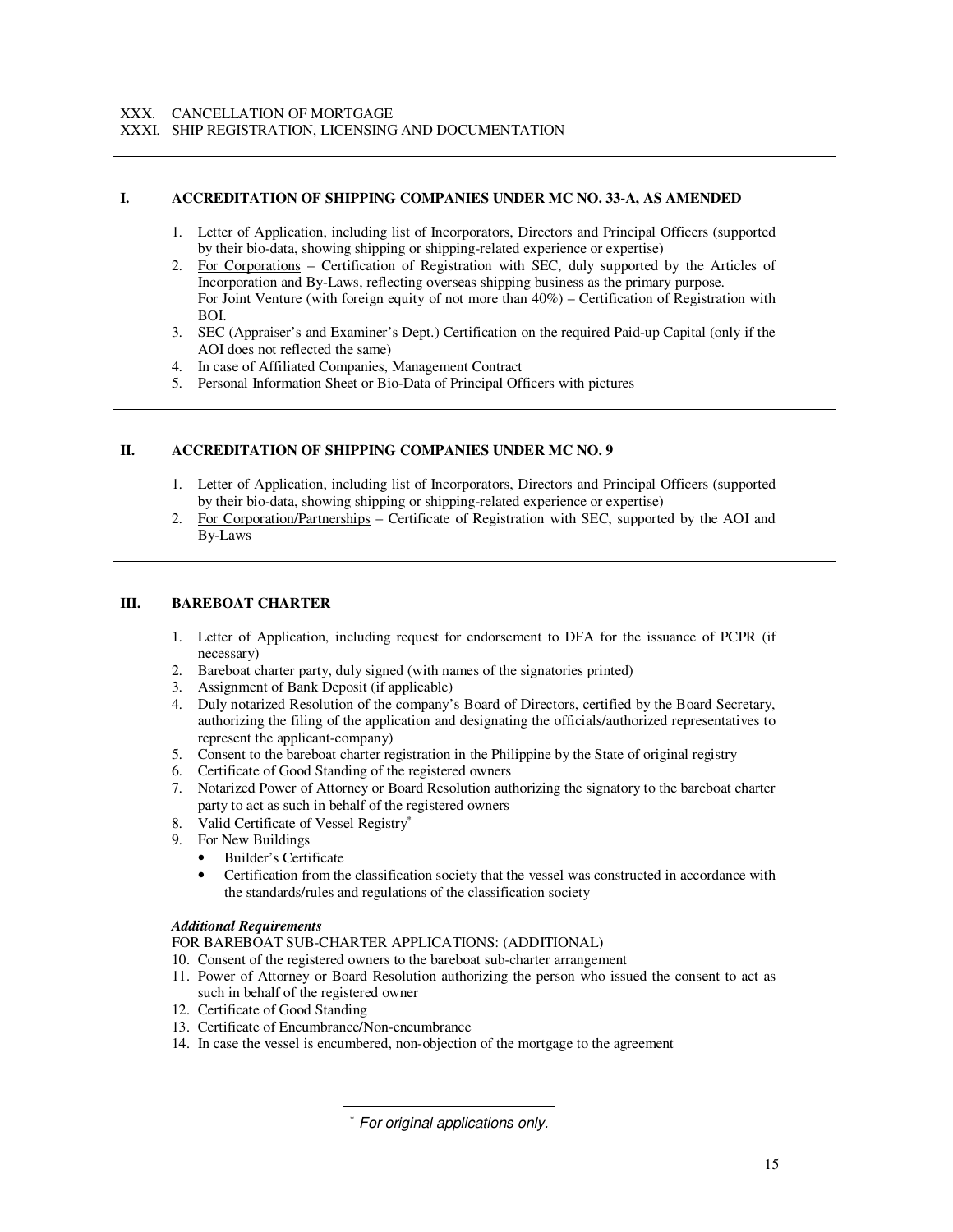### **IV. EXTENSION OF SHIP'S PHILIPPINE BAREBOAT CHARTER REGISTRATION FOR LESS THAN ONE (1) YEAR/CVR**

- 1. Letter of Application
- 2. Registered owner's consent to the extension

### **V. SHIP'S IMPORTATION UNDER REPUBLIC ACT (RA) 7471**

- 1. Letter of Application, including request for endorsement to DFA for the issuance of PCPR (if necessary)
- 2. Resolution of the Board of Directors, certified by the Board Secretary, authorizing the filing of the application and designating the officials/authorized representatives to represent the applicant
- 3. Valid Certificate of Vessel's Registry
- 4. Latest Certificate of Good Standing (in English) of the registered owners
- 5. Board Resolution of the registered owner/seller, authorizing the sale of the vessel and designating the officials/authorized representatives to represent the registered owners/seller. The resolution must be notarized in the State where the document was issued/executed and verified/authenticated by Philippine Embassy/Consulate concerned
- 6. Memorandum of Agreement executed by and between the parties concerned
- 7. Pro-forma loan agreement, if any

### **VI. SHIP'S CONSTRUCTION UNDER RA 7471**

- 1. Letter of Application
- 2. Resolution of the company's Board of Directors, certified by the Board Secretary, authorizing the filing of the application and designating the officials/authorized representatives to represent the applicant-company
- 3. Notarized Shipbuilding Contract (if executed in a foreign country, the contract must be in English language, or a certified translation thereof in the English language, and verified/authenticated by the Philippine Embassy/Consulate concerned)
- 4. If the vessel is to be constructed in the Philippines, a breakdown of the Bill of Materials indicating therein the items to be imported by the applicant and the imported items to be supplied by local suppliers and for which Suppliers Tax Credit will be claimed
- 5. The proposed General Arrangement and Capacity Plans, as approved by recognized classification society
- 6. Proposed vessel's specification
- 7. Copies of quotation from at least three (3) foreign shipbuilders if the vessel is for construction abroad, and three (3) local shipbuilders if the vessel is to be constructed in the Philippines

### **VII. PERMANENT CONVERSION OF OWNED SHIP'S TRADING STATUS FROM DOMESTIC TO OVERSEAS**

1. Letter on Application

#### **VIII. SPECIAL PERMIT AUTHORIZING DOMESTIC SHIPS TO ENGAGE IN INTERNATIONAL VOYAGES**

- 1. Letter of Application
- 2. Crew list indicating number and validity of STCW certificates (for international trade) of the officers/crew required to be certificated
- 3. Ship documents, as applicable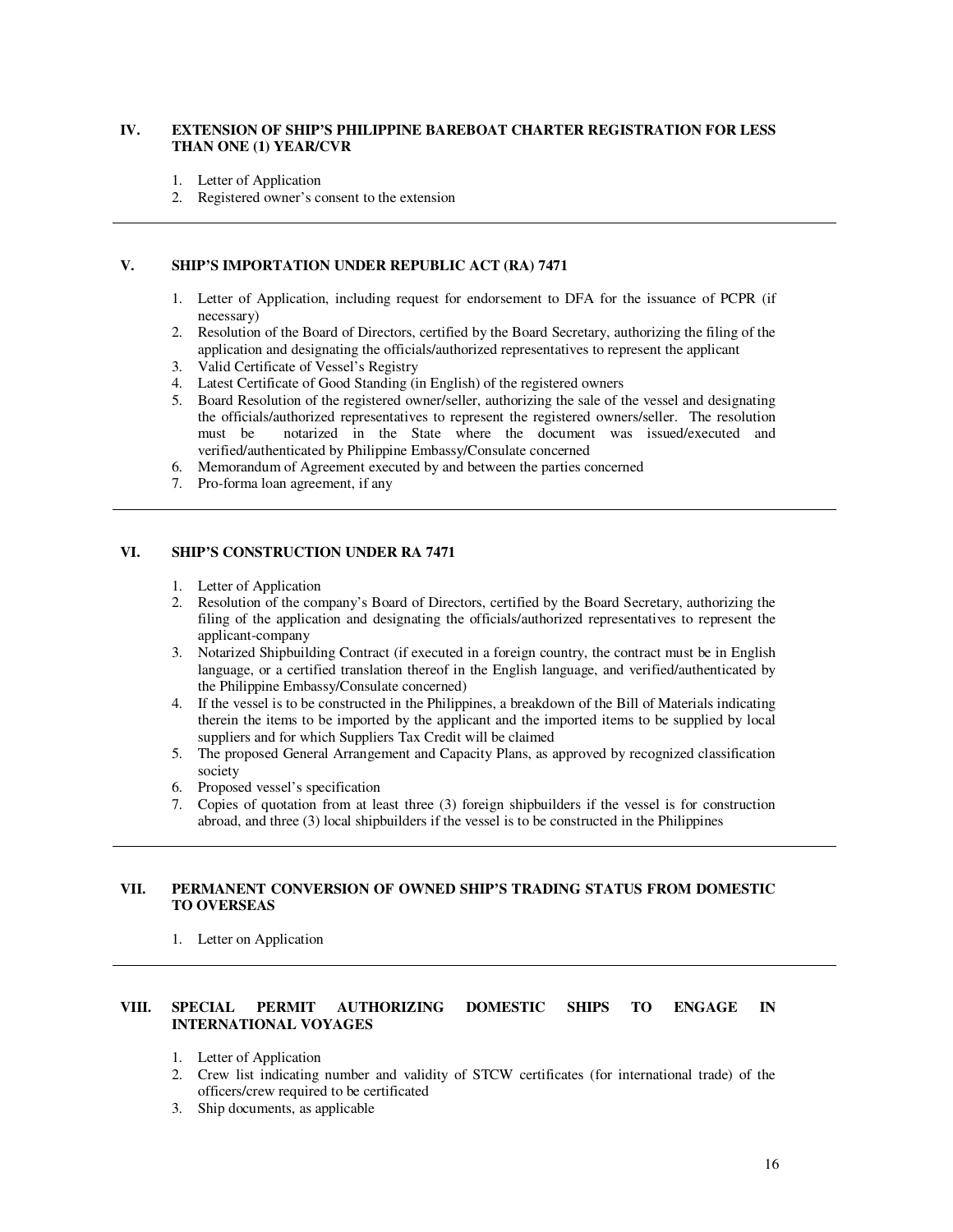- Cargo Ship Safety Equipment Certificate
- Cargo Ship Safety Construction Certificate
- Cargo Ship Safety Radio/Telephony Certificate
- International Loadline Certificate
- International Tonnage Certificate
- Exemption Certificate
- Manning Certificate
- Passenger Ship Safety Certificate
- Document of Compliance and Safety Management Certificate
- Cargo Securing Manual
- Global Maritime Distress Safety System
- Certificate of Fitness

### **IX. DELETION OF SHIPS FROM PHILIPPINE REGISTRY**

- 1. Letter of Application
- 2. Registered owner's consent to the deletion
- 3. Full payment of 4.5% withholding tax for company's last ship
- 4. For vessel's acquired under RA 7471
	- Board Resolution certified by the Board Secretary, approving the filing of the application and stating the reason thereof
	- Firm offer to purchase ship at scrap value (if any)<br>• Proof that the ship has been offered for sale to
	- Proof that the ship has been offered for sale to Philippine shipping enterprises through shipping associations for at least sixty (60) days

### **X. RE-DELETION OF SHIPS FROM PHILIPPINE REGISTRY**

- 1. Letter of Application
- 2. Registered owner's consent to the postponement of deletion

### **XI. DELETION OF SHIPS (ACQUIRED UNDER RA 7471)**

1. Letter of Application

### **XII. AMENDMENT OF MARINA APPROVAL**

1. Letter of Application

### **XIII. ENDORSEMENT OF AUTHORIZED AGENTS BANK (AAB) OR THE MONETARY AUTHORITY FOR FOREIGN EXCHANGE REQUIREMENTS OF SHIPPING COMPANIES UNDER RA 7471**

1. Letter of Application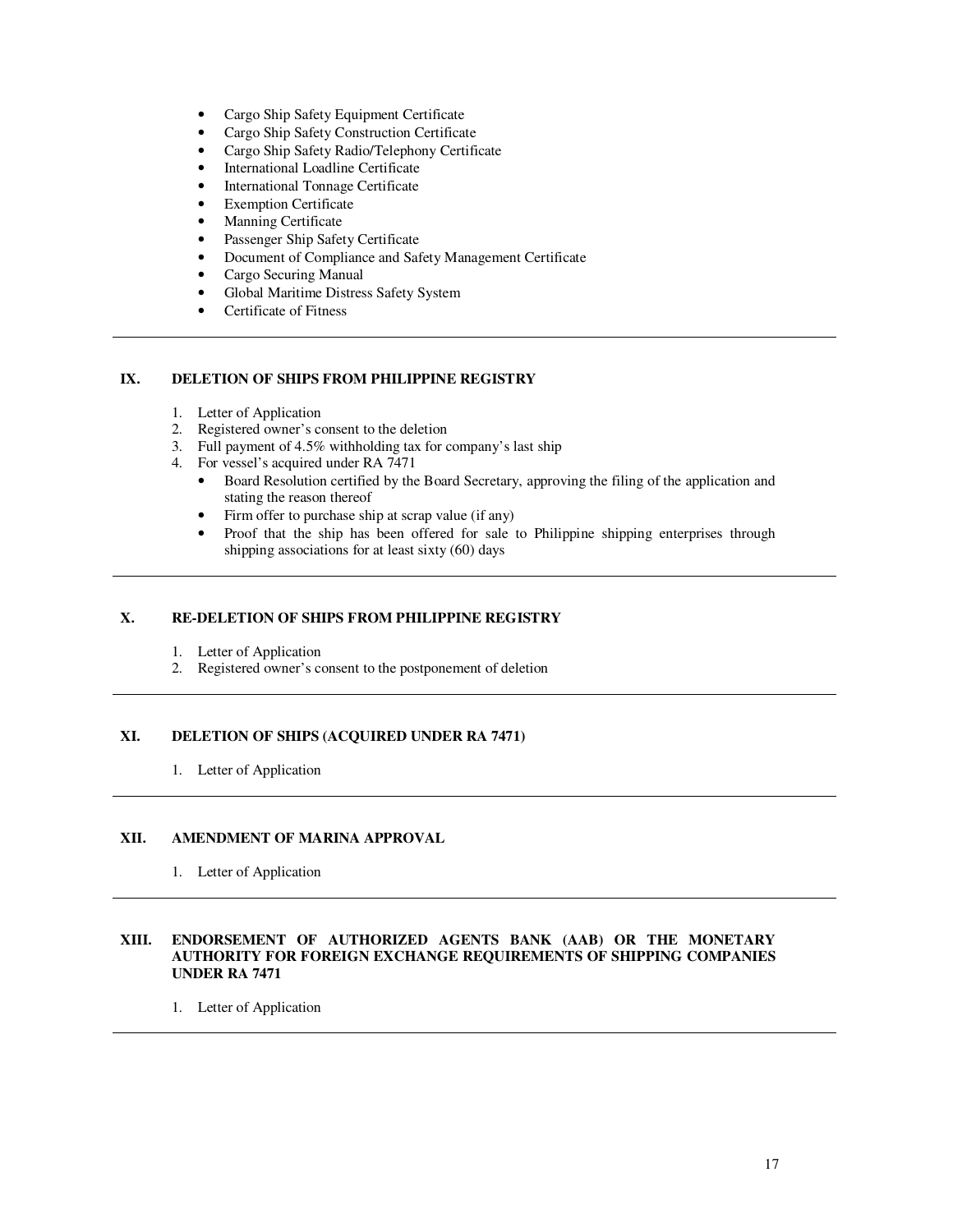### **XIV. ENDORSEMENT TO DOF FOR AVAILMENT OF SUPPLIERS' TAX CREDIT UNDER RA 7471**

1. Letter of Application

### **XV. ENDORSEMENT TO BIR FOR THE ISSUANCE OF CERTIFICATE OF INCOME TAX EXEMPTION UNDER RA 7471**

- 1. Letter of Application
- 2. Resolution of the Board of Directors, certified by the Board Secretary, authorizing the filing of the application and designating the officials/authorized representatives to represent the Applicant

#### **XVI. IMPORTATION OF SPARE PARTS UNDER RA 7471**

- 1. Letter of Application
- 2. Pro-forma Invoice

### **XVII. EMPLOYMENT OF EXPATRIATE OFFICER/ SUPERNUMERARY ON BOARD UNDER PD 1711**

- 1. Letter of Application
- 2. Employment Contract

### **XVIII. RENEWAL/EXTENSION OF VALIDITY OF AUTHORITY TO ACQUIRE SHIP**

1. Letter of Application

### **XIX. CHANGE OF SHIP'S NAME**

1. Letter of Application

### **XX. RESERVATION OF SHIP'S NAME**

1. Letter of Application

### **XXI. AMENDMENT OF ANY PROVISION OF CHARTER CONTRACT UNDER PD 760/866/1711**

- 1. Letter of Intent
- 2. Addendum to the Charter Contract

### **XXII. ACCREDITATION OF SHIP'S UNDER M. O. NO. 6**

- 1. Letter of Application
- 2. Indorsement of FSA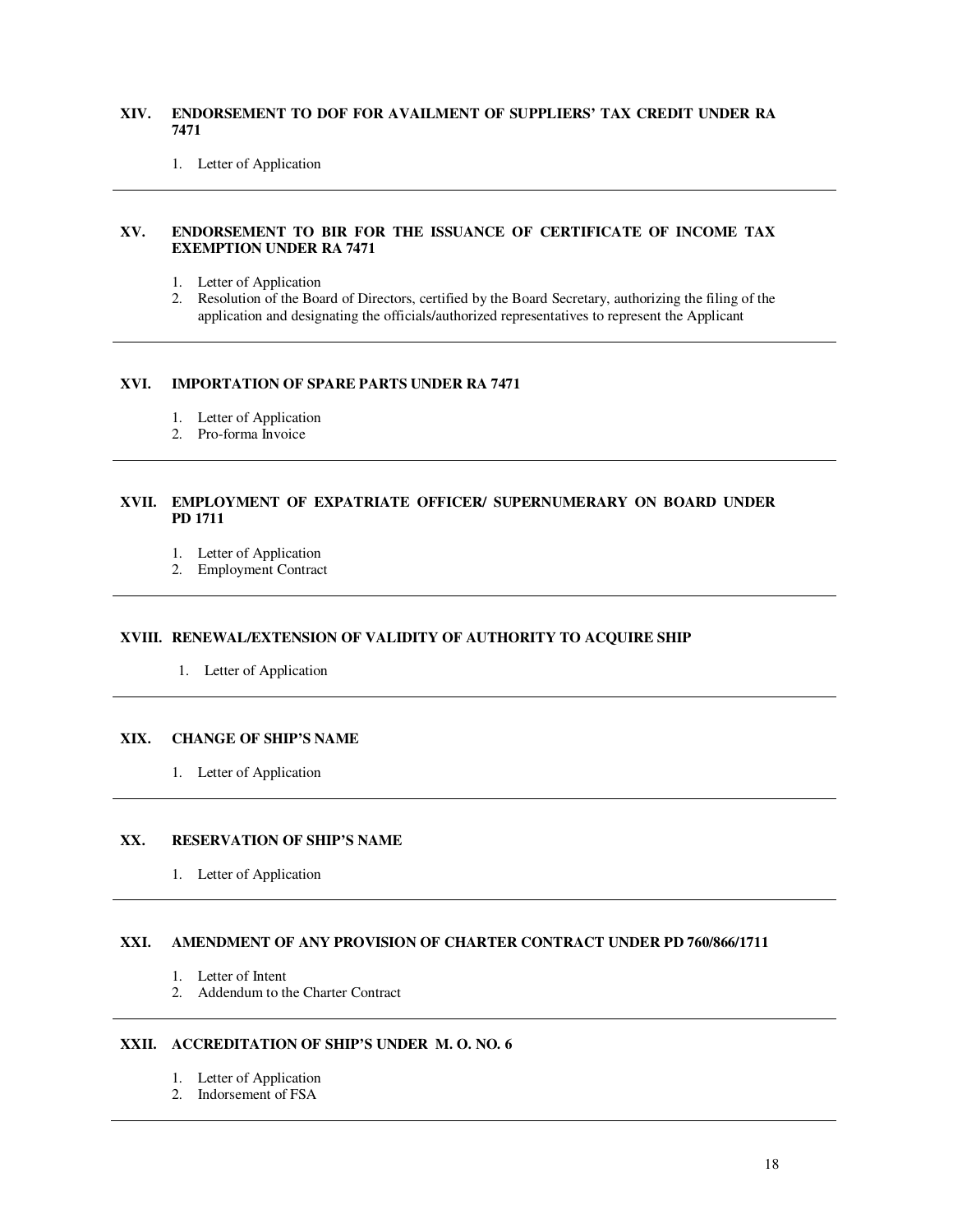### **XXIII. ISSUANCE OF AUTHORITY TO EXPORT SHIP**

- 1. Letter of Application
- 2. Proof that the ship has been offered for sale to Philippine shipping enterprises through the shipping associations for at least sixty (60) days
- 3. Resolution on the applicant's Board of Director, certified by the Board's Secretary, approving the filing of the application and stating the reasons therefor
- 4. Board Resolution for scrapping purposes (if applicable) under RA 7471

### **XXIV. EXTENSION OF VALIDITY OF PERIOD OF MARINA APPROVAL ON BAREBOAT CHARTERING PROJECTS/IMPORTATION**

1. Letter of Application

### **XXV. CHANGE OF ORIGINAL REGISTRY OF BAREBOAT CHARTERED SHIP**

- 1. Letter of Application
- 2. Certificate of Registry
- 3. Consent form the state of original registry.
- 4. Addendum to the bareboat charter agreement

### **XXVI. AMENDMENT OF SPECIAL PERMIT**

1. Letter of Application

### **XXVII. ENDORSEMENT TO DEPARTMENT OF FINANCE FOR EXEMPTION FROM IMPORT DUTIES AND TAXES**

1. Letter of Application

### **XXVIII. REGISTRATION OF ENGINE LOGBOOK**

1. Letter of Application

### **XXIX. ANNOTATION OF TRANSFER OF RECORDS AND ENCUMBRANCES**

- 1. Letter of Application
- 2. Mortgage Contract, duly notarized
- 3. Proof of payment of Documentary Stamps
- 4. Original Certificate of Ownership (CO)/ Certificate of Vessel Registry

### **XXX. CANCELLATION OF MORTGAGE**

- 1. Letter of Application; and
- 2. Any of the following:
	- Release of Mortgage from the bank/mortgagee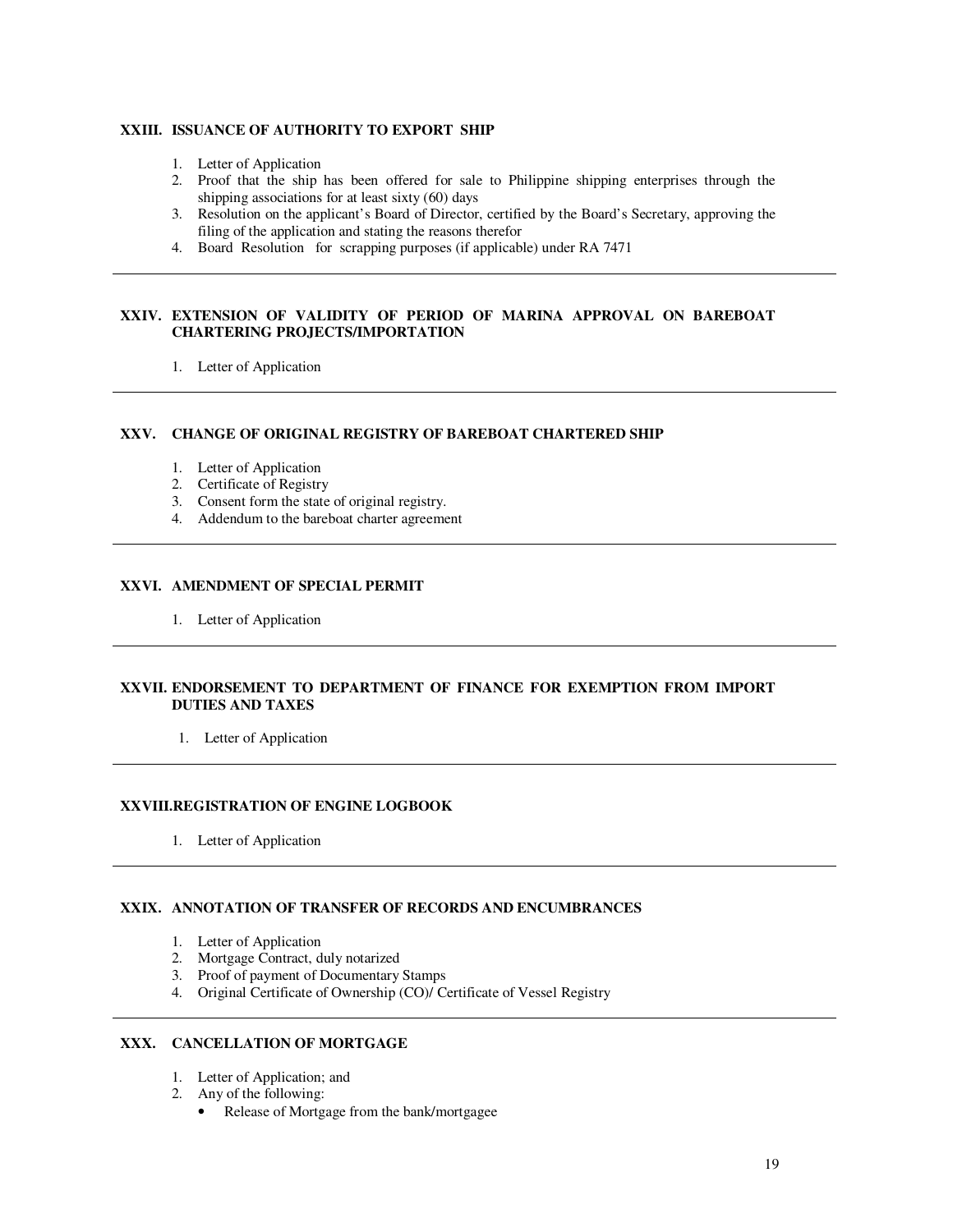- Total loss or constructive total of the Mortgaged ship
- Foreclosure
- Court Order to delete all registered mortgages

### **XXXI. SHIP REGISTRATION, LICENSING AND DOCUMENTATION**

### **A. CERTIFICATE OF VESSEL REGISTRY (CVR)/CERTIFICATE OF OWNERSHIP (CO)**

- 1. Letter of Application; and
- 2. For full term:
- Protocol of Delivery

Approval General Arrangement and Capacity Plans

### **B. MANNING CERTIFICATE/REISSUANCE**

- 1. Letter of Application
- 2. Protocol of Delivery (full term)

### **C. ISSUANCE OF STATUTORY CERTIFICATES**

1. Letter of Application

### **D. LETTER AUTHORIZATION TO RECOGNIZED ORGANIZATIONS**

1. Letter of Application

### **E. CIVIL LIABILITY CONVENTION**

- 1. Letter of Application
- 2. Valid Insurance Certificate

### **F. OTHER CERTIFICATES**

1. Letter of Application

### **G. DISPENSATION PERMIT**

- 1. Letter of Application
- 2. Master's Report
- 3. STCW and License of the seafarer who will take over

## **APPLICATIONS FILED WITH FRANCHISING OFFICE**

### **I. APPLICATION FOR CERTIFICATE OF PUBLIC CONVENIENCE (CPC)/PROVISIONAL AUTHORITY (PA)/SPECIAL PERMIT (SP)**

#### *Pre-Acceptance Requirements*

- 1. Application
	- Must be duly notarized and verified;
	- Must contain a Certification of Non-Forum Shopping, pursuant to Supreme Court Administrative Circular No. 04-94;
	- Must contain an Explanation of Service to affected parties, if any, pursuant to Section II, Rule 13, of the Revised Rules of Court (Only letter of application is required in case of small banca operators(15 GT and below) and/or those covered under the legalization program)
- 2. Vessel Documents
	- Certificate of Inspection
	- Radio/Ship Station License (for vessels 36 GT and above)
- 3. Provisional/Final Class Certificate (if required)
- 4. Passenger insurance coverage at P100,000.00/passenger covering the authorized passenger capacity per vessel's CI (for passenger/passenger cargo vessels per MC 149)
- 5. Oil Pollution Cover (for tankers and barges carrying oil and/or petroleum products) Certificate of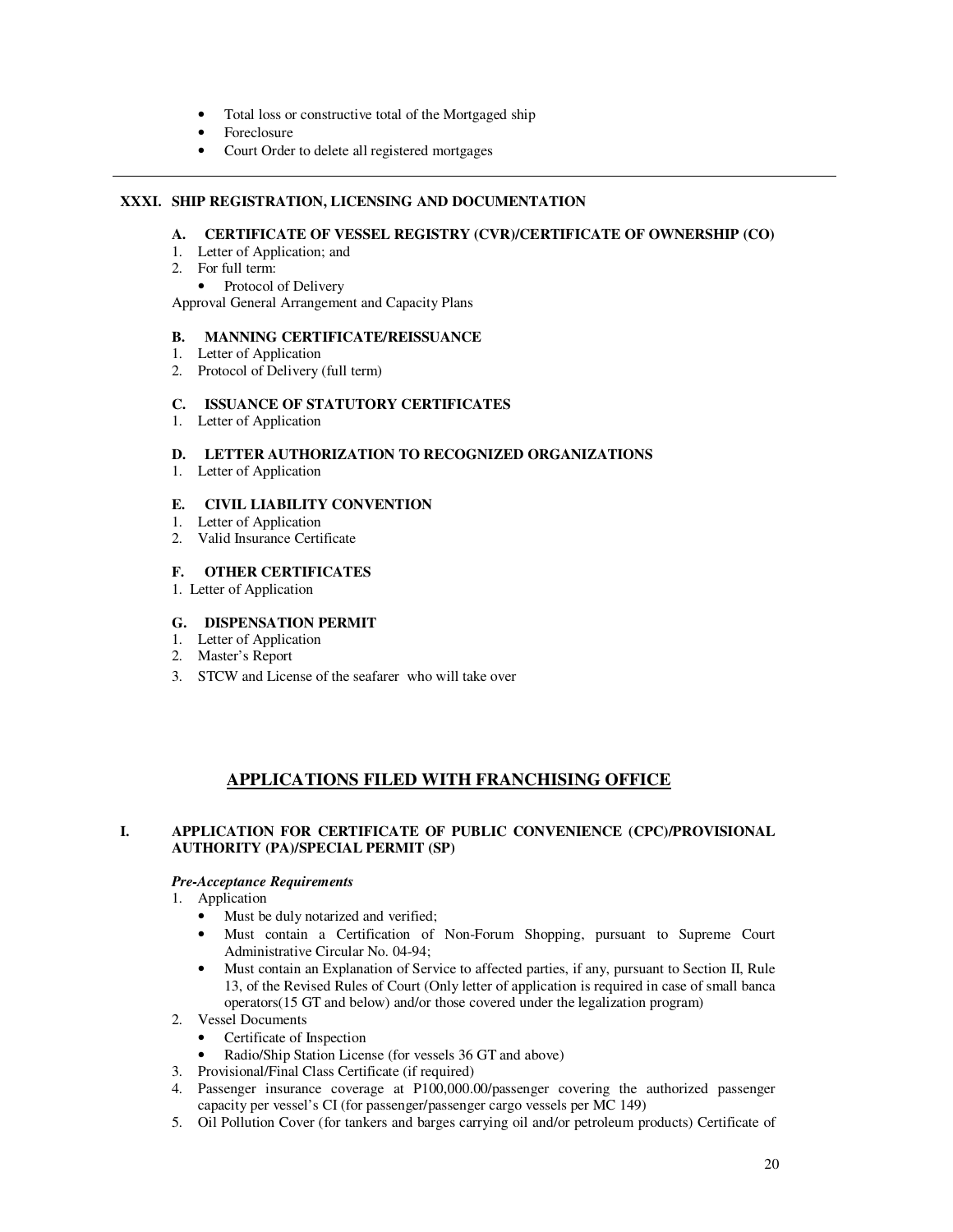Coverage against Third Party Liability (for Liquefied Petroleum Gas (LPG) Carriers) – amount of coverage based on MC 128

- 6. PPA Certification on berthing space availability
- 7. Financial evaluation, documents
- 8. NAMRIA Certificate of distance (for pioneer links/routes),
- 9. Three colored photographs of the vessel
- 11. Feasibility study (for two or more operators)
- 12. Night Vision equipment (for High-Speed Crafts operating at nighttime)
- *Post-Approval Requirements*

*(previously pre-acceptance requirements)* 

- 1. Coastwise License
- 2. Certificate of Compliance with MARINA MC No. 65/65-A
- 3. DOT Accreditation Certificate
- 4. Jurisdictional Compliance (publication of the notice of hearing, proof of notice to affected parties to be presented during the initial hearing)
- 5. Others

## **APPLICATIONS FILED WITH MANPOWER DEVELOPMENT OFFICE**

- I. REQUIREMENTS FOR THE ISSUANCE OF QDC CERTIFICATES
- II. REQUIREMENTS FOR THE CONDUCT OF HARBOR PILOTS' EXAMINATION AND LICENSURE
- III. 5 BASIC REQUIREMENTS FOR THE ISSUANCE OF NEW SIRB TO BE ADDED TO THEIR SPECIFIC RANK OR DESIGNATION REQUIREMENTS
- IV. OLD SIRB ISSUANCES

### **I. REQUIREMENTS FOR THE ISSUANCE OF QDC CERTIFICATES**

### *NEW APPLICANT*

### *Deck Rating/Engine Rating*

- 1. Duly Accomplished Application Form
- 2. Basic Safety Course Certificate (BSC) with PSSR
- 3. Seafarers' Identification and Record Book (SIRB)
- 4. Medical Certificate

#### *Non Graduate*

- 1. Ratings Forming Part of a Navigational Watch Certificate, as applicable, or
- 2. Ratings Forming Part of an Engineering Watch Certificate, as applicable

#### *Tanker Vessels*

- 1. General Tanker Familiarization Certificate
- 2. Shorebased Firefighting

### **For** *Officers*

### *Management* **Level**

- 1. Duly Accomplished Application Form
- 2. Basic Safety Course (BSC) with PSSR
- 3. ROC/ROP, SRROC or GOC for GMDSS (Deck Officer), as applicable
- 4. Seafarers' Identification and Record Book (SIRB)
- 5. Medical Certificate
- 6. PRC/NTC License or Board Certificate, if applicable

#### *Tanker Vessels*

- 1. Specialized/Advanced Oil, Chemical, LPG/LNG Tanker Safety Certificate, as applicable
- 2. Shorebased Firefighting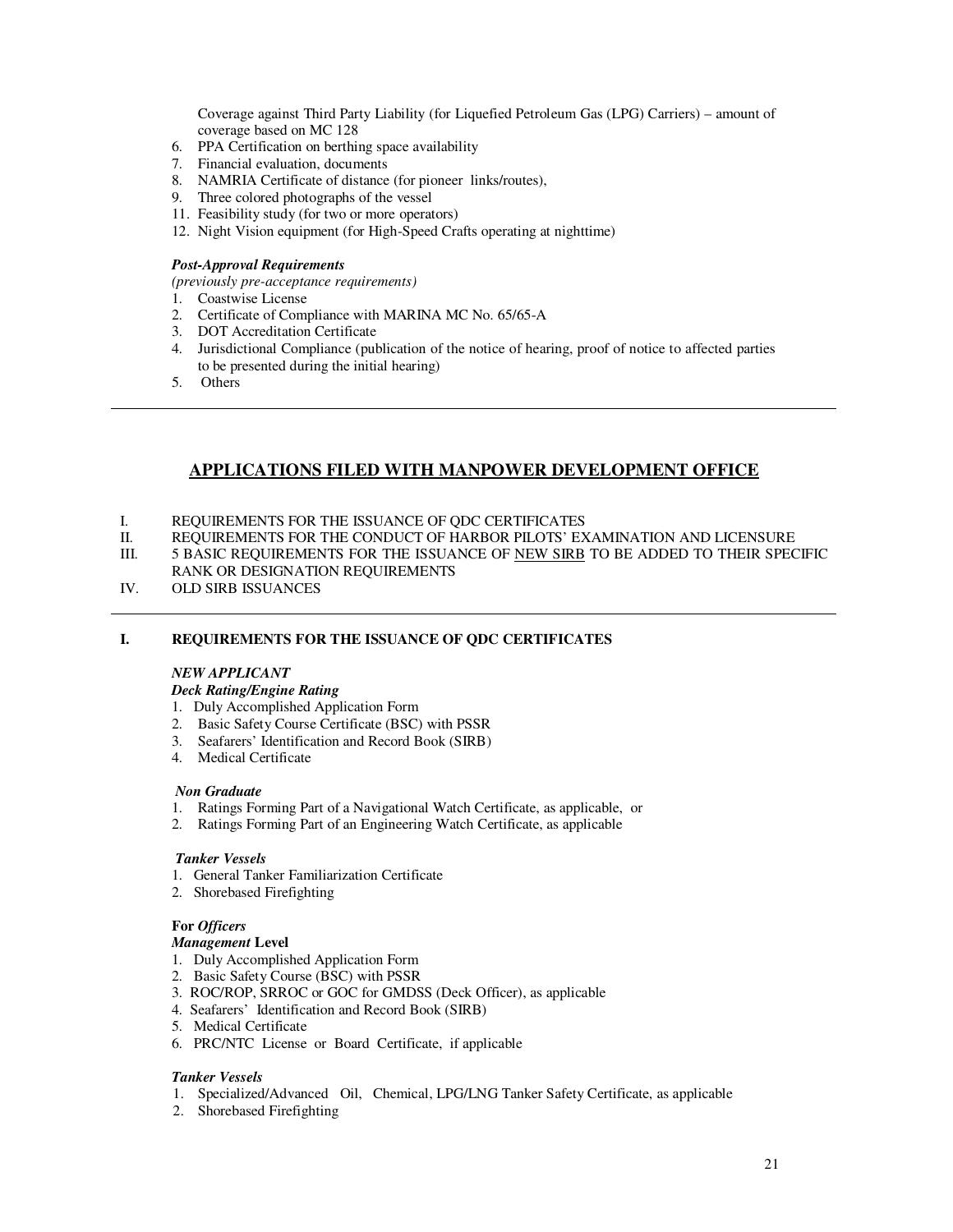### *Operational Level*

- 1. Duly Accomplished Application Form
- 2. Basic Safety Course (BSC) with PSSR
- 3. ROC/ROP, SRROC or GOC for GMDSS (Deck Officer), as applicable
- 4. Seafarers' Identification and Record Book (SIRB)
- 5. Medical Certificate
- 6. PRC/NTC License or Board Certificate, if applicable

### *For Tanker Vessels*

- 1. General Tanker Familiarization Certificate
- 2. Shorebased Firefighting

### *For Radio Officer*

- 1. Duly Accomplished Application Form
- 2. Basic Safety Course Certificate (BSC) with PSSR
- 3. Seafarers' Identification and Record Book (SIRB)
- 4. Medical Certificate
- 5. NTC License

### *For Tanker Vessels*

- 1. General Tanker Familiarization Certificate
- 2. Shorebased Firefighting

#### *Promotion on-Board/Upgrading*

- 1. Duly accomplished MARINA application form
- 2. Training certificate (photocopy)
- 3. Valid SIRB/certificate of sea service
- 4. Notice of promotion for employer/master
- 5. Previous STCW endorsement of certificates/Ratings Certificate
- 6. Board Certificate as applicable
- 7. Letter request signed by the employer/company specifying the authorized representative

### **II. REQUIREMENTS FOR THE CONDUCT OF HARBOR PILOTS' EXAMINATION AND LICENSURE**

- 1. Master Mariner
- 2. Medical Certificate issued by DOH accredited medical clinic within three (3) months at the time of application
- 3. Seafarer's Identification and Record Book (SIRB)
- 4. NBI Clearance
- 5. Three (3) recent passport size colored photographs of the applicant in uniform without headgear
- 6. One (1) self addressed envelope

#### **III. 5 BASIC REQUIREMENTS FOR THE ISSUANCE OF NEW SIRB TO BE ADDED TO THEIR SPECIFIC RANK OR DESIGNATION REQUIREMENTS**

- 1. Birth Certificate or Notarial Affidavit of two (2) disinterested person
- 2. NBI Clearance or Barangay/Police Clearance (Barangay/Police Clearance for domestic fisherman)
- 3. Basic Safety Course (BSC)
- 4. Two (2) appropriate latest colored head photographs
- 5. Documentary Stamps

#### *For Officers:*

1. Authenticated valid PRC/NTC License or valid PRC/NTC ID

#### *For BSMT/AMT/BSMARE/AME:*

1. Diploma with S.O. and C.A.V. or photocopy of Transcript of Records with S.O and C.A.V.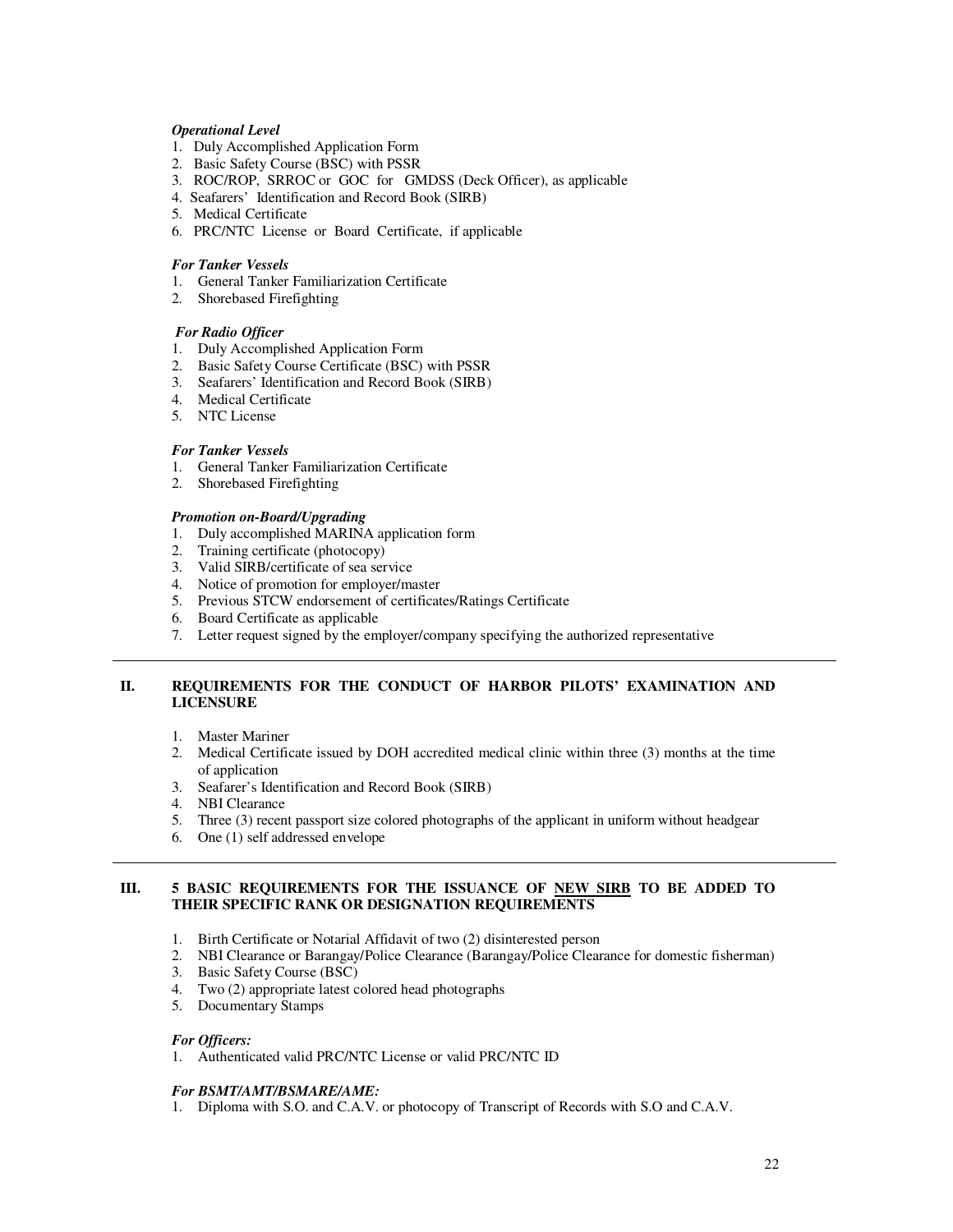### *For Service Providers:*

- 1. High School Diploma/Form 137 and C.A.V or Incontrovertible that applicant has completed secondary education or
- 2. Certificate of specialized training skills or letter request from the company/agency or
- 3. Signed Employment Contract/Certificate of Employment or
- 4. Artist Record Book (POEA) or
- 5. Attestation of relevant skill or employment by the head of local government unit.
- 6. Certified True Copy of approved POEA Contract

### *For Fishermen:*

- 1. Fishermen's License (BFAR) or
- 2. Letter request from contracting shipping company/Agency

#### *For Cadets:*

1. Letter from the school and Transcript of Records

### **IV. OLD SIRB ISSUANCES**

### *For Damaged/Lost SIRB:*

- 1. Service record from the last employer.
- 2. Basic Safety Course (BSC)
- 3. NBI Clearance
- 4. 2 appropriate photograph
- 5. Duly Notarized Affidavit of Lost

### *For Extension On- Board*

- 1. Crew list signed by the Master
- 2. Documentary Stamps
- 3. Letter request from contracting shipping company/Agency
- 4. 2 appropriate photograph
- 5. Photocopy of previously issued SIRB

#### *For SIRB Revalidation:*

- 1. Photocopy of old SIRB
- 2. NBI Clearance
- 3. Basic Safety Course

### **APPLICATIONS FILED WITH SHIPYARD REGULATIONS OFFICE**

- I. APPLICATION FOR LICENSE TO ENGAGE IN SHIPBUILDING, SHIP REPAIR, AFLOAT SHIP REPAIR, BOATBUILDING OR SHIPBREAKING
- II. APPLICATION FOR ISSUANCE OF WAIVER UNDER PD 1221<br>III. APPLICATION FOR DISBURSEMENT OF SDF
- III. APPLICATION FOR DISBURSEMENT OF SDF IV. APPLICATION FOR IMPORTATION OF VESSE
- IV. APPLICATION FOR IMPORTATION OF VESSEL FOR SCRAPPING PURPOSES
- V. APPLICATION FOR IMPORTATION OF FLOATING DOCK<br>VI APPLICATION FOR IMPORTATION OF SBSR MATERIALS
- APPLICATION FOR IMPORTATION OF SBSR MATERIALS EQUIPMENT, MACHINERY AND SPARE PARTS UNDER PD 666
- VII. APPLICATION FOR BOI ENDORSEMENT FOR REGISTRATION AND AVAILMENT OF INVESTMENTS
- VIII. APPLICATION FOR ISSUANCE OF LAY-UP PERMIT<br>IX. APPLICATION FOR ISSUANCE OF DEPARTURE CLE
- IX. APPLICATION FOR ISSUANCE OF DEPARTURE CLEARANCE FOR LAID-UP VESSELS X. AUTHORITY TO ACQUIRE VESSELS THRU LOCAL CONSTRUCTION
- X. AUTHORITY TO ACQUIRE VESSELS THRU LOCAL CONSTRUCTION<br>XI. APPLICATION FOR VESSEL PLANS APROVAL
- APPLICATION FOR VESSEL PLANS APROVAL
- XII. ISSUANCE OF VESSELS CONSTRUCTION CERTIFICATE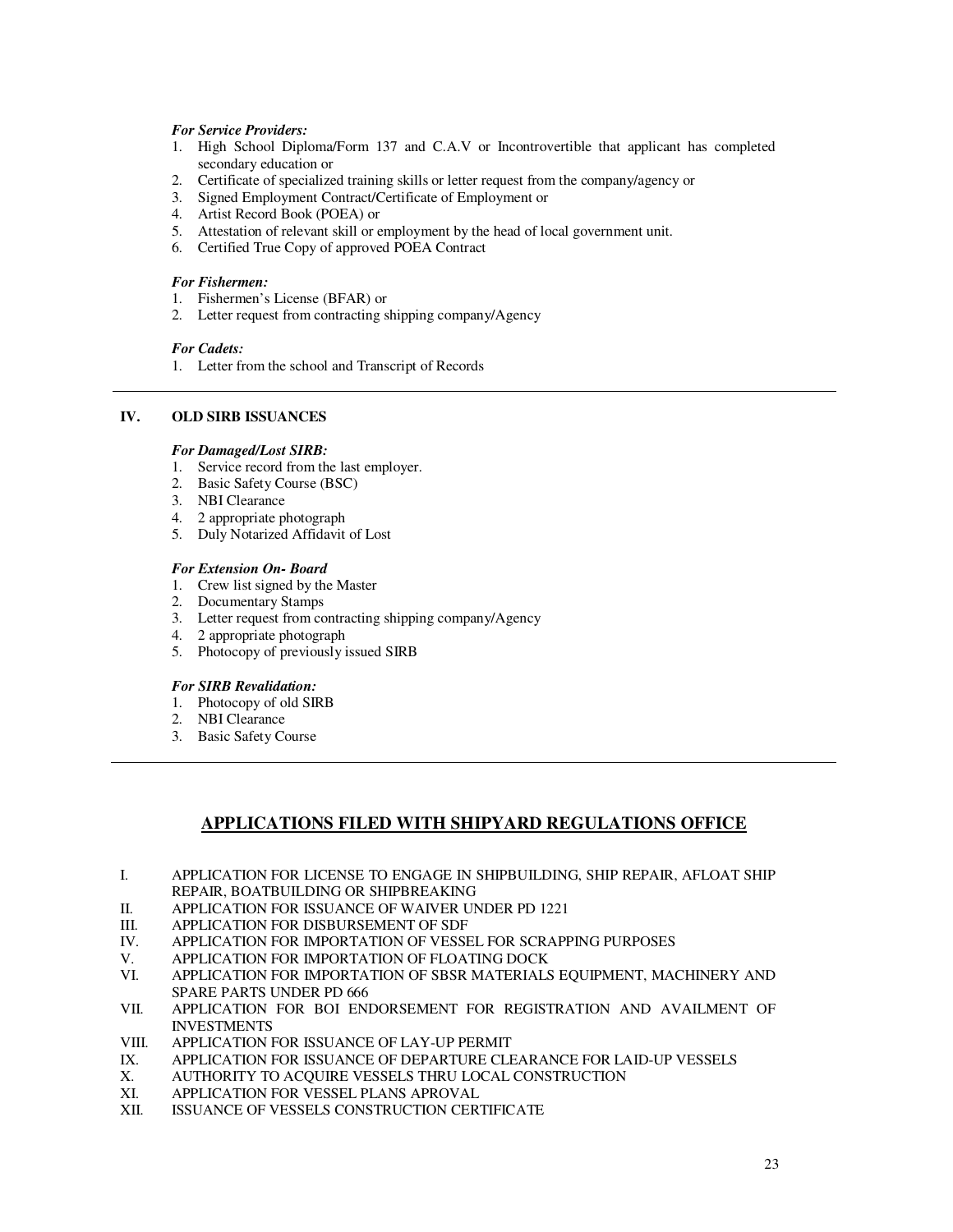# XIII. ISSUANCE OF TONNAGE MEASUREMENT CERTIFICATE XIV. SUPERVISION OF INCLINING EXPERIMENT AND

- SUPERVISION OF INCLINING EXPERIMENT AND APPROVAL OF STABILITY **CERTIFICATE**
- XV. APPROVAL OF COASTWISE AND INTERNATIONAL LOADLINE CERTIFICATE
- XVI. APPLICATION FOR APPROVAL AND AUTHENTICATION OF GRAIN LOADING BOOKLETS AND CARGO SECURING MANUALS
- XVII. APPLICATION FOR ACCREDITATION OF THE FOLLOWING

#### **I. APPLICATION FOR LICENSE TO ENGAGE IN SHIPBUILDING, SHIP REPAIR, AFLOAT SHIP REPAIR, BOATBUILDING OR SHIPBREAKING**

#### *New*

- 1. Letter of Application, including request for inspection and indicating location of shipyard, list of facilities, major machineries and equipment and list of permanent employees including their respective positions, if any.
- 2. Certificate of Registration
	- SEC (for Corporation) reflecting shipbuilding and/or ship repair as the primary purpose
		- Articles of Incorporation
		- By-Laws
		- SEC Certification on the required paid-up capital (if AOI does not reflect the same)
	- DTI (for Single Proprietorship/ Partnership)
		- Original copy of the application filed with DTI
	- BOI (for Joint Venture)
- 3. Bio-data of Incorporators/Partners/ Proprietors and Principal Officers, showing shipyard or shipbreaking related experience or expertise
- 4. Duly Notarized Facility Lease Contract (only for shipbuilding and ship repair)
- 5. Clearance from DENR (only for shipbreaking)
- 6. Clearance from PPA or Fish Port Authority or LGU (only for shipbreaking)
- 7. Duly accomplished SBSR Data Inspection Sheet

#### *Renewal*

- 1. Letter of Application
- 2. Original copy of expired license
- 3. Duly accomplished SBSR Data Inspection Sheet
- 4. Duly Notarized Facility Lease Contract (only for shipbuilding and ship repair)
- 5. Clearance for DENR (only for shipbreaking)

#### *Annual Monitoring*

- 1. Letter of Application
- 2. Duly accomplished SBSR Data Inspection Sheet

### **II. APPLICATION FOR ISSUANCE OF WAIVER UNDER PD 1221**

#### *Pre-Approval*

- 1. Letter of Application, stating the following:
	- Purpose or reason for drydocking;
	- Tentative date of drydocking; and
	- Name and place of shipyard where drydocking is to take place
- 2. Duly Notarized Affidavit by the owner or operator of the vessel to the effect that the Philippine is not one of the vessels port of call
- 3. Duly notarized Resolution of the Company's Board of Directors, certified by the Board Secretary, authorizing the filing of the application and designating the officials/ authorized representatives to represent the applicant/company.

#### *Post-Approval*

1. Total Cost of Drydocking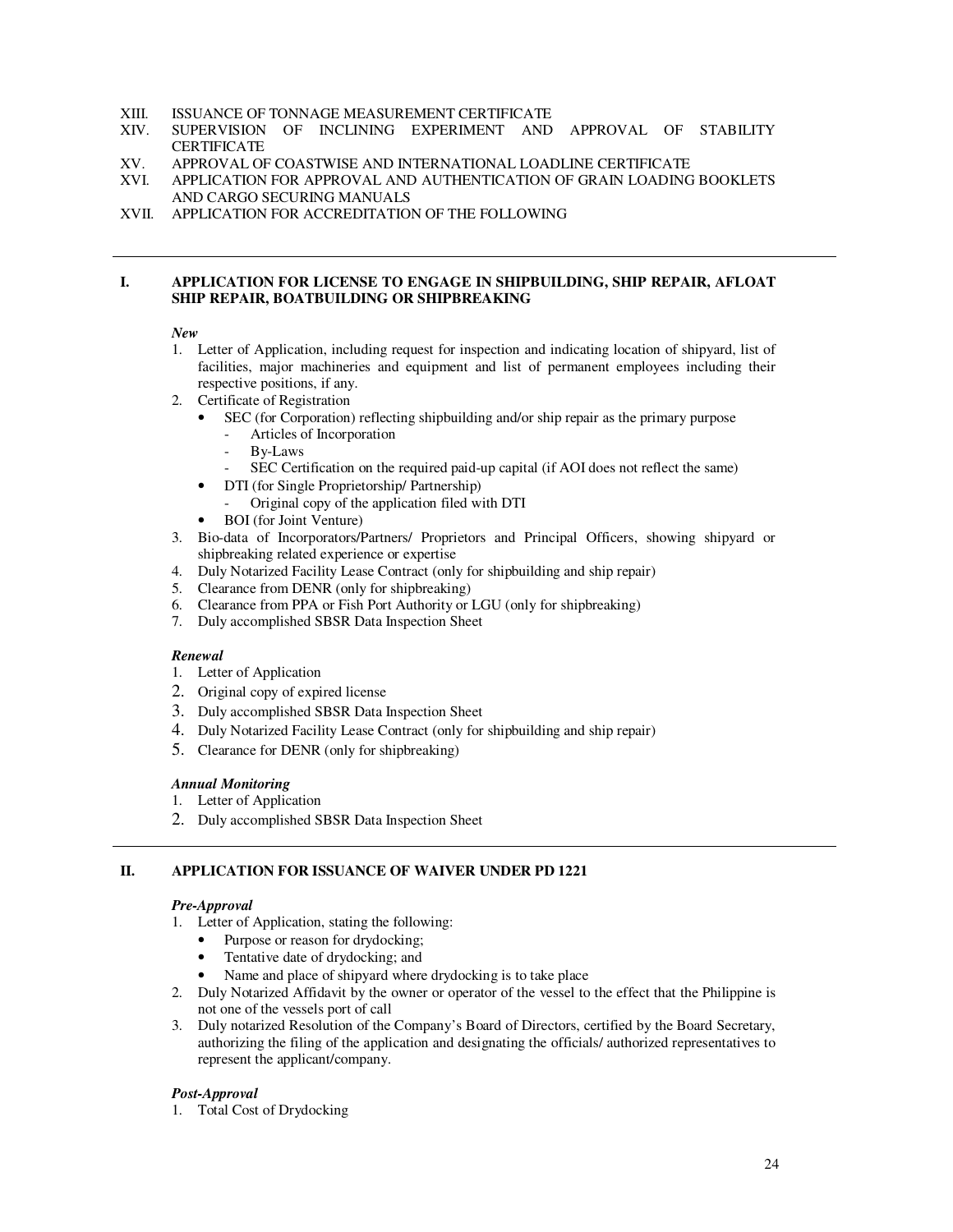#### **III. APPLICATION FOR DISBURSEMENT OF SDF**

#### *Pre-Approval*

- 1. Letter of Application (stating the purpose of use)
- 2. Pro-forma Invoice from 3 different suppliers.

#### *Post-Approval*

1. Proof of Payment of the purchased equipment/machinery

#### **IV. APPLICATION FOR IMPORTATION OF VESSEL FOR SCRAPPING PURPOSES**

#### *Pre-Approval*

- 1. Letter of Application including request for endorsement to DFA for issuance of PCPR, if necessary
- 2. General Arrangement Plan
- 3. MOA or Deed of Sale
- 4. Latest Certificate of Good Standing or Company Seal of the Registered Owner
- 5. Board Resolution/Power of Attorney authorizing the signatories to enter into and sign the MOA or DOS in behalf of the Registered Owner
- 6. Duly notarized Board Resolution, certified by the Board Secretary authorizing the filling of the application and designating the official representative to represent the company.
- 7. Copy of Valid Original CVR

#### *Post-Approval*

- 1. Certificate of Deletion of the vessel's registry, duly notarized/authenticated at the nearest Phil. Consulate/Embassy in the state of registry
- 2. Duly Notarized/Authenticated MOA or DOS
- 3. Protocol of Delivery and Acceptance
- 4. Import Entry and Internal Revenue Declaration and Proof of Payment of the Import Duties and Taxes from the BUCUS. (original receipts shall be presented for verification purposes)

### **V. APPLICATION FOR IMPORTATION OF FLOATING DOCK**

#### *Pre-Approval*

- 1. Letter of Application including request for endorsement to DFA for issuance of PCPR, if necessary
- 2. General Arrangement Plan
- 3. MOA or Deed of Sale
- 4. Latest Certificate of Good Standing or Company Seal of the Registered Owner
- 5. Board Resolution/Power of Attorney authorizing the signatories to enter into and sign the MOA or DOS in behalf of the Registered Owner
- 6. Duly Notarized Board Resolution certified by the Board Secretary authorizing the filling of the application and designating the official representative to represent the company.
- 7. Copy of Valid Original CVR
- 8. Latest Survey Report

#### *Post-Approval*

- 1. Certificate of Deletion of the vessel's registry, duly notarized/authenticated at the nearest Phil. Consulate/Embassy in the state of registry
- 2. Duly Notarized/Authenticated MOA or DOS
- 3. Protocol of Delivery and Acceptance
- 4. Import Entry and Internal Revenue Declaration and Proof of Payment of the Import Duties and Taxes from the BUCUS. (original receipts shall be presented for verification purposes)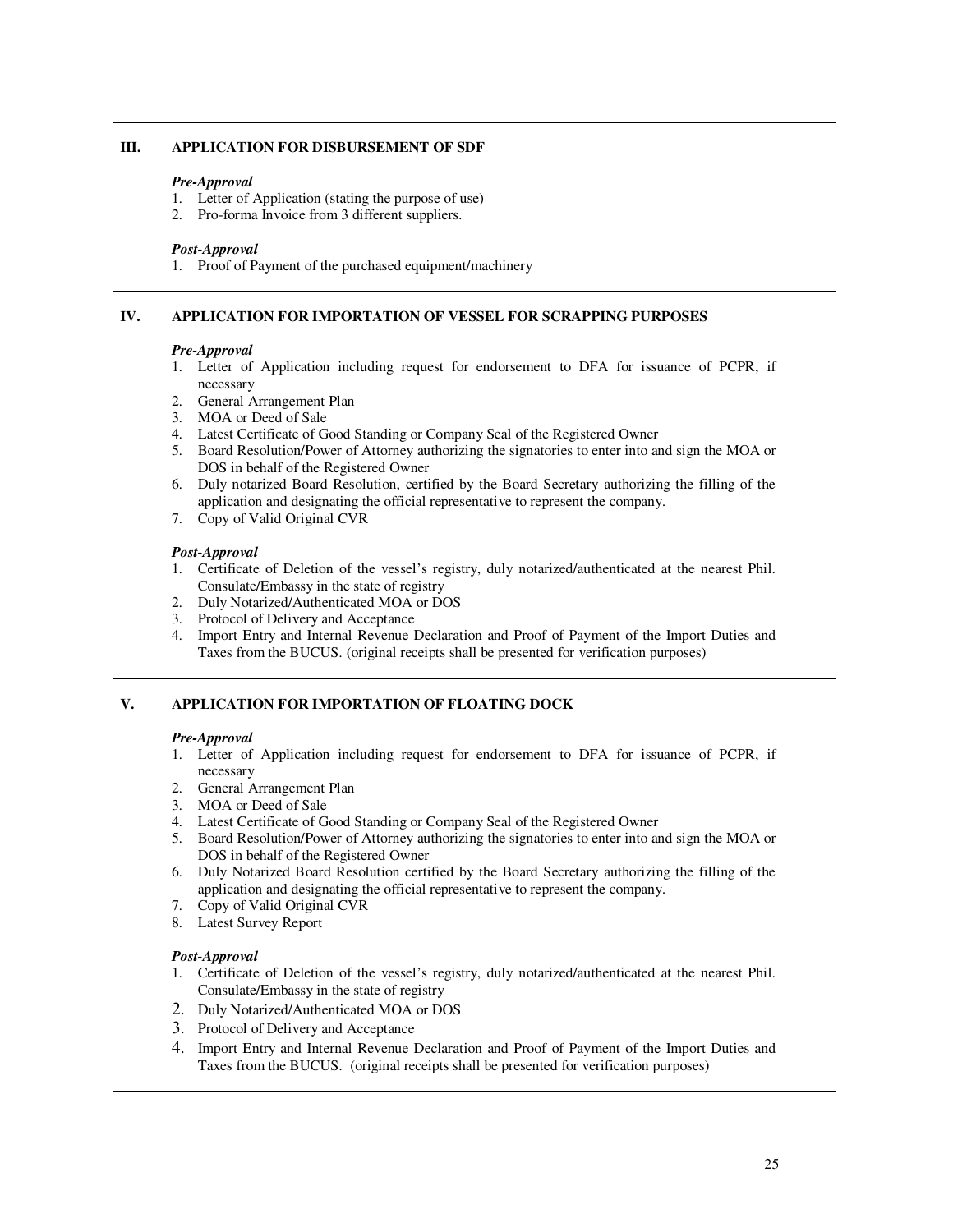### **VI. APPLICATION FOR IMPORTATION OF SBSR MATERIALS EQUIPMENT, MACHINERY AND SPARE PARTS UNDER PD 666**

#### *Pre-Approval*

- 1. Letter of Application
- 2. Pro-forma Invoice
- 3. NTC Clearance (for electronic equipment)

#### *Post-Approval*

1. Proof of Payment of the purchased equipment/machinery

### **VII. APPLICATION FOR BOI ENDORSEMENT FOR REGISTRATION AND AVAILMENT OF INVESTMENTS**

1. Letter of Application

### **VIII. APPLICATION FOR ISSUANCE OF LAY-UP PERMIT**

#### *Pre-Approval*

1. Letter of Application indicating vessel's particulars  $\&$  expected date of arrival

#### *Post-Approval*

1. Letter specifying the exact date of arrival

### **IX. APPLICATION FOR ISSUANCE OF DEPARTURE CLEARANCE FOR LAID-UP VESSELS**

#### *Pre-Approval*

1. Letter of Application including expected date of departure

#### *Post-Approval*

1. Letter specifying the exact date of departure

#### **X. AUTHORITY TO ACQUIRE VESSELS THRU LOCAL CONSTRUCTION**

#### *Pre-Approval Documents*

- 1. Letter of Application
- 2. General particulars of the vessel to be constructed specifically Length, Breadth, Depth, Draft, Main Engine, Tonnage, Capacity of on-board gears (if any) and Speed
- 3. Duly Notarized Memorandum of Agreement (MOA) between the shipbuilder and the applicantcompany
- 4. Quotation for machinery/vessel and breakdown of cost
- 5. General Arrangement Plan of the vessel to be constructed

### *Post-Approval Documents*

#### 1. Builder's Certificate

2. Certification from classification society that the vessel was constructed in accordance with the standards/rules and regulations of the classification society.

### **XI. APPLICATION FOR VESSEL PLANS APROVAL**

- 1. Letter of Application
- 2. At least three (3) copies of each of the following:
	- General Arrangement Plan
	- Construction Plan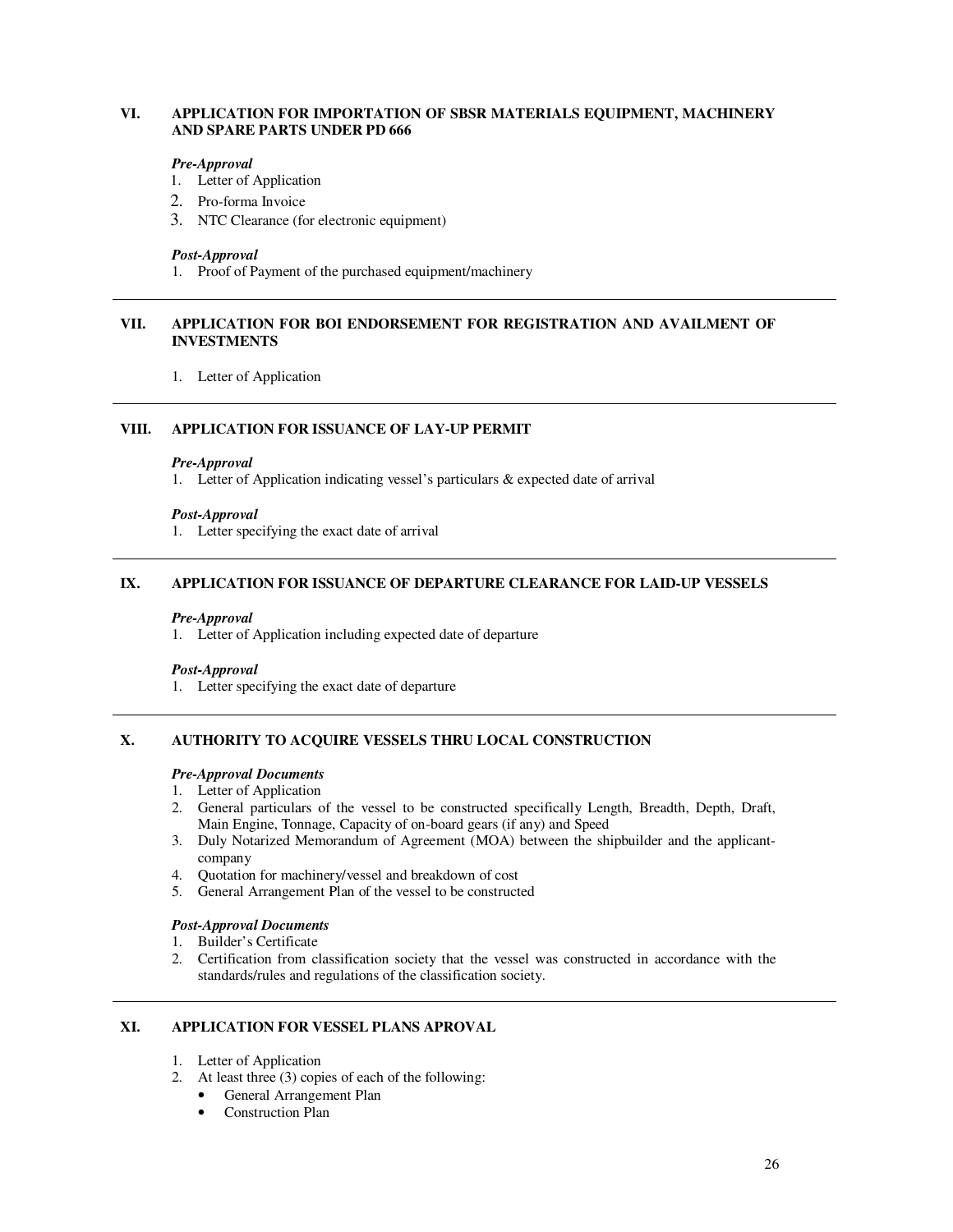- Midship Section
- Lines Plan (as applicable)

### **For Vessels 3 GT and above but below 15 GT (New and Existing)**

- 1. Letter of Application
- 2. At least three (3) copies of each of the following:
	- General Arrangement Plan
	- Construction Plan
	- Midship Section

#### *Additional Plans for Passenger Vessels*

- 3. Passengers Accommodation Plan
- 4. Hydrostatic Curves (if applicable)
- 5. Inclining Experiment with Trim and Stability Calculations (if applicable)
- 6. Permissible Subdivision by Empherical Formula

### **For Vessels 15 GT and above but below 50GT (Existing)**

- 1. General Arrangement Plan
- 2. Construction Plan
- 3. Lines Plan and Table of Offsets
- 4. Midship Section, W.T. and O.T. Bulkheads
- 5. Specification and Arrangement of Main Propulsion and Auxiliary Machineries
- 6. Shell Expansion Plan (For Steel Hull Vessels)

#### *Additional Plans for Vessels with more than 4KW Generators or 20 Outlets*

- 1. Deck Wiring Layout
- 2. Schematic Wiring Diagram
- 3. Schedule of Loads and Electrical Specifications

### *Additional Plans for Passenger Vessels*

- 1. Hydrostatic Curves
- 2. Capacity Plan
- 3. Passenger Accommodation Plan
- 4. Permissible Subdivision by Emperical Formula
- 5. Inclining Experiment with Trim and Stability Calculations
- 6. Cross Curves of Stability
- 7. Statical Curve of Stability

### *Additional Plans for New Construction*

- 1. Shafting and Propeller Arrangement and Specification<br>2. Welding Schedule and Specification (for Steel-Hull Ve
- 2. Welding Schedule and Specification (for Steel-Hull Vessels)
- 3. Scantling Calculation (for Steel-hull Vessels)

#### **For Vessels 50 GT and above (Existing)**

- 1. Lines Plan and Table of Offsets
- 2. General Arrangement Plan
- 3. Construction Plan
- 4. Midship Section, W.T. and O.T. Bulkheads
- 5. Hydrostatic Curves
- 6. Piping Plan (Diagramatic)
- 7. Fire Fighting Arrangement
- 8. Specification and Arrangement of Main Propulsion and Auxiliary machiniries
- 9. Capacity Plan
- 10. Deck Wiring Layout
- 11. Schematic Wiring Diagram
- 12. Schedule of Loads and Electrical Specifications
- 13. Installation of Lightning Arrester (for wooden hull)
- 14. Inclining Experiment with Trim and Stability Calculation
- 15. Cross Curve of Stability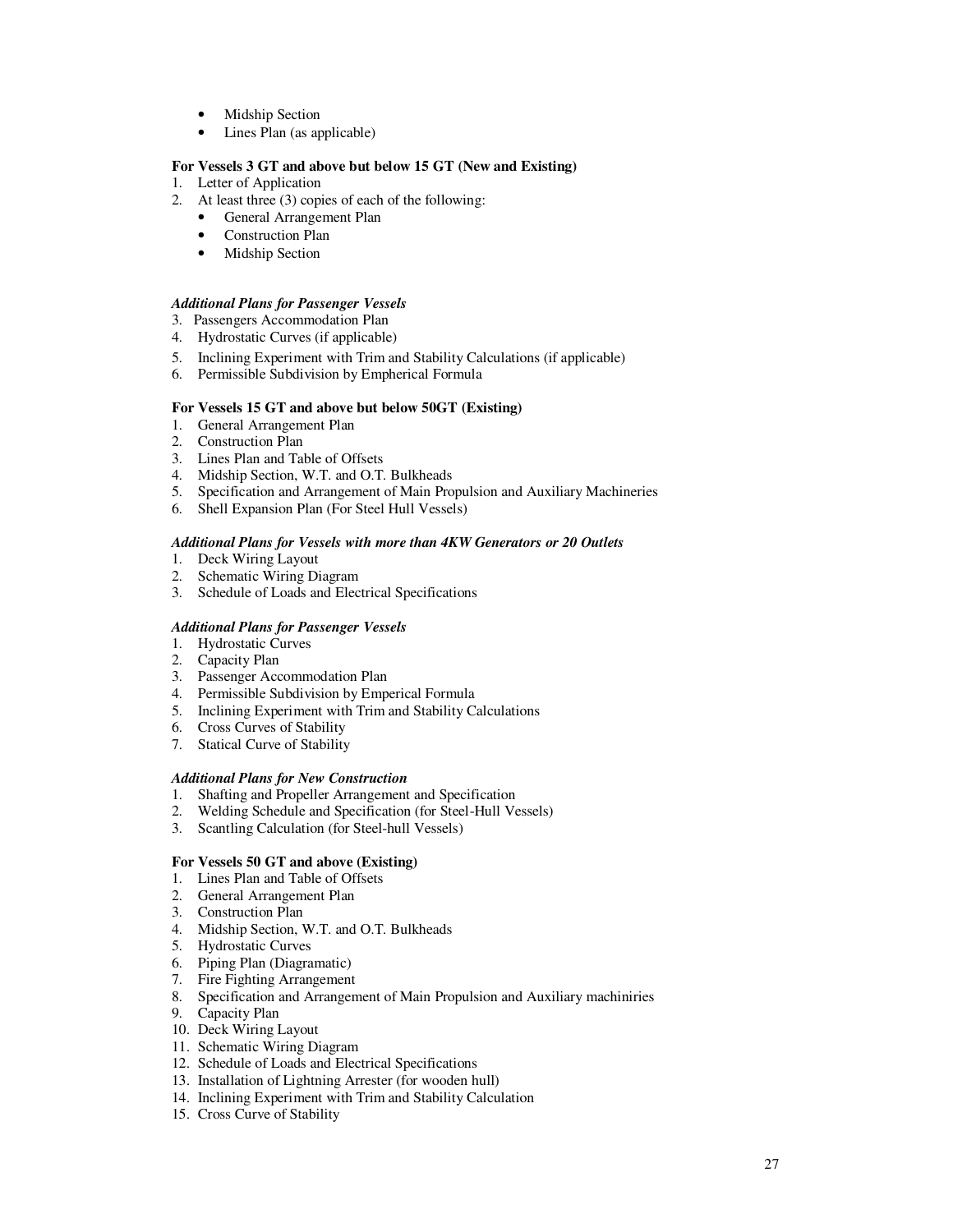- 16. Statical Curves of Stability
- 17. Shell Expansion Plan (for steel-hull Vessels)

#### *Addition Plans for Passenger Vessels*

- 1. Passenger Accommodation Plan
- 2. Floodable Length Curves
- 3. Floodable Length Calculations
- 4. Emergency Escape Plan

### *Additional Plans for New Construction*

- 1. Shafting and Propeller Arrangement and Specification<br>2. Welding Schedule and Specification (For steel-hulled v
- Welding Schedule and Specification (For steel-hulled vessels)
- 3. Scantling Calculation with Longitudinal Hull Girder Strength Calculation (for Steel-Hull Vessels)

#### **For Non-propelled Barge and Similar Vessels (Existing)**

- 1. General Arrangement Plan
- 2. Construction Plan
- 3. Midship Section, W.T. & O.T. Bulkhead, Ordinary and Web Frame
- 4. Shell Expansion Plan (for steel-hulled vessels)

#### *Additional Plan for Ship Shape*

- 1. Lines and Tables of Offsets
- 2. Hydrostatic Curves
- 3. Inclining Experiment with Trim and Stability Calculation
- 4. Capacity Plan

#### *Additional Plans for New Construction*

- 1. Welding Schedule and Specification (for steel hulled vessels)
- 2. Longitudinal Hull Girder Strength Section Modulus Calculation and Hull-Girder Movement of Inertia Computation

#### **XII. ISSUANCE OF VESSELS CONSTRUCTION CERTIFICATE**

- 1. Letter on Application
- 2. Periodical Survey

### **XIII. ISSUANCE OF TONNAGE MEASUREMENT CERTIFICATE**

- *A. For Vessels 3 GT and above but below 15 GT (New and Existing)*
- 1. Letter of Application
- 2. General Arrangement, Construction Plan and Midship Section

#### *B. For Vessels 15 GT and above but below 50 GT (Existing)*

- 1. Letter of Application
- 2. Lines, General Arrangement, Construction and Midship Section Plan

#### *C. For Vessels 50 GT and above (existing)*

- 1. Letter of Application
- 2. Lines Plan, General Arrangement Plan, Construction Plan, Midship Section and Capacity Plan
- 3. Duly notarized Builder's Certificate
- 4. Duly notarized Affidavit of Ownership

#### *D. Re-issuance of ITC*

- 1. Letter of Application
- 2. Original ITC issued by the Classification Society or by Country of Origin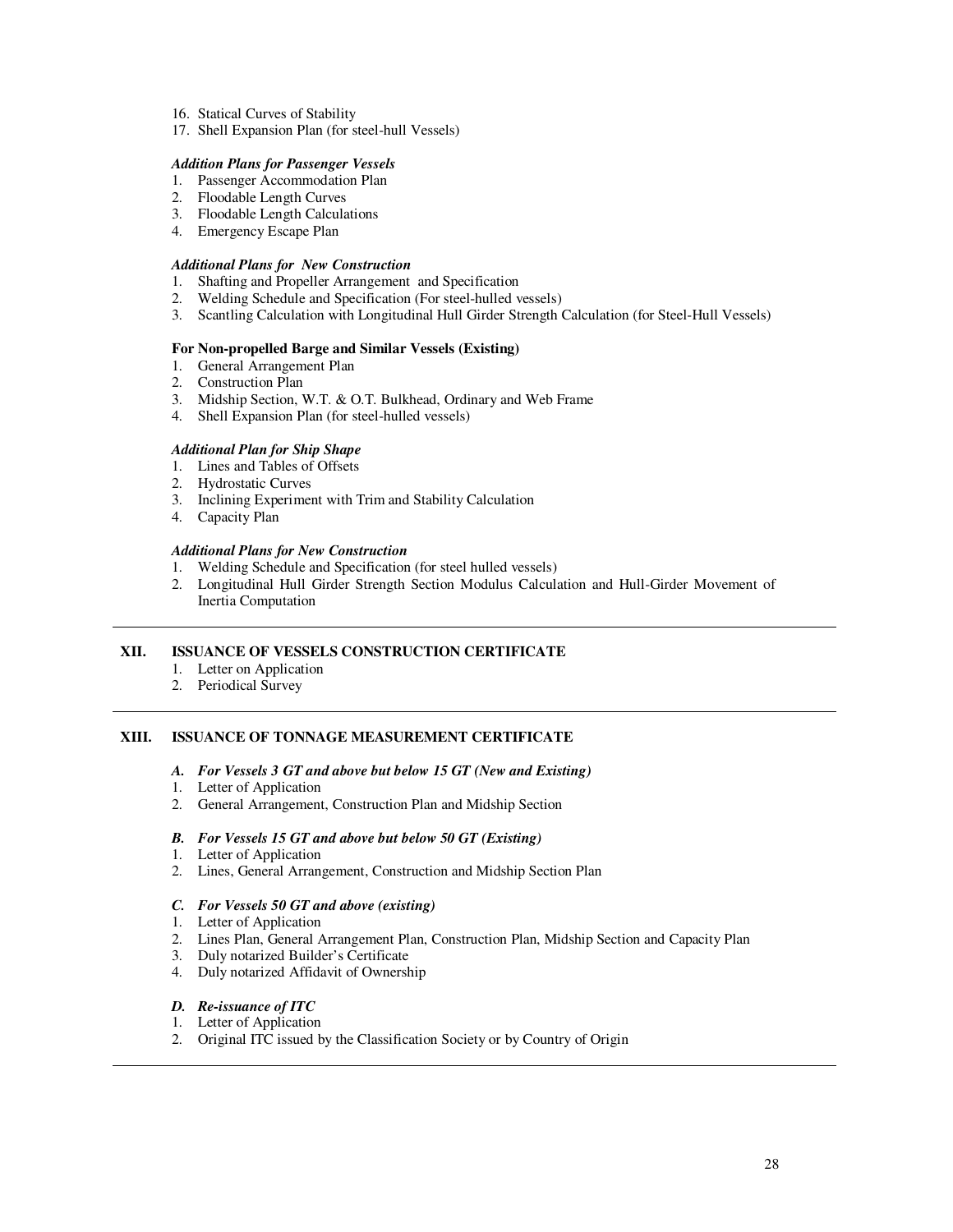### **XIV. SUPERVISION OF INCLINING EXPERIMENT AND APPROVAL OF STABILITY CERTIFICATE**

#### *A. Supervision of Inclining Experiment*

1. Letter of Application

#### *B. Approval of Stability Certificate and Calculation*

### *For Passenger Vessel 15 GT above but below 50 GT*

- 1. Letter of Application
- 2. 3 sets of Stability Booklets with trim and Stability Calculation and Hydrostatic Curve

#### *For Vessel 50 GT and above*

- 1. Letter of Application
- 2. 3 sets Stability Booklet including Cross Curve Plan and Statistical Curve of Stability duly sealed and signed by a Registered Naval Architect and Marine Engineer

#### *C. Authentication of Stability Calculation (for imported vessels)*

- 1. Letter of Application
- 2. 3 sets of Stability Booklets duly visa by Phil. Consulate at the country of origin

### **XV. APPROVAL OF COASTWISE AND INTERNATIONAL LOADLINE CERTIFICATE**

*New* 

- 1. Letter of Application
- 2. Loadline Calculation
- 3. 3 sets of Loadline Certificate
- 4. Approved copy of Lines Drawing, General Arrangement Plan & Hydrostatic Curves

#### *Renewal*

- 1. Letter of Application
- 2. 3 sets of Loadline Certificate
- 3. Loadline Survey Report
- 4. Drydocking Certificate (if full term)
- 5. Previous copy of Loadline Certificate

### **XVI. APPLICATION FOR APPROVAL AND AUTHENTICATION OF GRAIN LOADING BOOKLETS AND CARGO SECURING MANUALS**

*Grain Loading Booklets and Cargo Securing Manuals* 

- 1. Letter of Application
- 2. 3 sets of Grain Loading Booklet or Cargo Securing Manual duly sealed and signed by a registered naval Architect and Marine Engineer or approved by an internationally accredited Classification Society

### **XVII. APPLICATION FOR ACCREDITATION OF THE FOLLOWING**

- 1. Marine Surveying Company
- 2. Loadline Assignor
- 3. Authority to Conduct Inclining Experiment Test and Preparation of Stability Certificate

#### *Documentary Requirements*

- 1. Letter of Application
- 2. Certificate of Registration
- 3. List of all Marine Surveyors and their bio-data
	- SEC Registration Certificate of corporation or partnership Articles of Incorporation/Partnership and By-laws
	- DTI Registration Certificate, if single proprietorship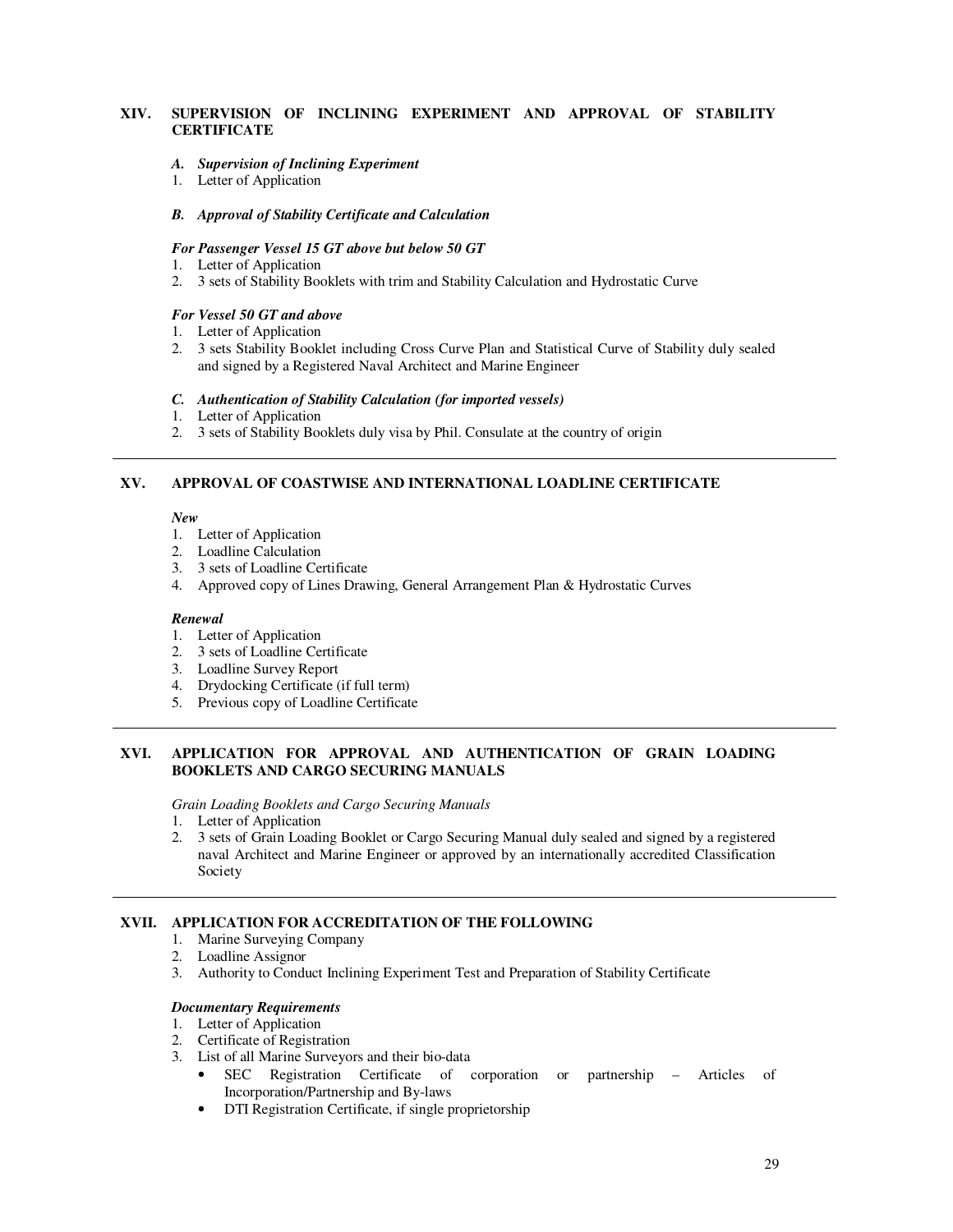- 4. Name(s) of the approving officer
- 5. Copies of the surveyors professional licenses/certificates

## **APPLICATIONS FILED WITH MARITIME LEGAL AFFAIRS OFFICE**

- I. APPLICATION FOR INCORPORATION OF MARITIME ENTERPRISES WITH SECTED APPLICATION FOR ENDORSEMENT TO THE DOLE FOR THE ISSUANCE
- APPLICATION FOR ENDORSEMENT TO THE DOLE FOR THE ISSUANCE OF AEP TO FOREIGN NATIONALS / EXPATRIATES (LAND-BASED EMPLOYED IN MARITIME ENTERPRISES)
- III. APPLICATION FOR ENDORSEMENT TO THE DOF FOR EXEMPTION FROM PAYMENT OF CUSTOMS DUTIES AND TAXES OF BAREBOAT CHARTERED VESSELS UNDER PDs 760/866/1711
- IV. APPLICATION FOR ENDORSEMENT TO OTHER GOVERNMENT AGENCIES<br>V. ENDORSEMENT TO THE DOJ RELATIVE TO THE ISSUANCE OF AEP
- ENDORSEMENT TO THE DOJ RELATIVE TO THE ISSUANCE OF AEP

### **I. APPLICATION FOR INCORPORATION OF MARITIME ENTERPRISES WITH SEC**

- 1. Letter of Application (if filed directly with MARINA)
- 2. Articles of Incorporation (and By-Laws)

### **II. APPLICATION FOR ENDORSEMENT TO THE DOLE FOR THE ISSUANCE OF AEP TO FOREIGN NATIONALS / EXPATRIATES (LAND-BASED EMPLOYED IN MARITIME ENTERPRISES)**

- 1. Letter of Application (if filed directly with MARINA)
- 2. Employment Contract/Secretary's Certificate
	- 3. Statement of Duties and Responsibilities

### **III. APPLICATION FOR ENDORSEMENT TO THE DOF FOR EXEMPTION FROM PAYMENT OF CUSTOMS DUTIES AND TAXES OF BAREBOAT CHARTERED VESSELS UNDER PDs 760/866/1711**

- 1. Letter of Application (if filed directly with MARINA)
- 2. Letter-authority (Bareboat Charter approval)

### **IV. APPLICATION FOR ENDORSEMENT TO OTHER GOVERNMENT AGENCIES**

1. Letter of Application (if filed directly with MARINA)

### **V. ENDORSEMENT TO THE DOJ RELATIVE TO THE ISSUANCE OF AEP**

- 1. Statement of Duties and Responsibilities
- 2. Employment Contract/Secretary's Certificate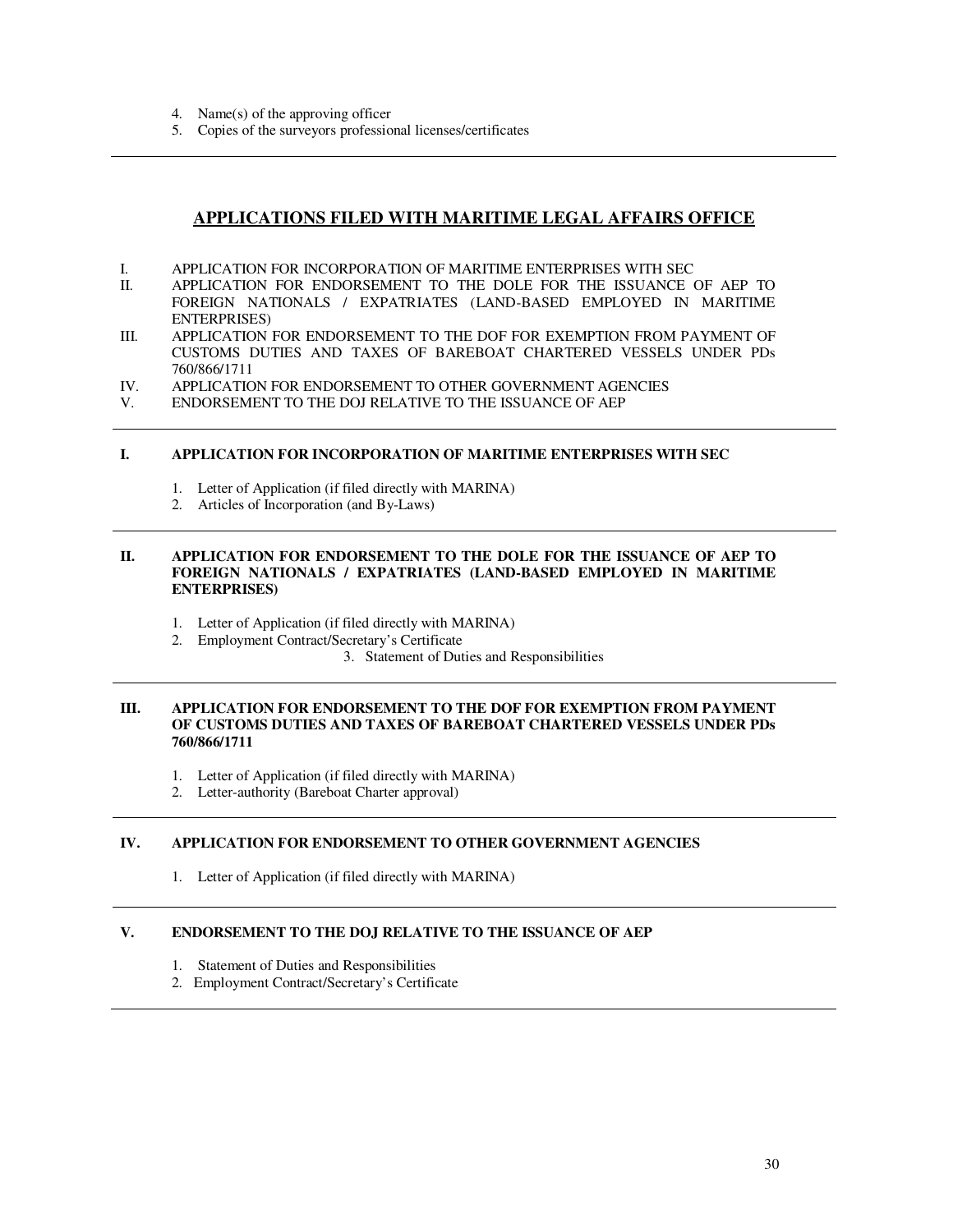## **APPLICATIONS FILED WITH MARITIME SAFETY OFFICE**

- I. DELETION OF VESSEL FROM PHILIPPINE REGISTRY
- II. ANNOTATION/REGISTRATION OF MORTGAGE
- III. RELEASE OF MORTGAGE
- IV. ISSUANCE OF CO/CVR
- V. APPLICATION FOR NEW ISSUANCE OF SPUO (3.01 TO 35 GT)<br>VI. RENEWAL OF SPUO (3.01 TO 35 GT)
- RENEWAL OF SPUO (3.01 TO 35 GT)
- VII. APPLICATION FOR NEW SPECIAL PERMIT TO UNLICENSED OFFICERS (ABOVE 35 GT)
- VIII. APPLICATION FOR RENEWAL OF SPECIAL PERMIT TO UNLICENSED OFFICER (35 GT AND ABOVE)
- IX. ISSUANCE OF NEW CERTIFICATE NUMBER/PERMIT TO OPERATE (MOTOR BANCA 3.0 GT AND BELOW)
- X. RENEWAL OF PO<br>XI. RE-ISSUANCE OF
- RE-ISSUANCE OF LOST CN/PO
- XII. CHANGE OF OWNERSHIP THROUGH LOCAL SALE OF VESSEL
- XIII. RE-ISSUANCE OF CN/RECORDS OF CHANGES<br>XIV. ISSUANCE OF MBOL
- XIV. ISSUANCE OF MBOL<br>XV. RENEWAL OF MBOL
- XV. RENEWAL OF MBOL<br>XVI. ISSUANCE OF COAST
- ISSUANCE OF COASTWISE LICENSE, BAY AND RIVER LICENSE AND PLEASURE YACHT LICENSE
- XVII. APPLICATION FOR ISSUANCE OF DISPENSATION PERMIT
- XVIII. ISSUANCE OF SPECIAL PERMIT TO NAVIGATE (SPN) CONDUCTION FOR DRYDOCKING PURPOSES
- XIX. ISSUANCE OF SPECIAL PERMIT TO CARRY NON PAYING PASSENGERS (FISHING VESSELS)
- XX. ISSUANCE OF SPECIAL PERMIT TO CARRY DANGEROUS/HAZARDOUS CARGO OR GOODS IN PACKAGED FORM
- XXI. REGISTRATION OF ENGINE AND DECK LOGBOOK ROLL BOOK AND OTHER BOOKS
- XXII. GENERAL DOCUMENTATION FEE
- XXIII. ACCREDITATION OF MARITIME SURVEYING COMPANY AS UNDERWATER **SURVEYORS**
- XXIV. APPLICATION FOR NEW BOAT CAPTAIN/ BOAT ENGINEER IDENTIFICATION CARD (ID) (FOR FISHING VESSELS 35 TO 150 GT)
- XXV. APPLICATION FOR RENEWAL OF BOAT CAPTAIN/BOAT ENGINEER IDENTIFICATION **CARD**
- XXVI. APPLICATION FOR ISM/NSM CERTIFICATION
- XXVII. APPLICATION FOR ISSUANCE RELATED TO SOLAS/PMMRR CERTIFICATES AND AUTHORIZATION
- XXVIII. APPLICATION FOR CERTIFICATION (RELATED TO BUCUS RELEASE OF THE VESSEL)
- XXIX. APPLICATION FOR RECOGNITION OF ORGANIZATION FOR ISM CODE IMPLEMENTATION IN THE DOMESTIC SHIPPING
- XXX. APPLICATION FOR ACCREDITATION OF LOCAL CLASSIFICATION SOCIETY
- XXXI. APPLICATION FOR SUPERVISION OF UNDERWATER INSPECTION SURVEY
- XXXII. REQUEST OF LETTER OF ESTIMATED VALUATION/ APPRAISAL OF VESSELS

XXXIII. APPLICATION FOR THICKNESS GAUGING OF STEEL HULLED FISHING VESSELS

### **I. DELETION OF VESSEL FROM PHILIPPINE REGISTRY**

- 1. Letter of Application
- 2. The original copy of CO/CVR or CVR if bareboat chartered vessel

### **II. ANNOTATION/REGISTRATION OF MORTGAGE**

#### *Bank as Mortgagee*

- 1. Letter of Application
- 2. Duly Notarized Mortgage Contract in 4 sets; if perfected abroad, the Mortgage Contract is duly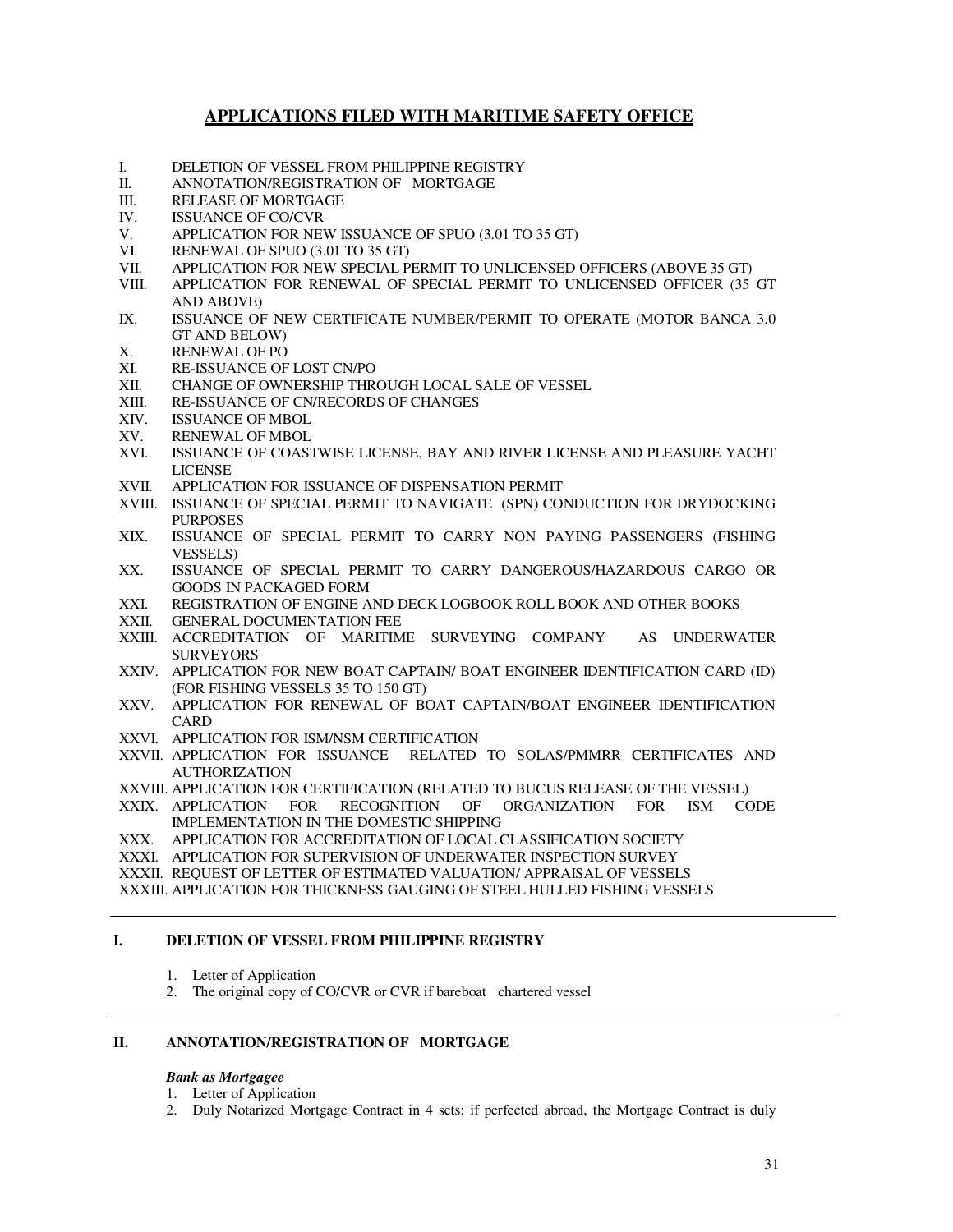notarized and authenticated at the nearest Philippine Consulate

- 3. Original CO/CVR
- 4. Original Receipt of BIR Documentary Stamp Tax paid

#### *Court Ordered Registration of Maritime Liens and Encumbrances or as requested by a Lawyer/Law Firm for and in behalf of their client*

1. Letter of application of a Lawyer/Firm attaching the nature of lien or copy of the Court Order certified by the Clerk of Court

### **III. RELEASE OF MORTGAGE**

#### *The Mortgage Bank*

- 1. Letter of Application
- 2. Duly notarized Release of Mortgage, if the Mortgagee is based abroad, the Release of Mortgage shall be duly authenticated and notarized at the nearest Philippine Consulate
- 3. If the Release of Mortgage is lost, a Certified True Copy from the Mortgagee and letter to MARINA by the bank certifying authenticity of the document
- 4. Original CO/CVR

#### *Release of Court Ordered Registration of Maritime Liens and Encumbrances or as Requested by a Lawyer/Law Firm for and In Behalf of their Client*

- 1. Letter of application of a Lawyer/Law Firm
- 2. Original or Duplicate copy of the settlement of Lien, duly notarized and or Copy of the Court Order certified by the Clerk of Court

### **IV. ISSUANCE OF CO/CVR**

#### *New Building, Imported vessel*

- 1. Letter of Application
- 2. Class issued Tonnage Measurement and/or ITC 1969
- 3. Proof of Payment of Import Duties and Taxes from Bureau of Customs

#### *Second hand, imported vessel*

- 1. Letter of Application
- 2. Flag Administration issued ITC 1969 and/or MARINA issued Tonnage
- 3. Original Copy of the Certificate of Deletion
- 4. Proof of Payment of Import Duties and Taxes from the Bureau of Customs

#### *Local Construction/Alteration/Vessel Conversion*

- 1. Letter of Application
- 2. Tonnage Measurement/Admeasurement, ITC 1969

### *Change of Ownership thru Local Sale*

- 1. Letter of Application
- 2. Signatories of the Deed of Absolute Sale are to be supported by their corporate Board Resolutions
- 3. Original CO/CVR. If lost, submit an Affidavit of Loss

#### *Bareboat Chartered/Lease-Irrevocable-Purchase/ Lease with Option to Purchase Vessels*

1. Letter of Application

#### *Issuance of CVR to vessels with MARINA issued CO*

- 1. Letter of Application
- 2. Photocopy of CO

#### *Re-issuance of CO/CVR to vessels still with documents issued by PCG*

- 1. Letter of Application
- 2. Original Copy of the CO/CPR. If lost, submission of the photocopy of the CO/CPR and Affidavit of Loss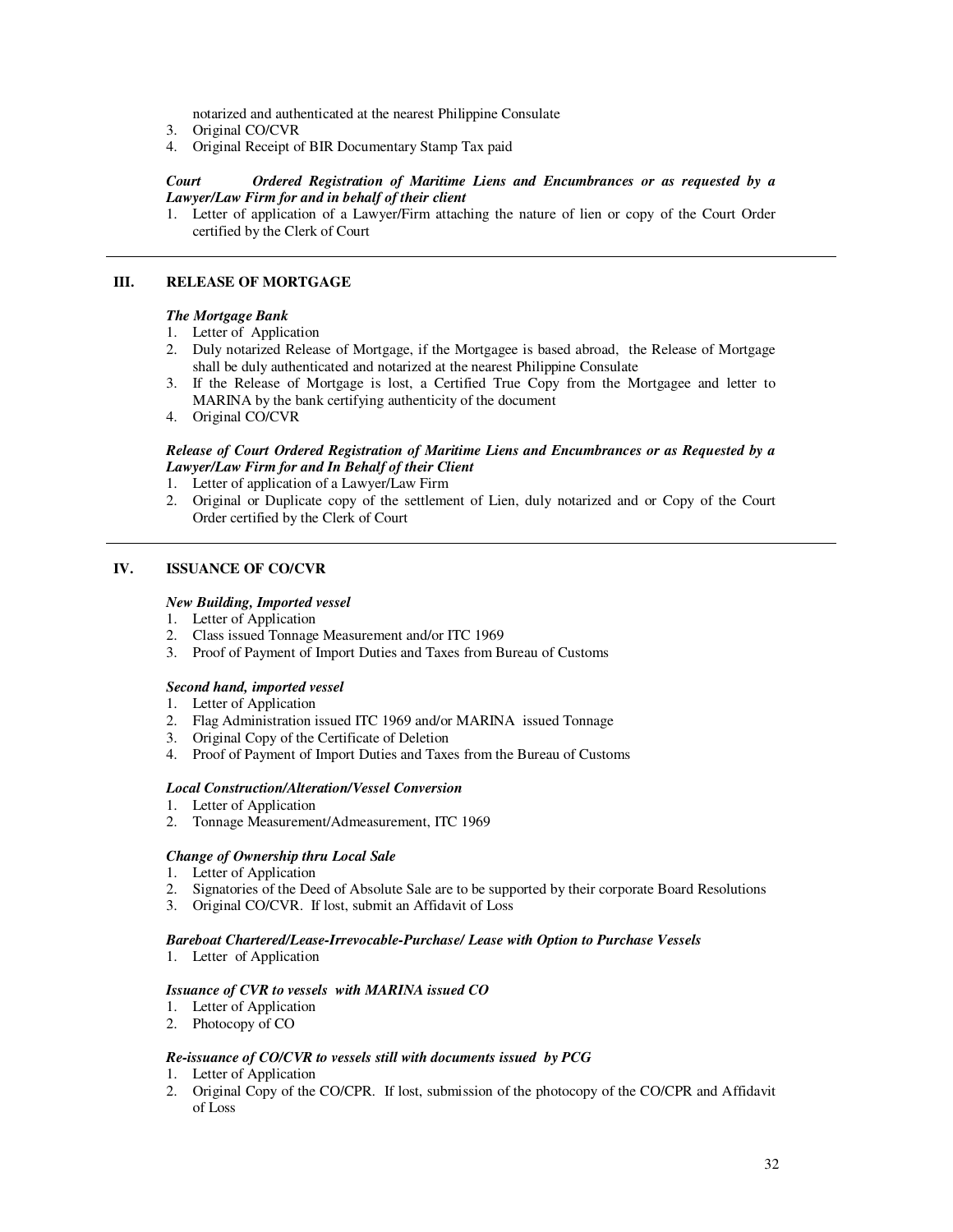3. Copy of the Admeasurement Certificate

#### *Re-issuance of CO/CVR (Due to Loss)*

- 1. Letter of Application
- 2. Duly Notarized Affidavit of Loss

### *(Due to Change of Vessel Name)*

- 1. Letter of Application
- 2. Original CO/CVR

### *(Due to Change of Trading)*

- 1. Letter of Application
- 2. Original CO/CVR

#### *(Due to Change of Homeport)*

- 1. Letter of Application
- 2. Original CO/CVR

#### *(Due to Change of Engine)*

- 1. Letter of Application
- 2. Original CO/CVR

#### *(Due to Change of Service)*

- 1. Letter of Application
- 2. Original CO/CVR
- 3. Tonnage Measurement Certificate

### **V. APPLICATION FOR NEW ISSUANCE OF SPUO (3.01 TO 35 GT)**

- 1. Letter of Application
- 2. Affidavit of Experience of the applicant
- 3. Affidavit of owner/operator assuming the risk and responsibility for employing unlicensed Patron/Engr.
- 4. Photocopy of valid vessel Certificate of Inspection
- 5. ID Picture (passport size)
- 6. NBI/Police Clearance

### **VI. RENEWAL OF SPUO (3.01 TO 35 GT)**

- 1. Letter of Application
- 2. Expired SPUO
- 3. Photocopy of valid Certificate of Inspection
- 4. ID Picture (passport size)

### **VII. APPLICATION FOR NEW SPECIAL PERMIT TO UNLICENSED OFFICERS (ABOVE 35 GT)**

- 1. Letter of Application
- 2. Valid NBI/Police Clearance
- 3. Affidavit of Assumption of Risk and Responsibility by the Owner
- 4. Photocopy of valid vessel Certification of Inspection
- 5. Picture of Applicant (1" x 1") 2 copies
- 6. Affidavit of Experience of the Applicant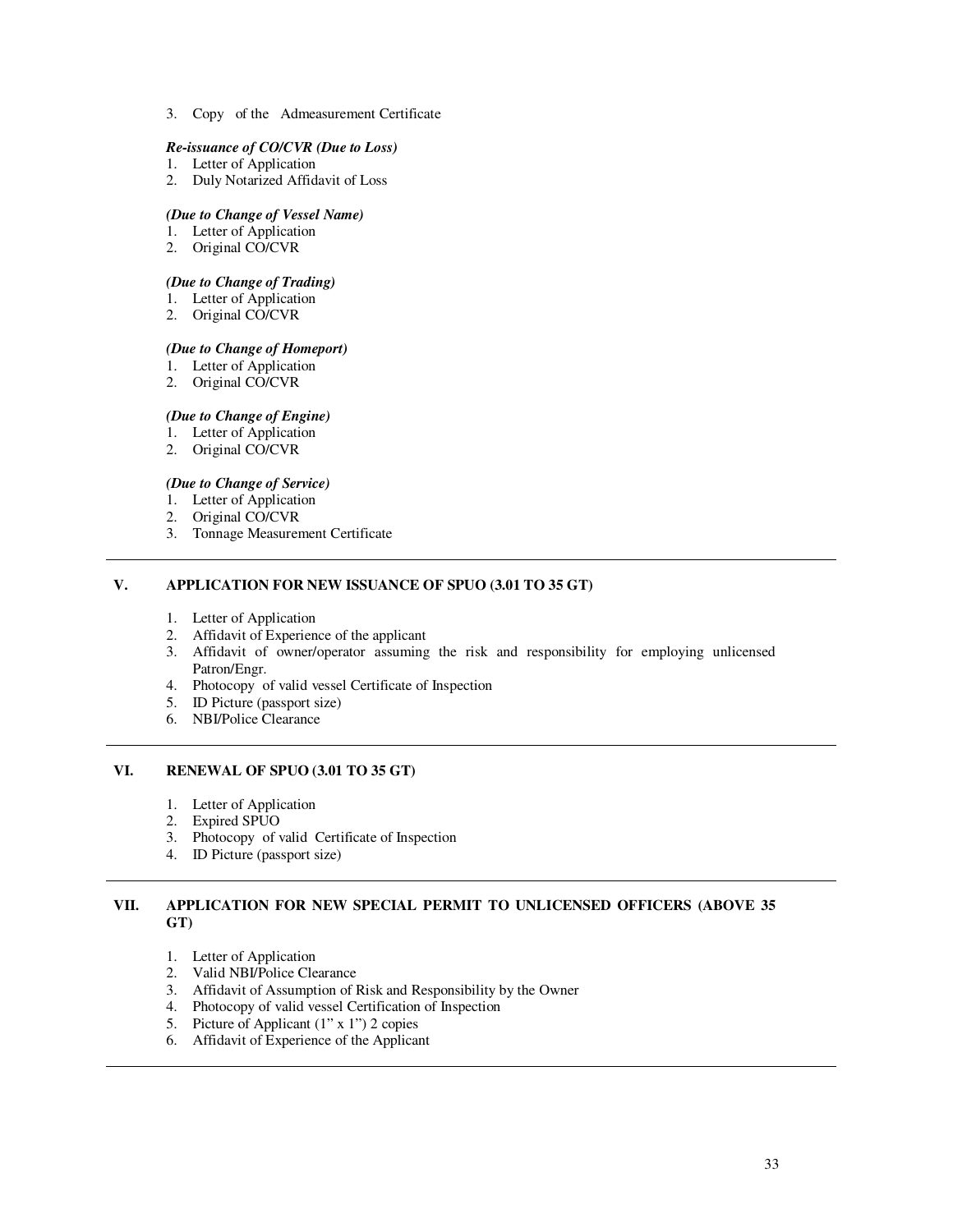### **VIII. APPLICATION FOR RENEWAL OF SPECIAL PERMIT TO UNLICENSED OFFICER (35 GT AND ABOVE)**

- 1. Letter of Application
- 2. Expired or about to expire SPUO
- 3. Photocopy of valid Certificate of Inspection
- 4. Picture of Applicant (1" x 1") 2 copies

### **IX. ISSUANCE OF NEW CERTIFICATE NUMBER/PERMIT TO OPERATE (MOTOR BANCA 3.0 GT AND BELOW)**

- 1. Letter of Application
- 2. Affidavit of Ownership/Barangay Certificate to establish ownership
- 3. Side View Picture of the Vessel (5" X 7")
- 4. Drawing/Skeletal Plan with actual measurement of the vessel (L X B X D)

### **X. RENEWAL OF PO**

- 1. Letter of Application
- 2. Photocopy of Expired or about To Expire Permit to Operate

#### **XI. RE-ISSUANCE OF LOST CN/PO**

- 1. Letter of Application
- 2. Affidavit of Loss CN/PO
- 3. Photocopy of CN/PO

### **XII. CHANGE OF OWNERSHIP THROUGH LOCAL SALE OF VESSEL**

- 1. Letter of Application
- 2. Deed of Sale or any other legal document that transferred ownership
- 3. The original CN/PO of former owner
- 4. Affidavit of Ownership of new owner

#### **XIII. RE-ISSUANCE OF CN/RECORDS OF CHANGES**

- 1. Change of Vessel Name
- 2. Change of Trading
- 3. Change of Homeport
- 4. Change of Engine
- 5. Change of Service (from fishing to Cargo, etc.)

#### **XIV. ISSUANCE OF MBOL**

- 1. Letter of Application
- 2. Picture of Applicant (1" X 1") 2 copies
- 3. Birth Certificate from Local Registrar or Affidavit of two (2) disinterested persons/Voter's ID
- 4. Duly notarized Barangay Certification on the ability to operate a motor banca
- 5. Certification that the applicant is resident of the barangay

### **XV. RENEWAL OF MBOL**

- 1. Letter of Application
- 2. Photocopy of Expired or about to expire MBOL
- 3. Pictures of Applicant (1" X 1") 2 copies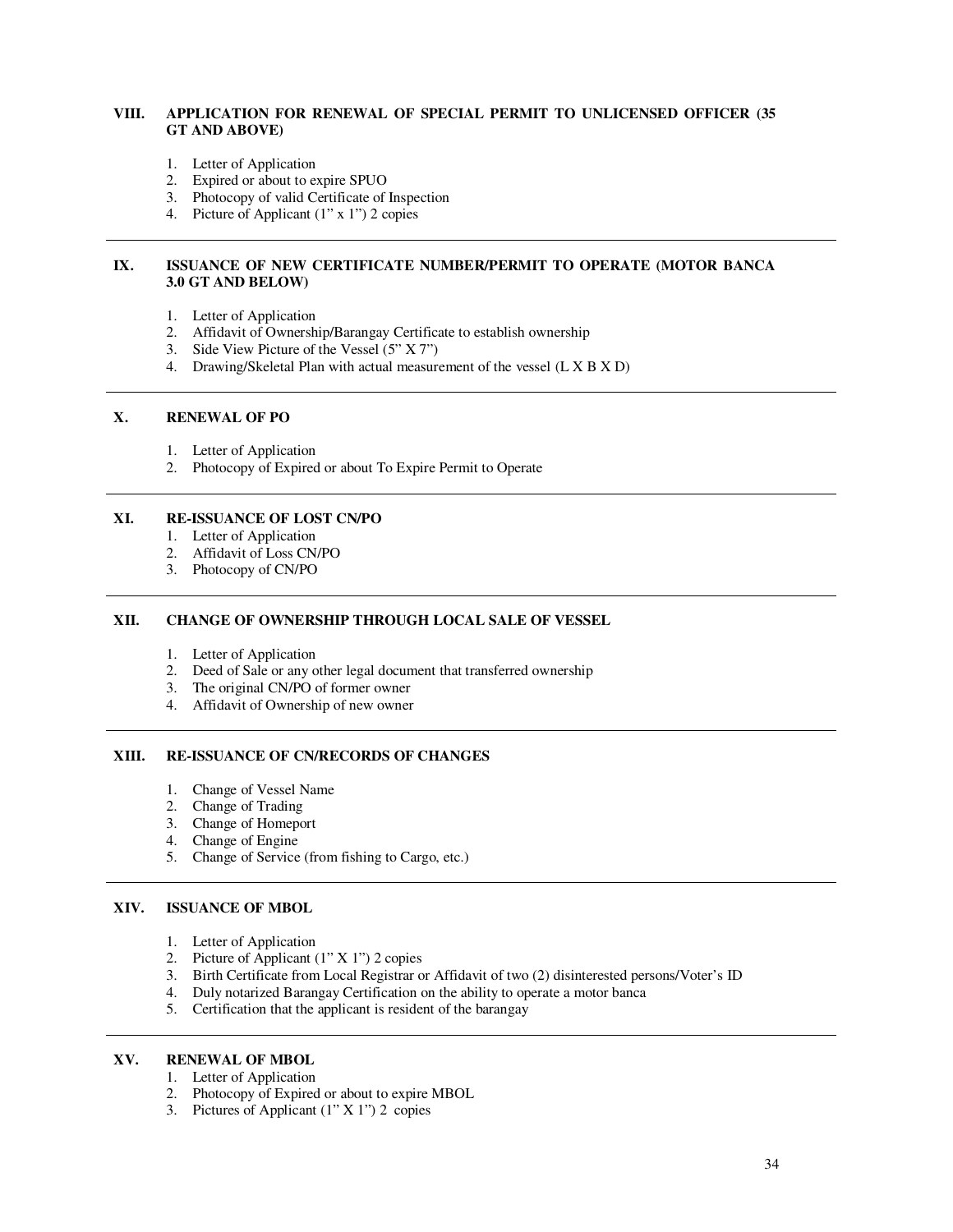### **XVI. ISSUANCE OF COASTWISE LICENSE, BAY AND RIVER LICENSE AND PLEASURE YACHT LICENSE**

### *Issuance of License*

- 1. Letter of Application
- 2. Photocopy of vessel CO/CVR
- 3. Payment of Energy Tax, for the issuance of PYL

### *Renewal of License*

- 1. Letter of Application
- 2. Expired or about to expire license
- 3. Photocopy of valid CO/CVR

#### **XVII. APPLICATION FOR ISSUANCE OF DISPENSATION PERMIT**

#### *New Issuance*

- 1. Letter of Application
- 2. Photocopy of duly authenticated PRC License of the applicant
- 3. Photocopy of SIRB and record of sea experience
- 4. Oath of undertaking duly notarized, executed by the company attesting to:
	- The seafarer's competence
	- Assumption of risk and responsibility by the owner/operator of the vessel
	- Their diligent search for a qualified competent officer
- 5. Picture (2" X 2" in uniform) 2 pcs.

### **XVIII. ISSUANCE OF SPECIAL PERMIT TO NAVIGATE (SPN) CONDUCTION FOR DRYDOCKING PURPOSES**

- 1. Letter of Application
- 2. Photocopy of the vessel CI

### **XIX. ISSUANCE OF SPECIAL PERMIT TO CARRY NON PAYING PASSENGERS (FISHING VESSELS)**

- 1. Letter of Application with the names of non-paying passengers and their respective ages
- 2. Valid Certificate of Inspection

#### **XX. ISSUANCE OF SPECIAL PERMIT TO CARRY DANGEROUS/HAZARDOUS CARGO OR GOODS IN PACKAGED FORM**

- 1. Letter of Application
- 2. PPA clearance on packaging, marking, and labeling of cargoes, or goods in packaged forms
- 3. Cargo Stowage Plan

#### **XXI. REGISTRATION OF ENGINE AND DECK LOGBOOK ROLL BOOK AND OTHER BOOKS**

1. Letter of Application

### **XXII. GENERAL DOCUMENTATION FEE**

1. Letter of Application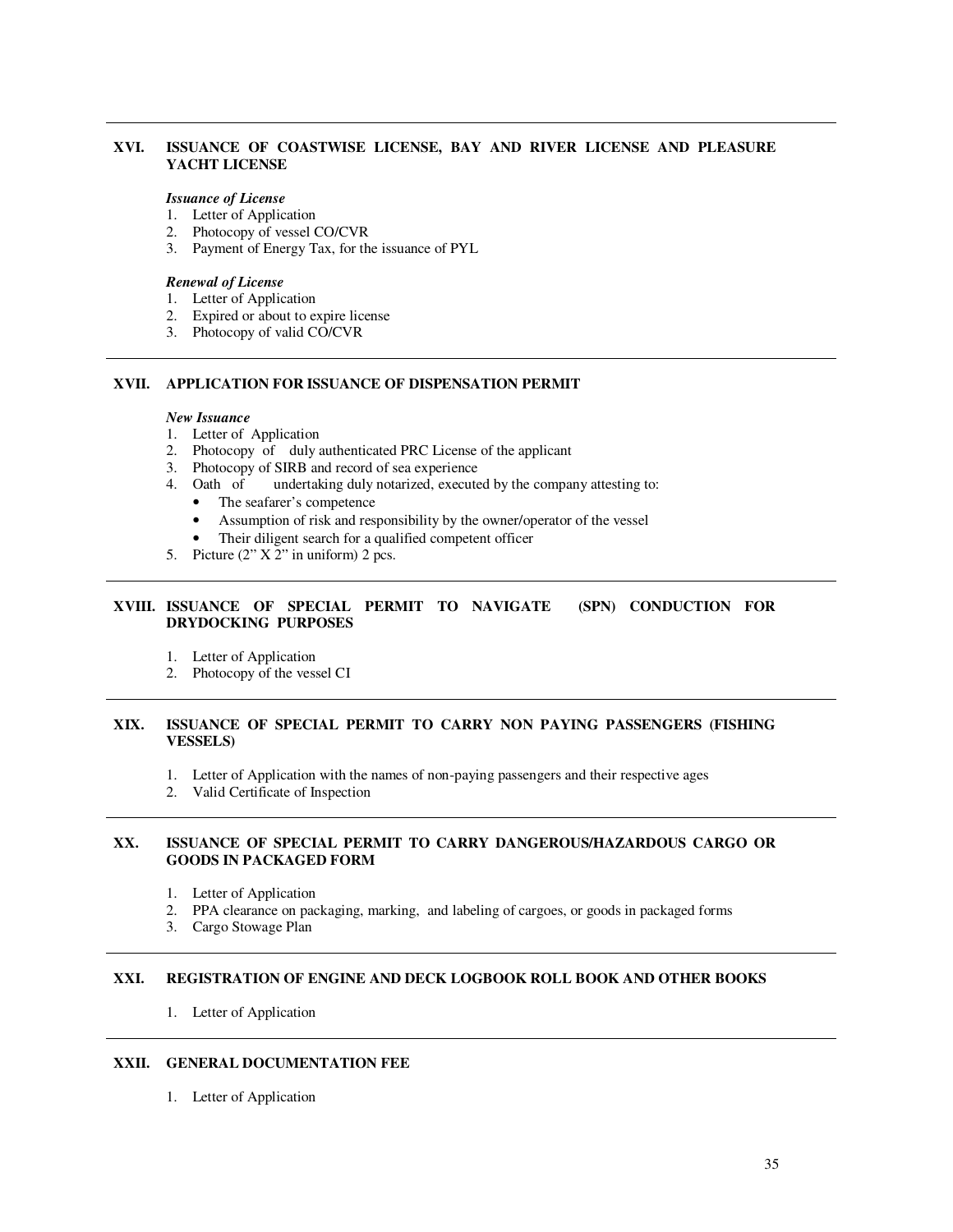### **XXIII. ACCREDITATION OF MARITIME SURVEYING COMPANY AS UNDERWATER SURVEYORS**

- 1. Letter of Application<br>2. Company's TIN No.
- Company's TIN No.
- 3. SEC Registration Certificate, if corporation or partnership
- 4. DTI Registration Certificate, if single proprietorship
- 5. Articles of Incorporation/Partnership and By-Laws
- 6. List of all Engineer/Divers and their Bio-data
- 7. Copies of Divers/Engineers professional licenses/certificates
- 8 Appointment of at least one (1) Registered Naval Architect and Marine Engineer (RENAME) designating as an approving officer with respect to underwater surveying activities
- 9. Photocopy of all underwater surveying equipment/apparatus such as:
	- At least two (2) underwater still photo cameras
	- At least ten (10) bottles of oxygen
	- Close circuit television (CCT)
	- At least five (5) diving suits and gear
	- Underwater ultrasonic Thickness Gauge apparatus
	- Underwater Communication System
	- Surface supplied air system; and
	- Hull scrubber/cleaning apparatus

#### **XXIV. APPLICATION FOR NEW BOAT CAPTAIN/BOAT ENGINEER IDENTIFICATION CARD (ID) (FOR FISHING VESSELS 35 TO 150 GT)**

- 1. Letter of Application
- 2. Certificate of Training from Accredited Training Center
- 3. Certificate of Employment from the present employer
- 4. Photocopy of valid SIRB
- 5. Picture of Applicant (1"X1") 2 copies

### **XXV. APPLICATION FOR RENEWAL OF BOAT CAPTAIN/BOAT ENGINEER IDENTIFICATION CARD**

- 1. Letter of Application
- 2. Expired ID
- 3. Picture of Applicant (1"X1") 2 copies
- 4. Photocopy of valid SIRB

#### *NOTE:*

*These are premised on the following* 

- 1. That records of applications received can be readily made accessible to evaluators, otherwise, the projected processing time can not be achieved.
- 2. That instead of cutting processing time, it has further contributed to making the processing of applications longer than necessary because of the shifting of responsibility of retrieving vital documents to the evaluators.

### *MARITIME OPERATIONS & SAFETY DIVISION*

### **XXVI. APPLICATION FOR ISM/NSM CERTIFICATION**

*New Application:*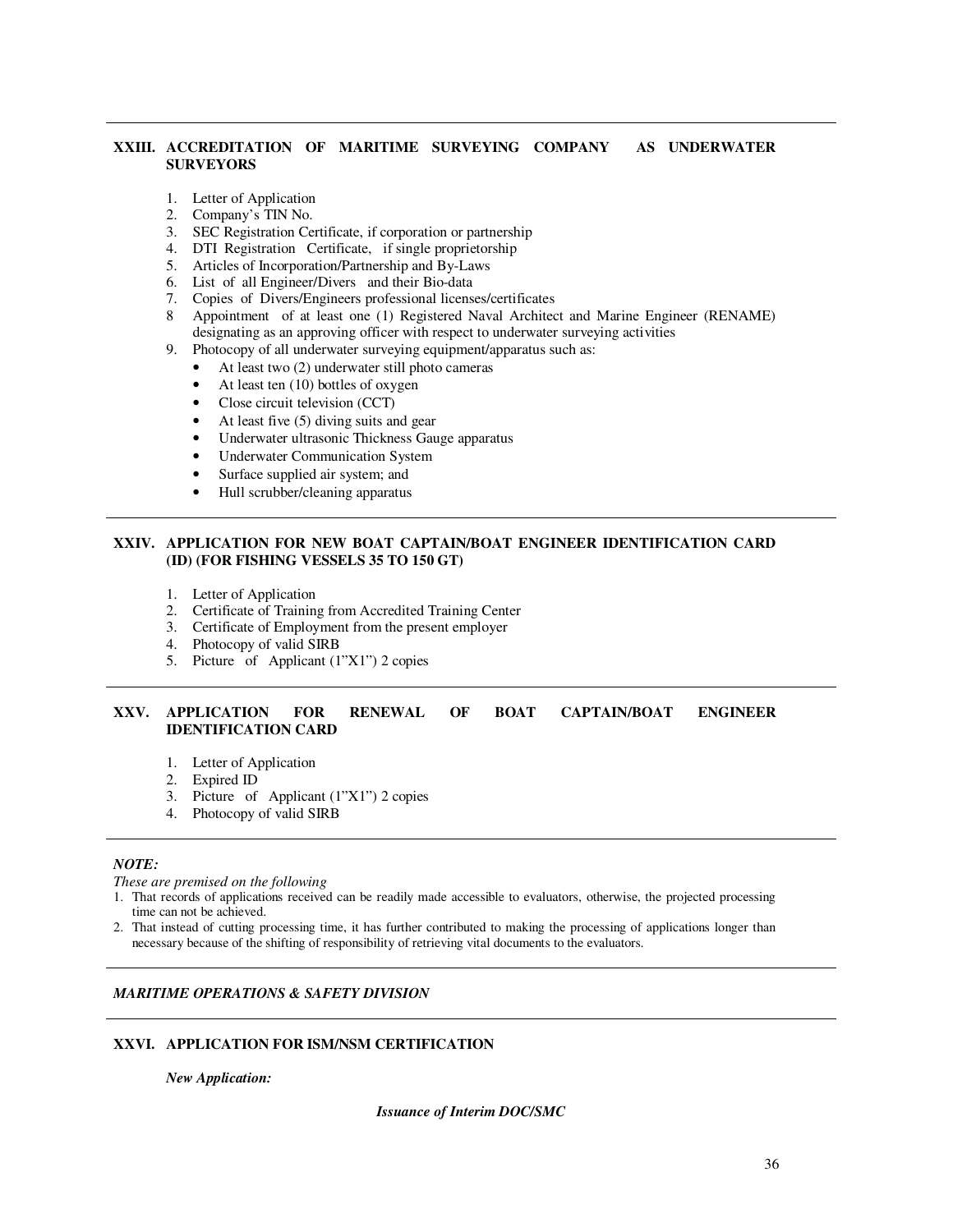- 1. Letter of Application
- 2. Copy of the Company Safety Management System (SMS) Manual

#### *Issuance of Short and/or Full Term DOC/SMC*

- 1. Letter of Application
- 2. Copy of the Company Safety Management System (SMS) Manual
- 3. Copy of proof of evidence consisting of the four (4) dynamic elements
- 4. Company/Ship Audit Report (Applicable if audit was carried-out by ROs)

#### *Renewal*

- 1. Letter of Application
- 2. Copy of the Company Safety Management System (SMS) Manual
- 3. Company/Ship Audit Report (Applicable if Audit was carried-out by RO's)

### **XXVII. APPLICATION FOR ISSUANCE RELATED TO SOLAS/PMMRR CERTIFICATES AND AUTHORIZATION**

- 1. Letter of Application
- 2. Inspection/Survey Report by MARINA, and/or Recognized Organization/other Flag State
- 3. Valid class status survey report (If the vessel is classed)

### **XXVIII.APPLICATION FOR CERTIFICATION (RELATED TO BUCUS RELEASE OF THE VESSEL)**

1. Letter of Application

### **XXIX. APPLICATION FOR RECOGNITION OF ORGANIZATION FOR ISM CODE IMPLEMENTATION IN THE DOMESTIC SHIPPING**

1. Letter of Application

### **XXX. APPLICATION FOR ACCREDITATION OF LOCAL CLASSIFICATION SOCIETY**

- 1. Letter of Application
- 2. SEC Registration Certificate
- 3. Articles of Incorporation and By-Laws
- 4. Name of Signatory/ies
- 5. List of surveyors, technical, managerial, and support staff, and Code of Ethics
- 6. Classification Rule Books
- 7. Documented System of the organization's development, implementation and maintenance of an effective internal quality system
- 8. ISO Certificate

### **XXXI. APPLICATION FOR SUPERVISION OF UNDERWATER INSPECTION SURVEY**

1. Letter of Application

## **XXXII. REQUEST OF LETTER OF ESTIMATED VALUATION/APPRAISAL OF VESSELS**

1. Letter of Application

### **XXXIII. APPLICATION FOR THICKNESS GAUGING OF STEEL HULLED FISHING VESSELS**